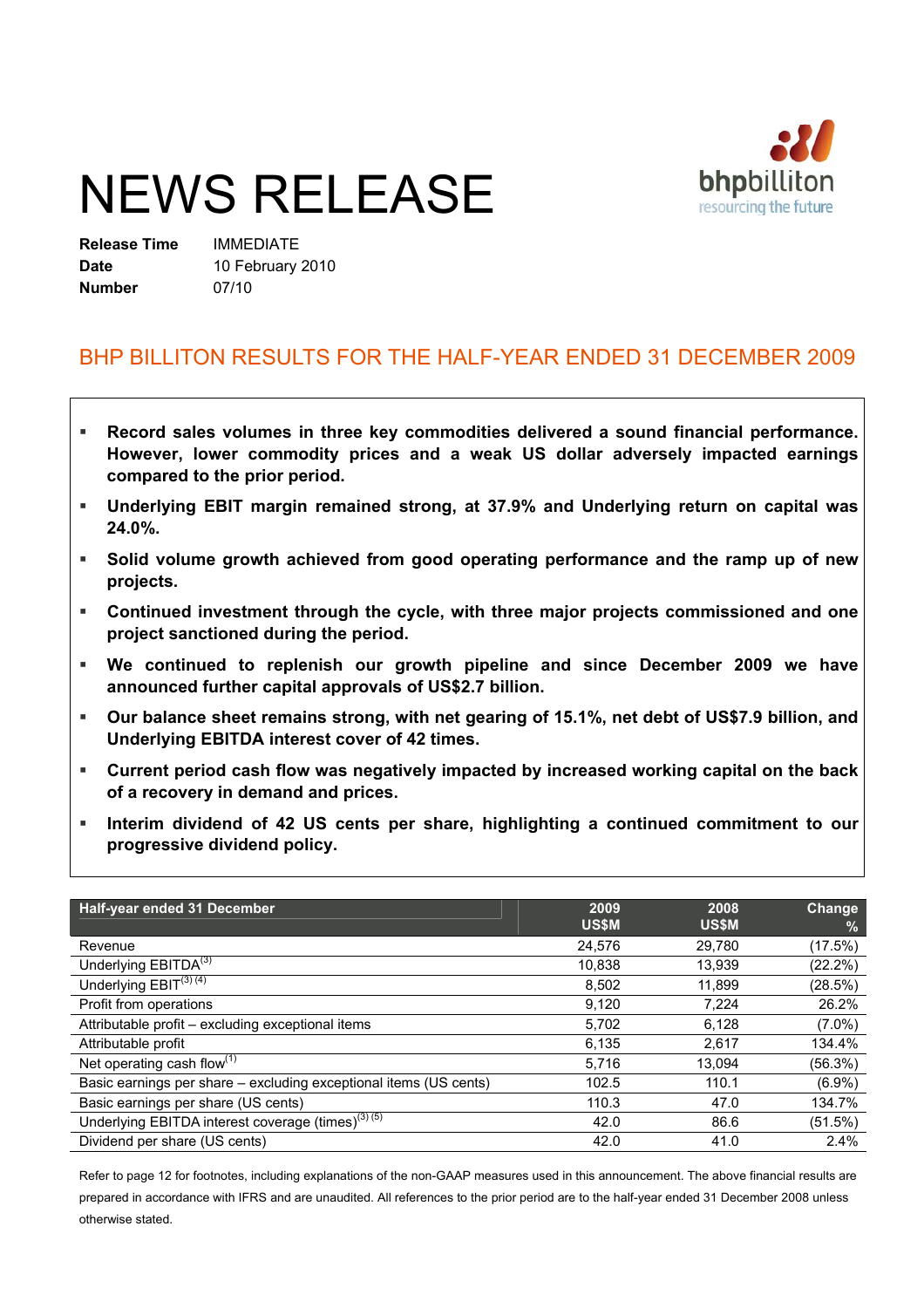# **RESULTS FOR THE HALF-YEAR ENDED 31 DECEMBER 2009**

#### **Commentary on the Group Results**

BHP Billiton delivered a sound financial result, despite significant volatility and continued uncertainty in the global economy. Strong sales volume growth on the back of demand recovery, particularly in the steelmaking raw materials (Iron Ore, Metallurgical Coal and Manganese) and good cost control across the business helped to partially offset the negative impacts of lower prices and stronger producers' currencies.

Commodity prices recovered during the December 2009 half-year, however realised prices for most of our products were lower than the prices achieved during the December 2008 half-year. The strength of operating currencies against a weak US dollar also negatively impacted costs. In comparison to the prior period, Underlying EBIT and attributable profit excluding exceptional items decreased by 28.5 per cent and 7.0 per cent respectively, mainly due to these two factors. However, Underlying EBIT margin remained at a healthy 37.9 per cent and Underlying return on capital was 24.0 per cent, despite new not yet productive capital from continued investment.

Attributable profit increased by 134.4 per cent to US\$6.1 billion due to the reversal of impairment charge for Ravensthorpe as well as a number of exceptional items reported in the prior period. Exceptional items reported in the prior period include costs associated with portfolio rationalisation, impairment of assets and increased rehabilitation provisions for Newcastle steelworks (Australia). We undertook further portfolio rationalisation during the period, with the announced sales of both the Ravensthorpe and Yabulu nickel operations (both Australia) and the divestment of Suriname alumina operations. The restructuring of the nickel portfolio is now complete, leaving us with a stronger and simpler nickel business.

The ongoing investment program continued to deliver volume growth, which contributed to half-year production records in Iron Ore and Petroleum. We delivered first production in three major projects during the period (iron ore, alumina and energy coal) and announced the approval of the Hunter Valley Energy Coal (Australia) MAC20 project. Subsequent to the period end we also announced the approval of US\$2.2 billion pre-commitment capital expenditure for projects in iron ore, metallurgical coal and potash and the approval of the Antamina expansion in Peru. On 5 December 2009, BHP Billiton and Rio Tinto announced they had concluded definitive agreements to establish the Western Australia Iron Ore Production Joint Venture. These agreements are another milestone in delivering significant additional value to both sets of shareholders and our joint venture partners in the Pilbara.

Current period net operating cash flow was impacted by increased working capital on the back of recovering demand and prices, and together with the large capital expenditure program, resulted in net gearing climbing slightly to 15.1 per cent. Our strong balance sheet continues to give us significant flexibility to progressively grow production capacity, return to shareholders and opportunistically consider acquisitions.

#### **Outlook**

#### *Economic Outlook*

Global economic conditions have improved over the past six months as the United States and Europe lifted industrial output from previously depressed levels and China returned to double digit growth. Government stimulus measures appear to have supported the restocking activities in the developed economies and a gradual return to normalised global trade. For example, inventory movements accounted for 3.4 per cent of the 5.7 per cent US real GDP annualised growth rate in the December 2009 quarter. In China, fixed asset investment continues to be a driving force behind the recovery. India has proven resilient, with industrial production surging towards the end of calendar year 2009.

Despite this positive momentum, we remain cautious about the speed and strength of the global economic recovery across the developed world. It appears that stimulus measures that supported the recovery have not fully addressed structural issues such as weak labour markets and excess production capacity in developed economies. A further variable will be the impact of any measures to control loan growth in China. It is evident that in the short term, the Chinese Government will focus on containing asset inflation.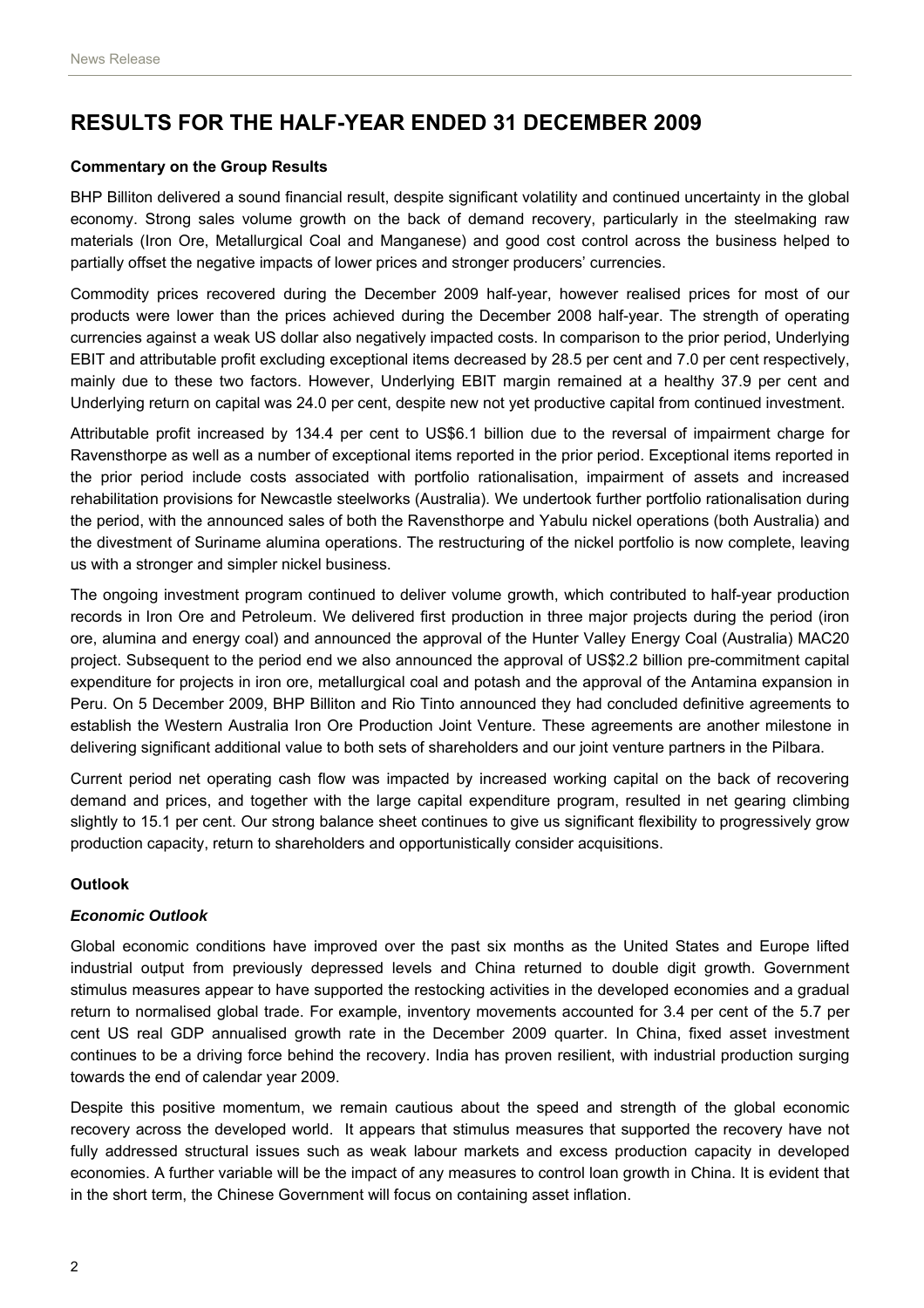Notwithstanding our caution in the short term, over the long term we continue to expect emerging economies' growth to strongly outperform the developed economies as they follow a path of continued urbanisation and industrialisation.

#### *Commodities Outlook*

During the December 2009 half-year there was a strong price recovery from a low base across the commodity suite. This was mainly driven by rapid economic recovery in China and restocking across the developed economies. Commodity prices were also supported by a weak US dollar relative to currencies of resource producing countries.

Physical demand for bulk commodities continues to be very strong in most regions following the aggressive destocking during the economic downturn. However real end demand for metals still appears sporadic.

Commodity markets will continue to be largely dependent on Chinese and Indian demand. In the short term, it is critical to monitor the pace of monetary tightening and the rate of loan growth for commodity intensive sectors in China. We do not expect China to stop lending, however, reduced credit liquidity in key segments of the commodity market may have a flow-on impact on prices. Real commodity demand in the developed economies remains restrained and the impact of the gradual withdrawal of government stimulus will be a key driver.

In the long term we continue to expect strong growth in demand for our commodities. Any effects on commodity demand due to potential weakness in developed countries are likely to be offset over time by continuing growth as China and India urbanise and industrialise. However, with reduced capital investment in new mining capacity since 2007, supply may struggle to keep pace with demand in the medium and longer term.

#### **Growth Projects**

During the period, we completed three major growth projects (aluminium, iron ore and energy coal) and approved one major growth project (energy coal).

Subsequent to the period end we announced the approval of US\$2.7 billion of capital investments, including one project (base metals) in execution and pre-approval capital expenditure for a further four projects (iron ore, two in metallurgical coal and potash).

| <b>Customer</b><br><b>Sector Group</b> | <b>Project</b>                                                               | Capacity <sup>(i)</sup>                                                                                | <b>Capital expenditure</b><br>$(US$M)$ <sup>(i)</sup> |                         | Date of initial<br>production <sup>(ii)</sup> |                     |
|----------------------------------------|------------------------------------------------------------------------------|--------------------------------------------------------------------------------------------------------|-------------------------------------------------------|-------------------------|-----------------------------------------------|---------------------|
|                                        |                                                                              |                                                                                                        | <b>Budget</b>                                         | Actual <sup>(iii)</sup> | <b>Target</b>                                 | <b>Actual</b>       |
| Aluminium                              | Alumar Refinery<br>Expansion (Brazil)<br>BHP Billiton - 36%                  | 2 million tonnes per<br>annum of additional<br>alumina capacity                                        | $900^{(iv)}$                                          | 861                     | $Q2 2009$ <sup>(iv)</sup>                     | Q3 2009             |
| Iron Ore                               | WA Iron Ore Rapid<br>Growth Project 4<br>(Australia)<br>BHP Billiton - 86.2% | 26 million tonnes per<br>annum of additional<br>iron ore system<br>capacity                            | 1,850                                                 | 1,850                   | H1 2010                                       | H <sub>2</sub> 2009 |
| <b>Energy Coal</b>                     | Klipspruit (South Africa)<br>BHP Billiton - 100%                             | 1.8 million tonnes per<br>annum export and 2.1<br>million tonnes per<br>annum domestic<br>thermal coal | 450                                                   | 400                     | H <sub>2</sub> 2009                           | H <sub>2</sub> 2009 |
|                                        |                                                                              |                                                                                                        | 3,200                                                 | 3,111                   |                                               |                     |

#### *Completed projects*

(i) All references to capital expenditure are BHP Billiton's share unless noted otherwise. All references to capacity are 100 per cent unless noted otherwise.

(ii) References are based on calendar years.

(iii) Number subject to finalisation. For projects where capital expenditure is required after initial production, the costs represent the estimated total capital expenditure.

(iv) As per revised budget and schedule.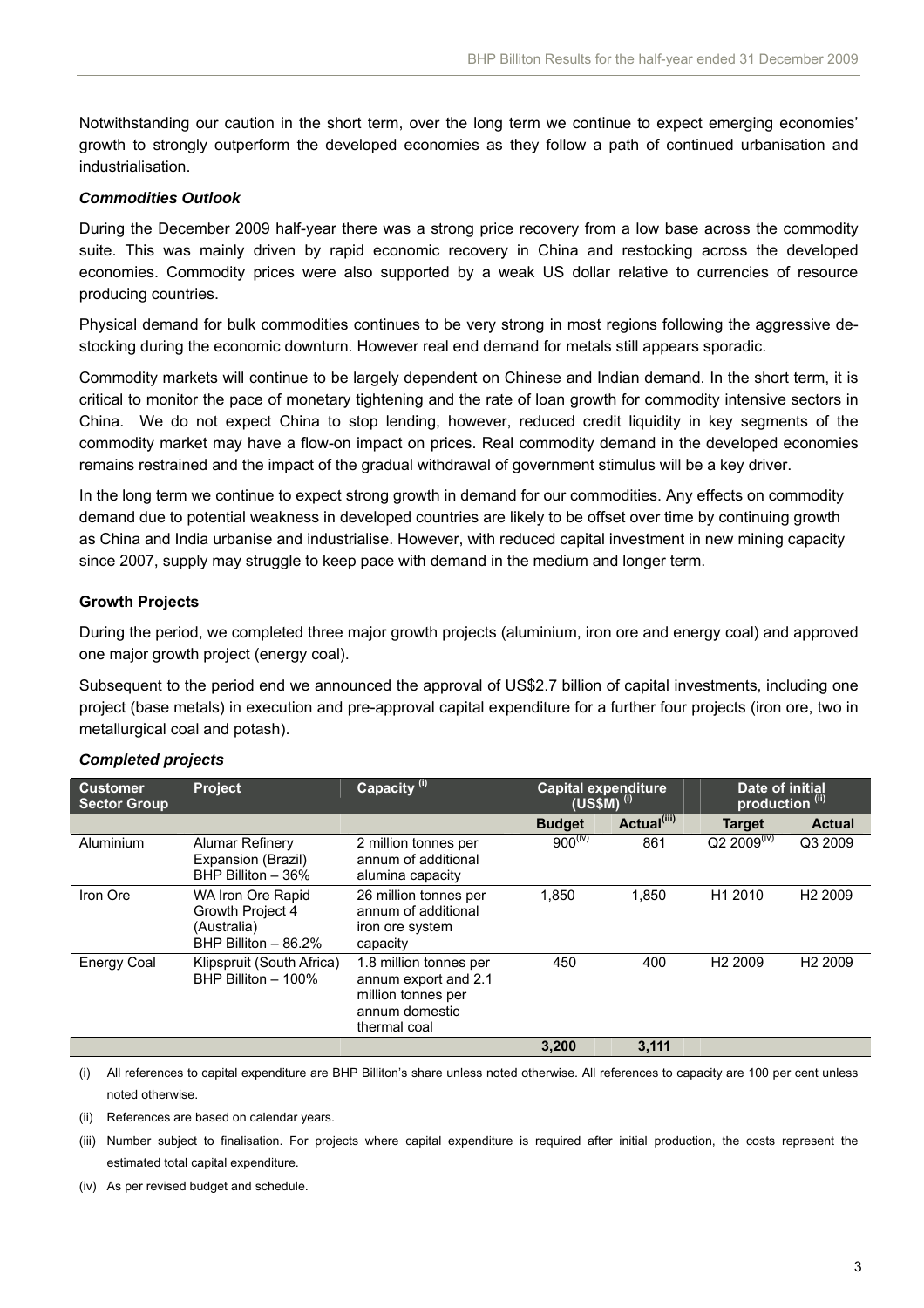| <b>Customer</b>               | Project                                                                                    | Capacity <sup>(i)</sup>                                                                                                                   | <b>Budgeted</b>                                   | Target date for     |
|-------------------------------|--------------------------------------------------------------------------------------------|-------------------------------------------------------------------------------------------------------------------------------------------|---------------------------------------------------|---------------------|
| <b>Sector</b><br><b>Group</b> |                                                                                            |                                                                                                                                           | capital<br>expenditure<br>$(USSM)$ <sup>(i)</sup> | initial production  |
| Petroleum                     | Pyrenees (Australia)<br>BHP Billiton $-71.43%$                                             | 96,000 barrels of oil and 60 million<br>cubic feet of gas per day                                                                         | 1,200                                             | H1 2010             |
|                               | Angostura Gas Phase II<br>(Trinidad and Tobago)<br>BHP Billiton - 45%                      | 280 million cubic feet of gas per day                                                                                                     | 180                                               | H1 2011             |
|                               | Bass Strait Kipper <sup>(iii)</sup><br>(Australia)<br>BHP Billiton - 32.5% - 50%           | 10,000 barrels of condensate per day<br>and processing capacity of 80 million<br>cubic feet gas per day                                   | 500                                               | 2011                |
|                               | <b>Bass Strait Turrum</b><br>(Australia)<br>BHP Billiton - 50%                             | 11,000 barrels of condensate per day<br>and processing capacity of 200<br>million cubic feet of gas per day                               | 625                                               | 2011                |
|                               | North West Shelf CWLH<br>Extension (Australia)<br>BHP Billiton - 16.67%                    | Replacement vessel with capacity of<br>60,000 barrels of oil per day                                                                      | 245                                               | 2011                |
|                               | North West Shelf North<br>Rankin B Gas Compression<br>(Australia)<br>BHP Billiton - 16.67% | 2,500 million cubic feet of gas per day                                                                                                   | 850                                               | 2012                |
| Aluminium                     | Worsley Efficiency and<br>Growth (Australia)<br>BHP Billiton - 86%                         | 1.1 million tonnes per annum of<br>additional alumina capacity                                                                            | 1,900                                             | H1 2011             |
| Iron Ore                      | WA Iron Ore Rapid Growth<br>Project 5 (Australia)<br>BHP Billiton - 85%                    | 50 million tonnes per annum<br>additional iron ore system capacity                                                                        | 4,800                                             | H <sub>2</sub> 2011 |
| <b>Energy Coal</b>            | Douglas-Middelburg<br>Optimisation (South Africa)<br>BHP Billiton - 100%                   | 10 million tonnes per annum export<br>thermal coal and 8.5 million tonnes<br>per annum domestic thermal coal<br>(sustains current output) | 975                                               | Mid 2010            |
|                               | Newcastle Third Port Project<br>(Australia)<br>BHP Billiton - 35.5%                        | 30 million tonnes per annum export<br>coal loading facility                                                                               | 390                                               | 2010                |
|                               |                                                                                            |                                                                                                                                           | 11.665                                            |                     |

#### *Projects currently under development (approved in prior years)*

(i) All references to capital expenditure are BHP Billiton's share unless noted otherwise. All references to capacity are 100 per cent unless noted otherwise.

(ii) References are based on calendar years.

(iii) Schedule and budget under review following advice from operator.

#### *Projects approved during the December 2009 half-year*

| <b>Customer</b><br><b>Sector Group</b> | <b>Project</b>                                   | Capacity <sup>(i)</sup>                                                                        | <b>Budgeted</b><br>capital<br>expenditure<br>$\left($ US\$M) $\right)$ <sup>(i)</sup> | Target date for<br>initial production<br>(ii) |
|----------------------------------------|--------------------------------------------------|------------------------------------------------------------------------------------------------|---------------------------------------------------------------------------------------|-----------------------------------------------|
| Energy Coal                            | MAC20 Project (Australia)<br>BHP Billiton - 100% | Increases saleable thermal coal<br>production by approximately 3.5<br>million tonnes per annum | 260                                                                                   | H <sub>1</sub> 2011                           |
|                                        |                                                  |                                                                                                | 260                                                                                   |                                               |

(i) All references to capital expenditure are BHP Billiton's share unless noted otherwise. All references to capacity are 100 per cent unless noted otherwise.

(ii) References are based on calendar years.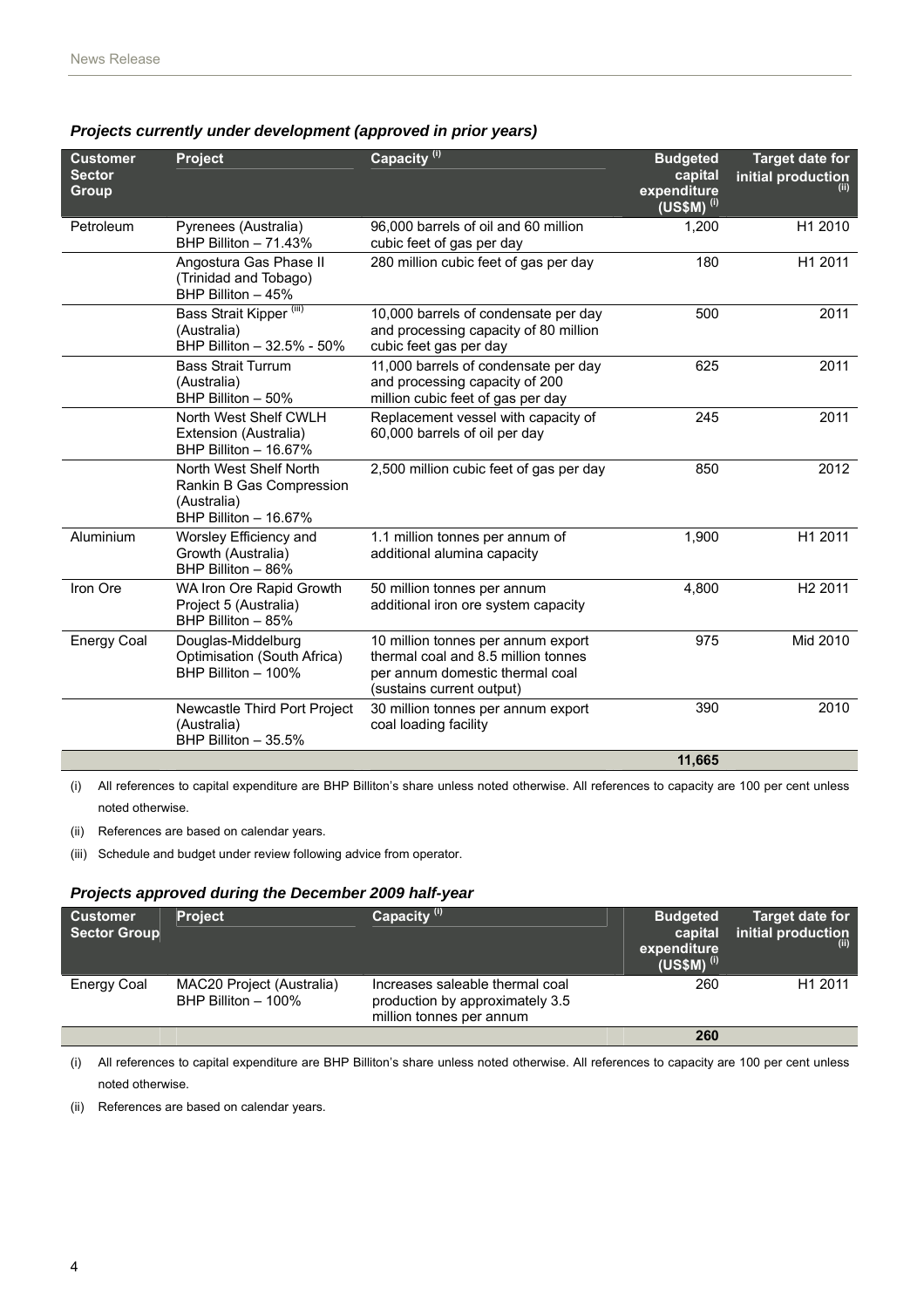#### **The Income Statement**

To provide clarity into the underlying performance of our operations, we present Underlying EBIT which is a measure used internally and in our Supplementary Information that excludes any exceptional items. The differences between Underlying EBIT and Profit from operations are set out in the following table:

| Half-year ended 31 December         | 2009        | 2008        |
|-------------------------------------|-------------|-------------|
|                                     | <b>USSM</b> | <b>USSM</b> |
| Underlying EBIT                     | 8.502       | 11.899      |
| Exceptional items (before taxation) | 618         | (4,675)     |
| Profit from operations              | 9.120       | 7.224       |

Refer to page 8 for further details of the Exceptional items.

#### **Underlying EBIT**

The following table and commentary describes the approximate impact of the principal factors that affected Underlying EBIT for the half-year ended December 2009 compared with the half-year ended December 2008:

|                                                          | <b>US\$M</b> | US\$M    |
|----------------------------------------------------------|--------------|----------|
| Underlying EBIT for the half-year ended 31 December 2008 |              | 11,899   |
| Change in volumes:                                       |              |          |
| Increase in volumes                                      | 1,182        |          |
| Decrease in volumes                                      | (113)        |          |
|                                                          |              | 1,069    |
| Net price impact:                                        |              |          |
| Change in sales prices                                   | (4,695)      |          |
| Price-linked costs                                       | 476          |          |
|                                                          |              | (4, 219) |
| Change in costs:                                         |              |          |
| Costs (rate and usage)                                   | 745          |          |
| Exchange rates                                           | (1, 543)     |          |
| Inflation on costs                                       | (200)        |          |
|                                                          |              | (998)    |
| Asset sales                                              |              | 113      |
| Ceased and sold operations                               |              | 269      |
| New and acquired operations                              |              | 350      |
| Exploration and business development                     |              | 350      |
| Other                                                    |              | (331)    |
| Underlying EBIT for the half-year ended 31 December 2009 |              | 8,502    |
|                                                          |              |          |

#### *Volumes*

A focus on the optimisation and growth of our portfolio of low-cost, world class operations has positioned us to capitalise on improved demand. Underlying EBIT increased by US\$1,069 million due to stronger sales volumes, with record half-year sales achieved for Petroleum, Iron Ore and coking coal. All CSGs delivered higher sales volumes, with the exception of Base Metals and Aluminium.

Iron Ore achieved another record production and shipments for the half year, as operations benefited from the Western Australia Iron Ore Rapid Growth Project 4 (RGP4) infrastructure improvements and Samarco (Brazil) operating at full capacity. Higher Manganese and Metallurgical Coal sales volumes, which were previously impacted by significant demand contraction, increased Underlying EBIT by US\$746 million.

Despite stronger production from Escondida (Chile), Base Metals production was impacted by the Clark Shaft outage at Olympic Dam (Australia) and industrial action at Spence (Chile). The Clark Shaft accounts for approximately 75 per cent of Olympic Dam's ore hoisting capacity. The recommissioning of Olympic Dam's Clark Shaft is expected to commence in March 2010. The ramp up to full capacity is expected to be achieved by the end of the June 2010 quarter.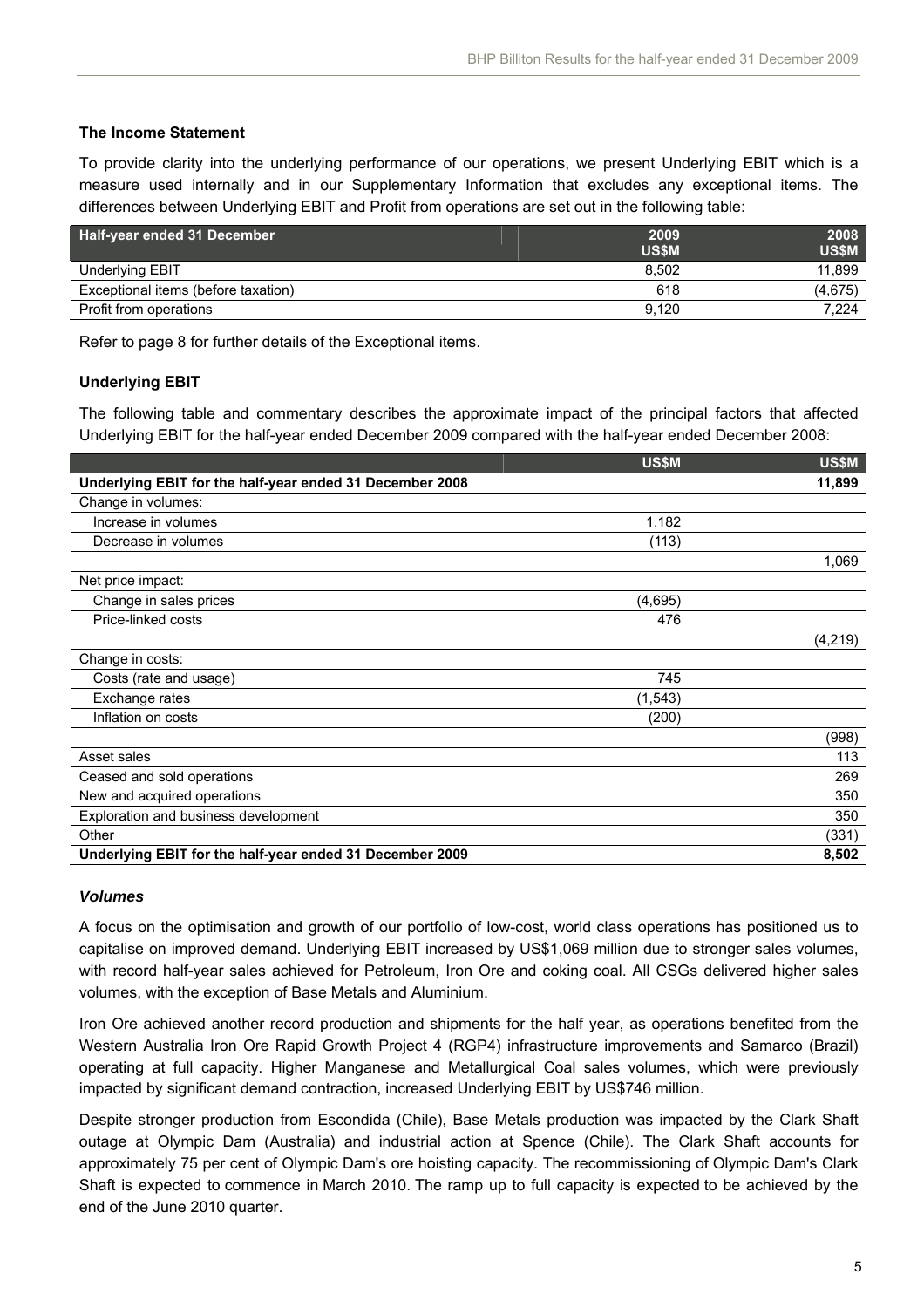#### *Prices*

Underlying EBIT decreased by US\$4,695 million (excluding the impact of newly commissioned projects) due to changes in commodity prices. Lower average realised prices for commodities such as metallurgical coal, iron ore, manganese, and energy products reduced Underlying EBIT by US\$7,885 million. Despite the prices improving from June 2009, the average realised prices were generally lower than the December 2008 half-year. This decrease was partially offset by higher average realised prices for Base Metals and nickel, which increased Underlying EBIT by US\$3,190 million.

Price-linked costs were US\$476 million lower than the corresponding period mainly due to reduced royalty costs.

#### *Costs*

Operating costs, excluding the impact of exchange rates and inflation, were US\$745 million lower than the corresponding period. We have lowered our cost base and increased the efficiency of our operations, particularly in Nickel West (Australia). We have also successfully negotiated lower contract prices for some of our key supply contracts. Lower raw materials prices, particularly for energy and fuel, decreased costs by US\$381 million.

This was partially offset by higher labour and contractor costs. The increase was mainly driven by higher labour costs, including one-off bonus payments, which reduced South American Base Metals assets' earnings by US\$93 million.

#### *Exchange rates*

The US dollar was weaker against all major operating currencies, which resulted in US\$1,543 million unfavourable impact to Underlying EBIT. The Australian operations' Underlying EBIT decreased by US\$1,292 million. The South African rand also negatively impacted Underlying EBIT by a further US\$182 million.

|                                  | Half-year ended<br>31 December<br>2009<br><b>Average</b> | Half-year ended<br>31 December<br>2008<br>Average | 31 December<br>2009<br><b>Closing</b> | 30 June<br>2009<br><b>Closing</b> | 31 December<br>2008<br><b>Closing</b> |
|----------------------------------|----------------------------------------------------------|---------------------------------------------------|---------------------------------------|-----------------------------------|---------------------------------------|
| Australian dollar <sup>(1)</sup> | 0.87                                                     | 0.78                                              | 0.90                                  | 0.81                              | 0.69                                  |
| Chilean peso                     | 532                                                      | 578                                               | 507                                   | 530                               | 642                                   |
| Colombian peso                   | 1.991                                                    | 2,092                                             | 2,043                                 | 2.159                             | 2,249                                 |
| Brazilian real                   | 1.81                                                     | 1.96                                              | 1.74                                  | 1.95                              | 2.33                                  |
| South African rand               | 7.65                                                     | 8.83                                              | 7.40                                  | 7.82                              | 9.39                                  |

The following exchange rates against the US dollar have been applied:

(i) Displayed as US\$ to A\$1 based on common convention.

#### *Inflation on costs*

Inflationary pressures on input costs across all our businesses had an unfavourable impact on Underlying EBIT of US\$200 million. The inflationary pressures were most evident in Australia, South Africa and South America.

#### *Asset Sales*

The profit on the sale of assets increased Underlying EBIT by US\$113 million. This was mainly due to the profit on the dissolution of the Douglas Tavistock Joint Venture arrangement (South Africa).

#### *Ceased and sold operations*

Lower operational losses for Yabulu and Ravensthorpe and the Suriname alumina refinery resulted in a favourable impact of US\$445 million. This was partly offset by the negative impact of the currency revaluation of the rehabilitation and closure provisions for closed operations, resulted in a net positive variance of US\$269 million.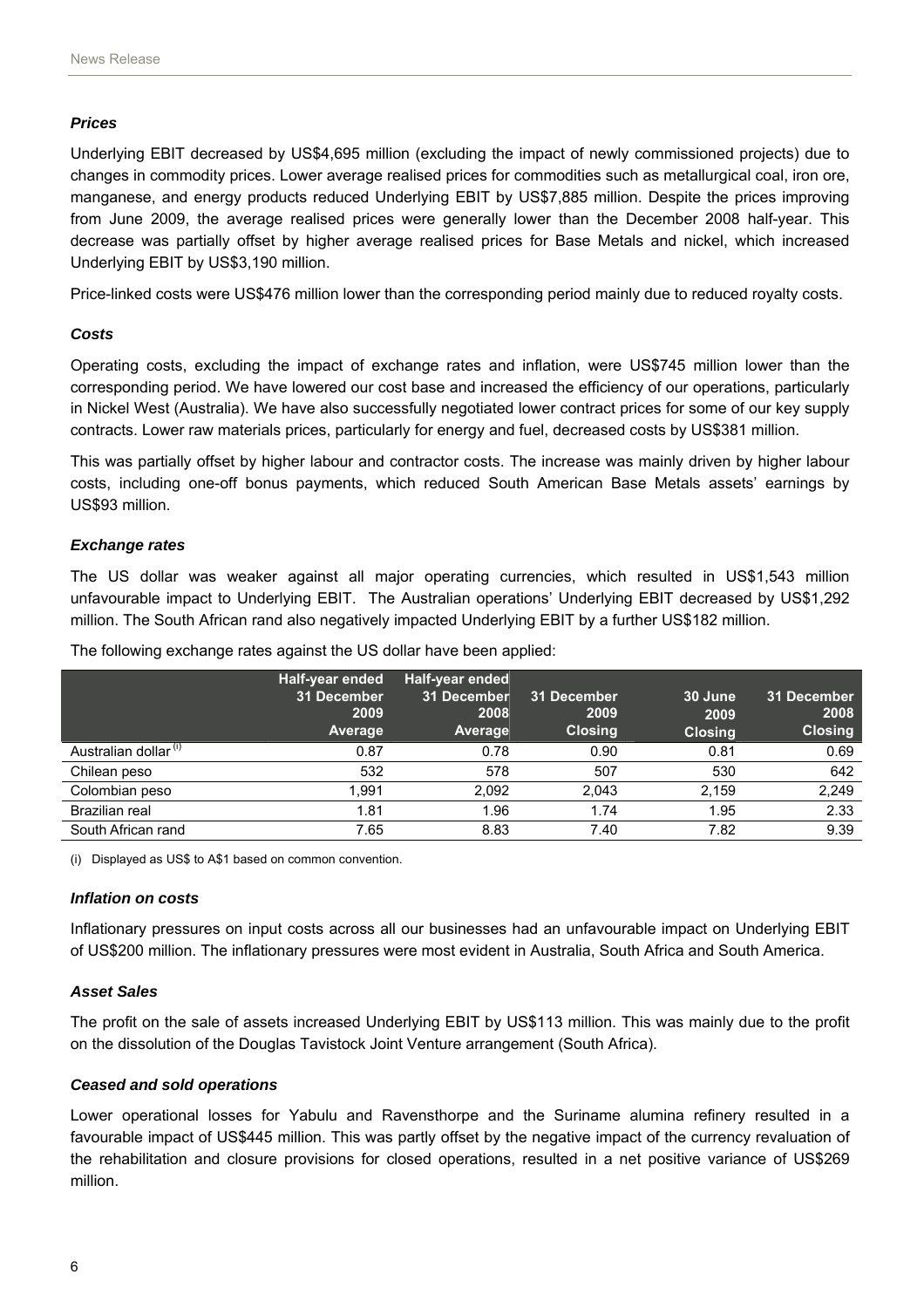#### *New and acquired operations*

New greenfield operations will remain in new and acquired variance until there is a full year comparison. Shenzi (USA), which was commissioned in the prior year, contributed to a US\$350 million increase in Underlying EBIT.

#### *Exploration and business development*

Exploration expense for the half-year was US\$294 million, a decrease of US\$202 million. The main activities for minerals exploration remained in potash (Canada), nickel targets in Western Australia and brownfield exploration for assets such as Western Australia Iron Ore, Escondida, Spence and Queensland Coal (Australia). The main expenditure for the Petroleum CSG was on targets in Gulf of Mexico (USA), Malaysia, Colombia, Canada and Philippines. Expenditure on business development was US\$148 million lower than the corresponding period. This was mainly due to reduced activities for earlier stage developments in the Base Metals and Stainless Steel Materials CSGs.

We are committed to capturing value accretive opportunities through various exploration activities. Despite the half-year decrease in exploration expense, we expect the gross exploration spending for the 2010 financial year will be approximately US\$1,300 million. This includes a revised Petroleum full year exploration budget, which increased from US\$600 million to US\$800 million.

#### *Other*

Other items decreased Underlying EBIT by US\$331 million, predominantly due to the contribution of third party product sales and unrealised losses on derivative contracts.

#### *Net finance costs*

Net finance costs decreased to US\$232 million, from US\$332 million in the corresponding period. This was driven predominantly by higher capitalised interest, the revaluation of debt related derivatives and foreign exchange impacts, partly offset by higher interest charges due to higher debt levels.

#### *Taxation expense*

The taxation expense including tax on exceptional items was US\$2,682 million. This represents an effective rate of 30.2 per cent on profit before tax including exceptional items of US\$8,888 million. Excluding the impacts of exceptional items, the taxation expense was US\$2,497 million.

Exchange rate movements decreased the taxation expense by US\$306 million. The stronger Australian dollar against the US dollar has significantly increased the Australian deferred tax assets for future tax depreciation since 30 June 2009. This was partly offset by the revaluation of local currency tax liabilities due to the weaker US dollar. Royalty-related taxation represents an effective rate of 2.1 per cent for the current period. Excluding the impacts of royalty-related taxation, the impact of exchange rate movements included in taxation expense and tax on exceptional items, the underlying effective rate was 31.6 per cent.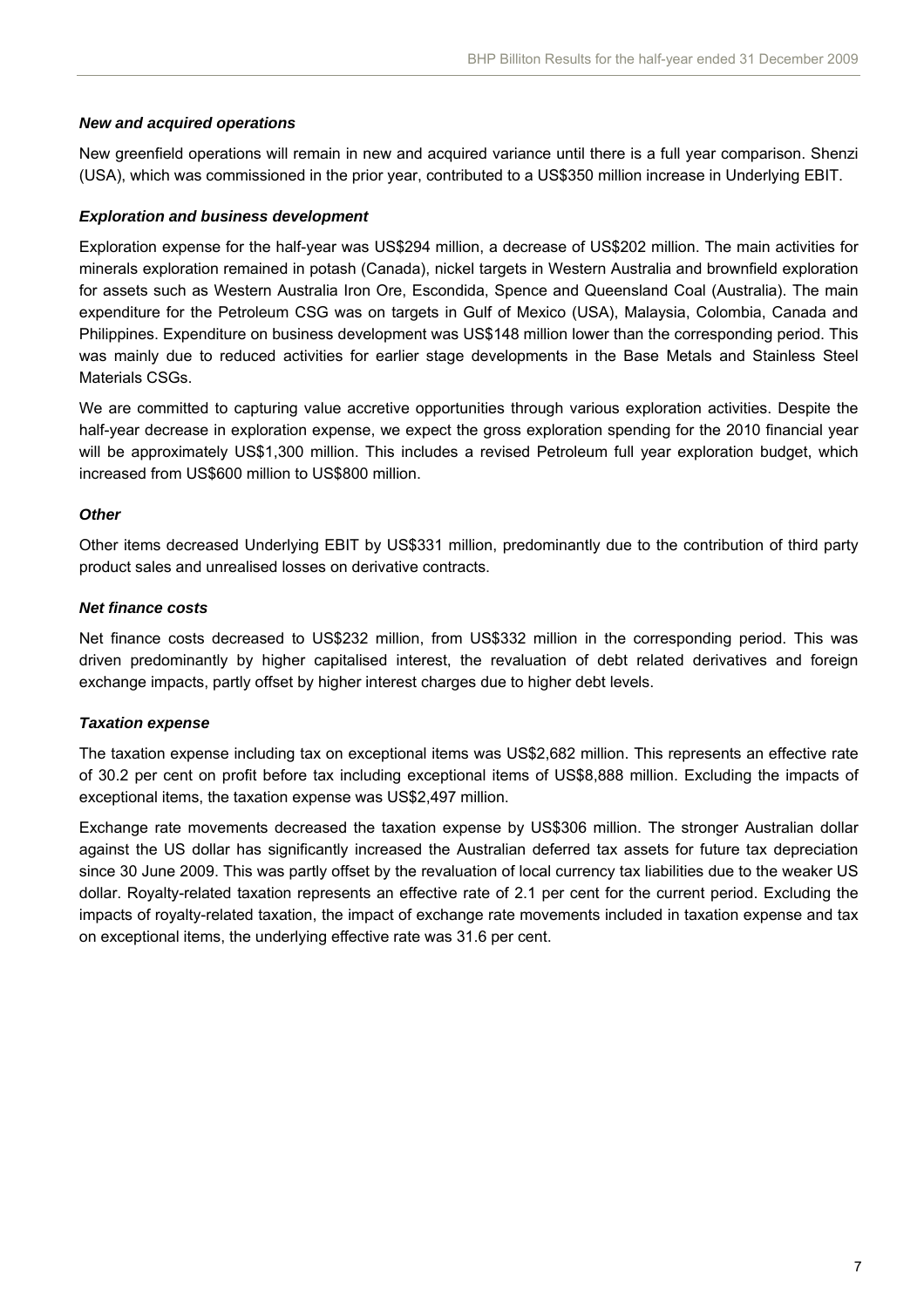#### **Exceptional Items**

On 9 December 2009, the Group announced it had signed an agreement to sell the Ravensthorpe Nickel Operation. As a result of this agreement, impairment charges recognised as exceptional items in the financial year ended 30 June 2009 have been partially reversed. The assets and liabilities of the operation are classified as held for sale as at 31 December 2009.

| Half-year ended 31 December 2009                         | Gross<br><b>US\$M</b> | Tax<br><b>USSM</b> | <b>Net</b><br><b>USSM</b> |
|----------------------------------------------------------|-----------------------|--------------------|---------------------------|
| <b>Exceptional items by category</b>                     |                       |                    |                           |
| Reversal of impairment charge relating to the suspension |                       |                    |                           |
| of Ravensthorpe nickel operations                        | 618                   | (185)              | 433                       |
|                                                          | 618                   | (185)              | 433                       |

#### **Cash Flows**

Net operating cash flow after interest and tax decreased by 56.3 per cent to US\$5,716 million. This was primarily attributable to decreased cash generated from operating activities, the favourable impact on prior period cash flows from the collection of trade receivables, partly offset by other working capital movements.

Capital and exploration expenditure totalled US\$5,045 million for the period. Expenditure on major growth projects was US\$3,834 million, including US\$1,011 million on Petroleum projects and US\$2,823 million on Minerals projects. Capital expenditure on sustaining and other items was US\$772 million. Exploration expenditure was US\$439 million, including US\$144 million which has been capitalised.

Financing cash flows include net debt repayments of US\$340 million and dividend payments of US\$2,282 million. Net debt, comprising cash and interest-bearing liabilities, was US\$7,915 million, an increase of US\$2,329 million, or 41.7 per cent, compared to 30 June 2009. Gearing, which is the ratio of net debt to net debt plus net assets, was 15.1 per cent at 31 December 2009, compared with 12.1 per cent at 30 June 2009.

#### **Dividend**

BHP Billiton maintains a progressive dividend policy and our Board today declared an interim dividend of 42 US cents per share, an increase of 1 US cent per share.

The dividend to be paid by BHP Billiton Limited will be fully franked for Australian taxation purposes. Dividends for the BHP Billiton Group are determined and declared in US dollars. However, BHP Billiton Limited dividends are mainly paid in Australian dollars, and BHP Billiton Plc dividends are mainly paid in pounds sterling and South African rand to shareholders on the UK section and the South African section of the register, respectively. Currency conversions will be based on the foreign currency exchange rates on the Record Date, except for the conversion into South African rand, which will take place on the last day to trade on JSE Limited, being 26 February 2010. Please note that all currency conversion elections must be registered by the Record Date, being 5 March 2010. Any currency conversion elections made after this date will not apply to this dividend.

The timetable in respect of this dividend will be:

| Last day to trade cum dividend on JSE Limited and currency conversion into rand          | 26 February 2010 |
|------------------------------------------------------------------------------------------|------------------|
| Ex-dividend Australian Securities Exchange (ASX) and JSE Limited (JSE)                   | 1 March 2010     |
| Ex-dividend London Stock Exchange (LSE) and New York Stock Exchange (NYSE)               | 3 March 2010     |
| Record date (including currency conversion and currency election dates, except for rand) | 5 March 2010     |
| Payment date                                                                             | 23 March 2010    |

American Depositary Shares (ADSs) each represent two fully paid ordinary shares and receive dividends accordingly.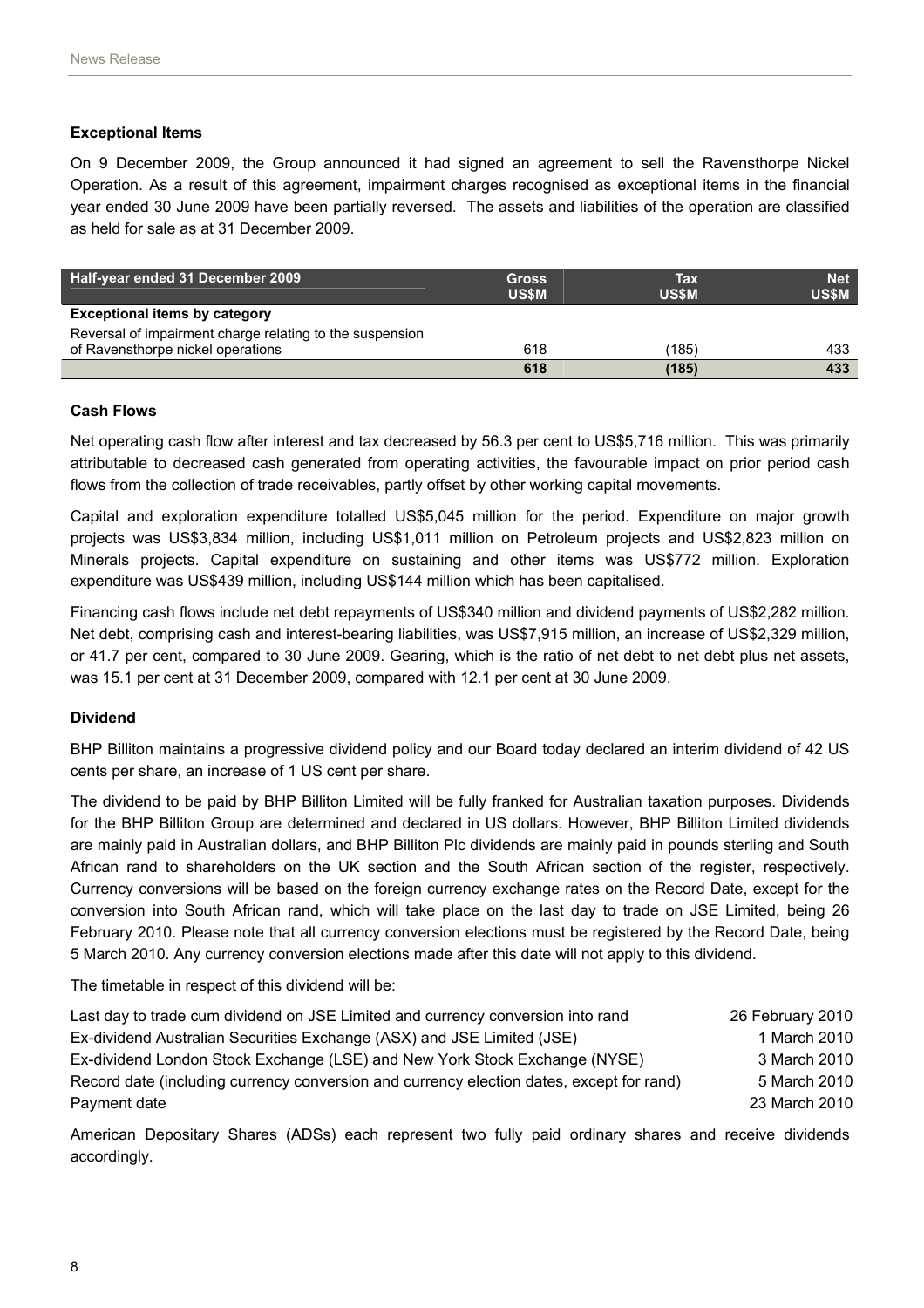BHP Billiton Plc shareholders registered on the South African section of the register will not be able to dematerialise or rematerialise their shareholdings between the dates of 1 and 5 March 2010, both dates inclusive. Transfers between the UK and South African sections of the register will not be permitted between the dates of 26 February and 5 March 2010, both dates inclusive.

Details of the currency exchange rates applicable for the dividend will be announced to the relevant stock exchanges following conversion and will appear on the Group's website.

#### **Debt Management and Liquidity**

No long term debt securities were issued in the debt capital markets during the half-year ended 31 December 2009. The Group has access to the US commercial paper market and an undrawn US\$3.0 billion Revolving Credit Facility, which expires in October 2011. We have a strong liquidity position with US\$8.4 billion of cash on hand, and is supported by our solid A credit rating.

#### **Corporate Governance**

On 4 August 2009, the Board announced that Mr Jac Nasser will succeed Mr Don Argus as Chairman when Mr Argus retires as Chairman and a Non-executive Director in early 2010.

On 24 November 2009, the Board announced the resignation of Dr David Morgan as a Director with effect from 24 November 2009.

On 29 January 2010, the Board announced the resignations of Mr Paul Anderson and Dr E Gail de Planque as Non-executive Directors with effect from 31 January 2010 and the appointments of Mr Malcolm Broomhead and Ms Carolyn Hewson as Non-executive Directors with effect from 31 March 2010.

#### **CUSTOMER SECTOR GROUP SUMMARY**

The following table provides a summary of the performance of the Customer Sector Groups for the half-year ended 31 December 2009 and the corresponding prior year.

| Half-year ended 31 December                 |        | <b>Revenue</b> |            |       | <b>Underlying EBIT (i)</b> |            |
|---------------------------------------------|--------|----------------|------------|-------|----------------------------|------------|
| (US\$M)                                     | 2009   | 2008           | Change %   | 2009  | 2008                       | Change %   |
| Petroleum                                   | 4,177  | 4,212          | $(0.8\%)$  | 2,326 | 2,675                      | $(13.0\%)$ |
| Aluminium                                   | 2,004  | 2,518          | $(20.4\%)$ | 154   | 289                        | (46.7%)    |
| <b>Base Metals</b>                          | 5.471  | 3,286          | 66.5%      | 2,462 | (111)                      | N/A        |
| Diamonds and Specialty Products             | 566    | 457            | 23.9%      | 170   | 79                         | 115.2%     |
| <b>Stainless Steel Materials</b>            | 1.655  | 1,101          | 50.3%      | 200   | (752)                      | N/A        |
| Iron Ore                                    | 4.478  | 6,020          | $(25.6\%)$ | 2,091 | 4,143                      | (49.5%)    |
| Manganese                                   | 888    | 1,916          | (53.7%)    | 190   | 1.245                      | (84.7%)    |
| <b>Metallurgical Coal</b>                   | 2,715  | 4,913          | $(44.7\%)$ | 772   | 3,123                      | $(75.3\%)$ |
| <b>Energy Coal</b>                          | 2,142  | 4,363          | $(50.9\%)$ | 332   | 1,072                      | $(69.0\%)$ |
| Group and unallocated items <sup>(ii)</sup> | 505    | 1,106          | N/A        | (195) | 136                        | N/A        |
| Less: inter-segment revenue                 | (25)   | (112)          | N/A        |       |                            | N/A        |
| <b>BHP Billiton Group</b>                   | 24,576 | 29,780         | (17.5%)    | 8,502 | 11,899                     | (28.5%)    |

(i) Underlying EBIT includes trading activities comprising the sale of third party product. Underlying EBIT is reconciled to Profit from operations on page 5.

(ii) Includes consolidation adjustments, unallocated items and external sales from the Group's freight, transport and logistics operations.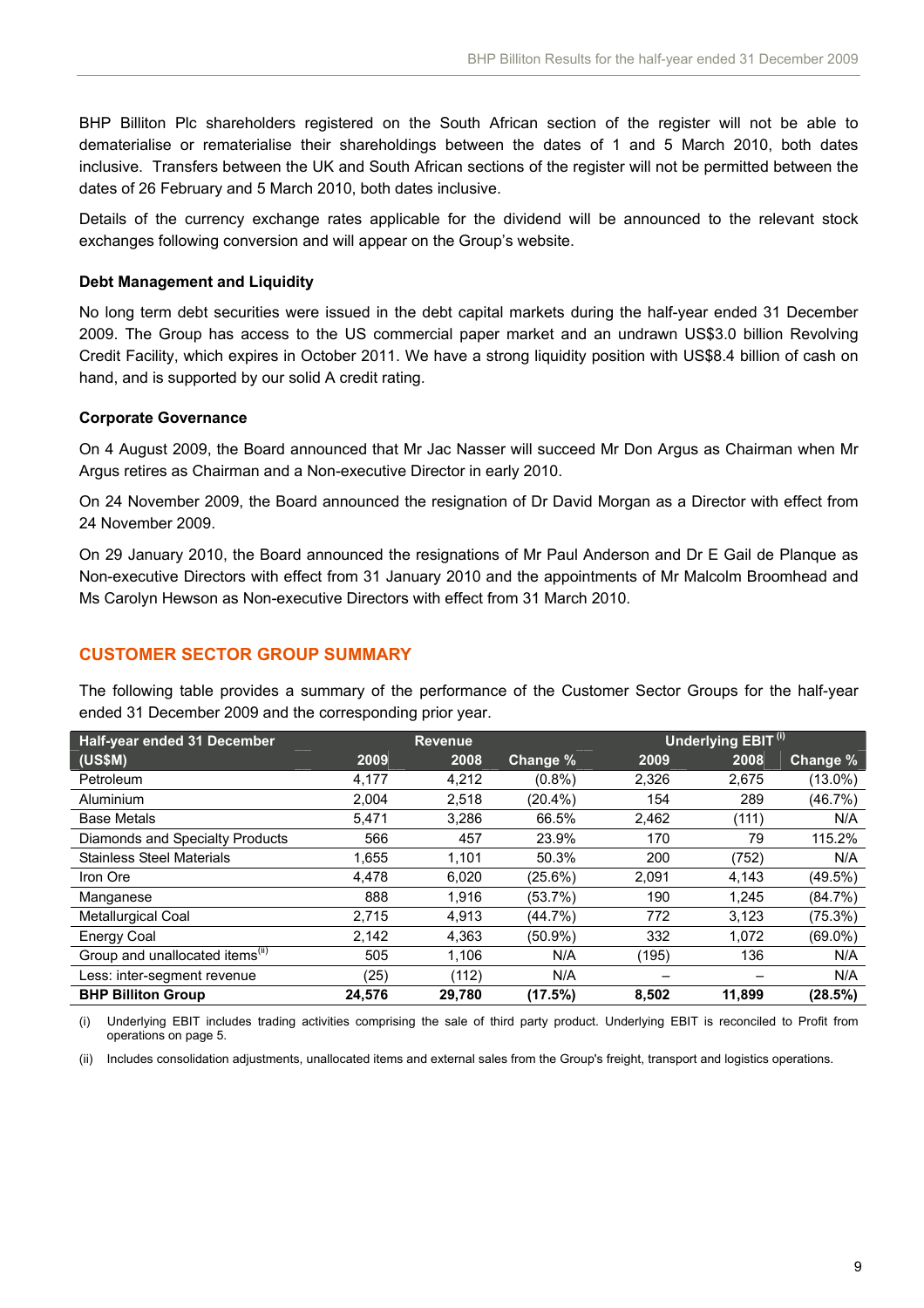#### **Petroleum**

Underlying EBIT was US\$2,326 million, a decrease of US\$349 million, or 13.0 per cent from the corresponding period. The decrease in Underlying EBIT was mainly due to lower average realised prices. For the December 2009 half-year, BHP Billiton received an average realised oil price of US\$70.46 per barrel (compared with US\$85.22), an average realised natural gas price of US\$3.62 per thousand standard cubic feet (compared with US\$3.97) and an average realised liquefied natural gas price of US\$6.70 per thousand standard cubic feet (compared with US\$12.82). Higher non-cash depreciation and amortisation from new operations also decreased Underlying EBIT.

Strong volume growth particularly in the higher margin liquids delivered in areas of strong fiscal regimes has partially offset this decline. The delivery of a series of major growth projects and strong operational performance has led to another half-year production record.

Gross exploration expenditure was US\$200 million, a decrease of US\$63 million. This was mostly due to lower seismic activity. Despite the decrease, gross exploration expenditure is expected to be US\$800 million for the 2010 financial year as we resume a strong exploration program after several years of focus on drilling development wells.

#### **Aluminium**

Underlying EBIT was US\$154 million, a decrease of US\$135 million or 46.7 per cent from the corresponding period. Lower prices and premiums for aluminium had an unfavourable impact of US\$302 million. This was partially offset by a US\$19 million positive impact of price-linked costs. The average LME aluminium price decreased to US\$1,907 per tonne (compared with US\$2,304 per tonne). The average realised alumina prices were US\$260 per tonne (compared with US\$354 per tonne).

Overall, operating costs were lower mainly due to reduced raw materials and energy costs. However, this was partially offset by a weaker US dollar against the Australian dollar and South African rand, and inflationary pressures in Australia and South Africa.

Underlying EBIT was favourably impacted by US\$37 million as a result of the divestment of Suriname on 31 July 2009.

#### **Base Metals**

Underlying EBIT was US\$2,462 million, an increase of US\$2,573 million from the corresponding period. A significant increase in average realised prices favourably impacted Underlying EBIT by US\$2,769 million. The average realised prices for all the key commodities in Base Metals, except uranium, were higher compared to last half-year.

Stronger production from Escondida due to higher grade and the successful repair of the Laguna Seca SAG mill also contributed to higher earnings. Despite stronger production from Escondida, earnings were negatively impacted by lower copper sales volumes due to the Clark Shaft incident at Olympic Dam and industrial disruptions at Spence (Chile). The Clark Shaft accounts for approximately 75 per cent of Olympic Dam's ore hoisting capacity. The recommissioning of Olympic Dam's Clark Shaft is expected to commence in March 2010. The ramp up to full capacity is expected to be achieved by the end of the June 2010 quarter.

Cost efficiency improved during the period, driven by lower prices for key consumables including fuel and energy. The strong cost performance was partially offset by higher labour costs (including one-off bonus payments) incurred in the South American operations. Costs were also negatively impacted by the devaluation of the US dollar and inflation effect in Chile and Australia.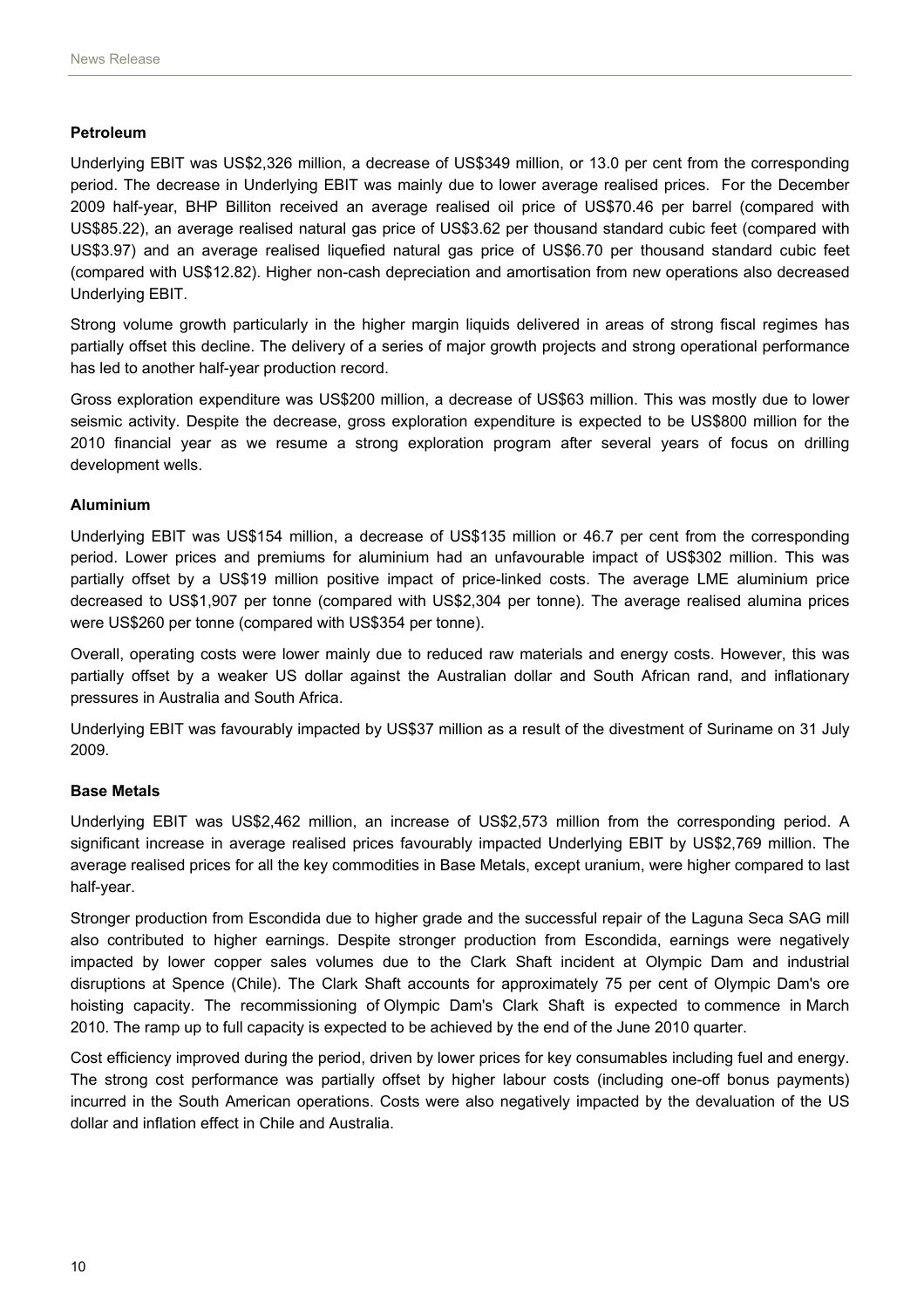Provisional pricing of outstanding copper shipments, including the impact of finalisations, resulted in the average realised price for the reporting period being US\$3.23/lb versus an average LME price of US\$2.84/lb. The average realised price was US\$1.71/lb in the corresponding period last year. The positive impact of provisional pricing and finalisations for copper for the period was US\$467 million. Outstanding copper volumes, subject to the fair value measurement, amounted to 260,240 tonnes at 31 December 2009. These were re-valued at a weighted average price of US\$3.31/lb.

#### **Diamonds and Specialty Products**

Underlying EBIT was US\$170 million, an increase of US\$91 million or 115.2 per cent compared with the corresponding period. This was mainly due to higher realised diamond prices and continued improvement in cost efficiencies at EKATI (Canada). Lower exploration expenditure reflecting reduced diamonds exploration activities, also increased earnings by US\$19 million. Potash exploration expenditure of US\$48 million was consistent with the corresponding period. Higher earnings were partially offset by a reduction in operating earnings in Titanium Minerals due to lower realised prices and higher energy costs.

#### **Stainless Steel Materials**

Underlying EBIT was US\$200 million, an increase of US\$952 million compared with the corresponding period. Higher average LME prices for nickel of US\$7.99/lb (compared to US\$6.76/lb) increased Underlying EBIT (net of price-linked costs) by US\$326 million. The negative impact of price-linked costs was US\$94 million.

In addition, proactive portfolio restructuring and improved operational performance of existing assets also contributed to the strong results. Lower operational losses from Yabulu and Ravensthorpe increased Underlying EBIT by US\$408 million.

Nickel West delivered record production, following from the furnace rebuild at the Kalgoorlie Nickel Smelter and concurrent maintenance at the Kwinana Nickel Refinery (both Australia) in the corresponding period. Costs were lower across all operations despite the adverse impact of the devaluation in the US dollar, as a result of cost saving initiatives, production efficiencies and lower labour costs following restructuring activities.

#### **Iron Ore**

Underlying EBIT was US\$2,091 million, a decrease of US\$2,052 million or 49.5 per cent compared with the corresponding period. This was mainly driven by lower average realised prices which decreased Underlying EBIT by US\$1,858 million. Offsetting this was the positive impact of price-linked costs of US\$52 million.

Western Australia Iron Ore and Samarco operations delivered record half-year sales volumes. RGP4 project achieved first production ahead of schedule and within budget. The additional infrastructure from RGP4 contributed to the record half yearly production for Western Australia Iron Ore operations. With the completion of RGP4, Western Australia Iron Ore operations have more than doubled its installed capacity since the accelerated growth program commenced in 2002. Samarco also set new production records as all three pellet plants operated at full capacity to meet improved demands.

Overall production costs were well controlled. However, the weaker US dollar had an adverse impact on costs.

#### **Manganese**

Underlying EBIT was US\$190 million, a decrease of US\$1,055 million or 84.7 per cent compared with the corresponding period. Average realised prices were significantly lower than the corresponding period, resulting in a US\$1,671 million negative impact on Underlying EBIT. In comparison to the December 2008 half-year, average realised prices for ore fell by 70.3 per cent and alloy prices fell by 58.7 per cent. Offsetting this was the positive impact of price-linked costs of US\$185 million.

The decrease in sales price was partially offset by higher sales volumes, as operations are ramping up production in line with improved demand. Production for ore is expected to return to normal levels in the March 2010 quarter. Alloy furnaces restarted since the September 2009 quarter are progressively ramping up and are expected to be at full capacity towards the end of the March 2010 quarter.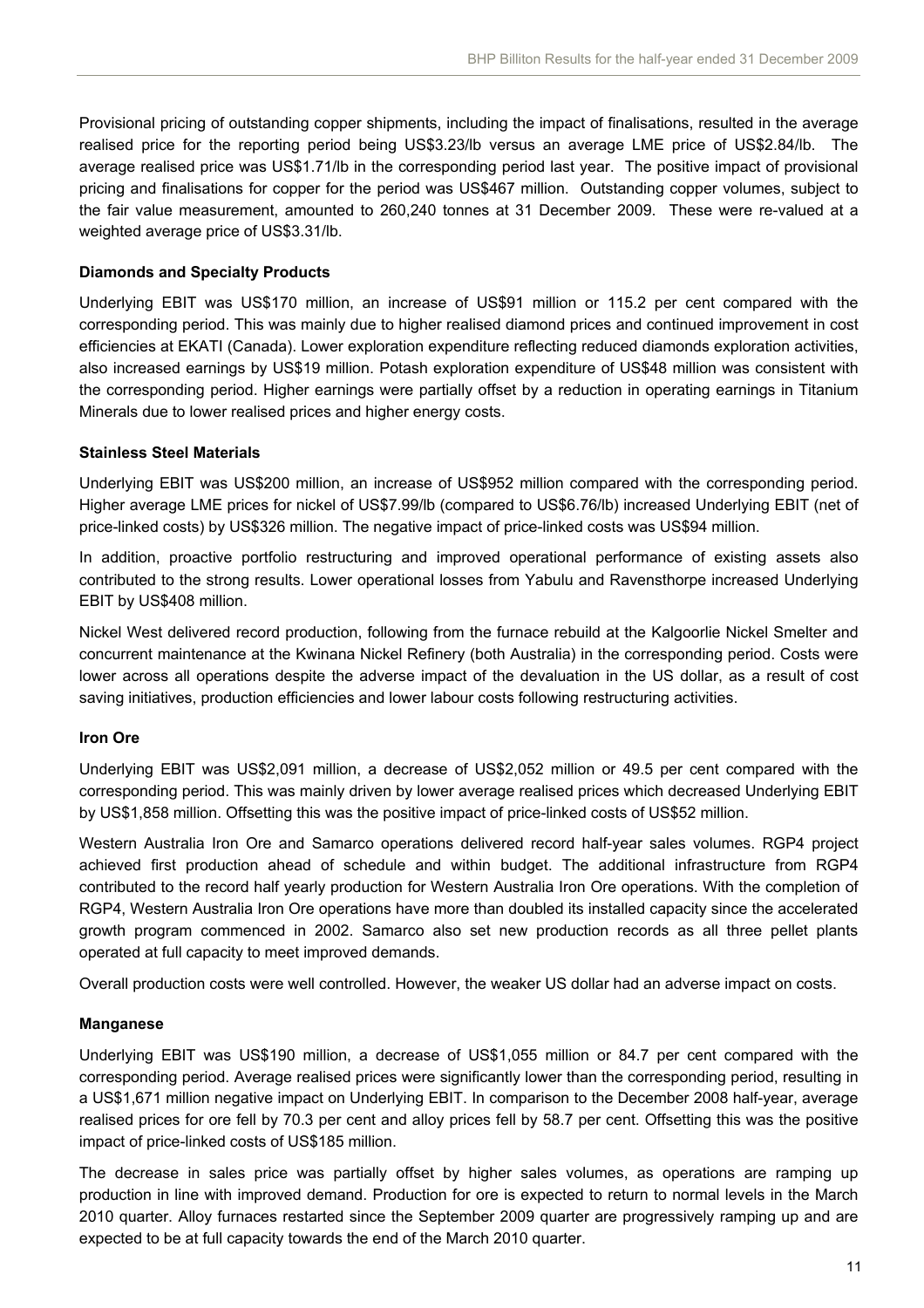Operational costs were well controlled. However, the weaker US dollar and inflationary pressures in Australia and South Africa had an adverse impact on costs.

#### **Metallurgical Coal**

Underlying EBIT was US\$772 million, a decrease of US\$2,351 million or 75.3 per cent from the corresponding period. This decrease was mainly due to the lower realised prices for hard coking coal (50.0 per cent), weak coking coal (54.6 per cent), and thermal coal (30.5 per cent). Performance of carryover volumes from the 2008 contract year (Japanese Financial Year) partly offset the price decrease.

Record quantities of coking coal were shipped in the half-year in response to stronger market demand. In addition, operating costs were lower due to full recovery from rainfall events at Queensland Coal and improved mining conditions at Illawarra Coal. However, a stronger Australian dollar against the US dollar had an unfavourable impact of US\$391 million on Underlying EBIT.

#### **Energy Coal**

Underlying EBIT was US\$332 million, a decrease of US\$740 million or 69.0 per cent from the corresponding period. This was mainly due to lower average export prices which decreased earnings by US\$655 million. The positive impact of price-linked costs was US\$49 million. Underlying EBIT was also adversely impacted by the weaker US dollar and inflationary pressures in Australia and South Africa. Excluding the impact of currency and inflation, operational costs were well controlled.

Higher volumes due to record sales from Hunter Valley Energy Coal and the profit on the dissolution of the Douglas Tavistock Joint Venture arrangement partially offset the decrease in earnings.

#### **Group and Unallocated items**

Underlying EBIT was a loss of US\$195 million. The variance to the corresponding period was primarily driven by a weaker US dollar impacting the revaluation of net monetary liabilities.

The following notes explain the terms used throughout this profit release:

- (1) Net operating cash flows are after net interest and taxation.
- (2) Underlying EBIT margin is calculated net of third party product activities.
- (3) Underlying EBIT is earnings before net finance costs and taxation and any exceptional items. Underlying EBITDA is Underlying EBIT before depreciation, impairments and amortisation of US\$2,336 million (excluding exceptional items of US\$605 million) for the halfyear ended 31 December 2009 and US\$2,040 million for the half-year ended 31 December 2008 (excluding exceptional items of US\$3,613 million). We believe that Underlying EBIT and Underlying EBITDA provide useful information, but should not be considered as an indication of, or alternative to, attributable profit as an indicator of operating performance or as an alternative to cash flow as a measure of liquidity.
- (4) Underlying EBIT is used to reflect the underlying performance of BHP Billiton's operations. Underlying EBIT is reconciled to Profit from operations on page 5.
- (5) Net interest includes capitalised interest and excludes the effect of discounting on provisions and other liabilities, net fair value change on hedged loans, net of hedging derivatives, exchange differences arising on net debt and return on pension plan assets.
- (6) Unless otherwise stated, production volumes exclude suspended and sold operations.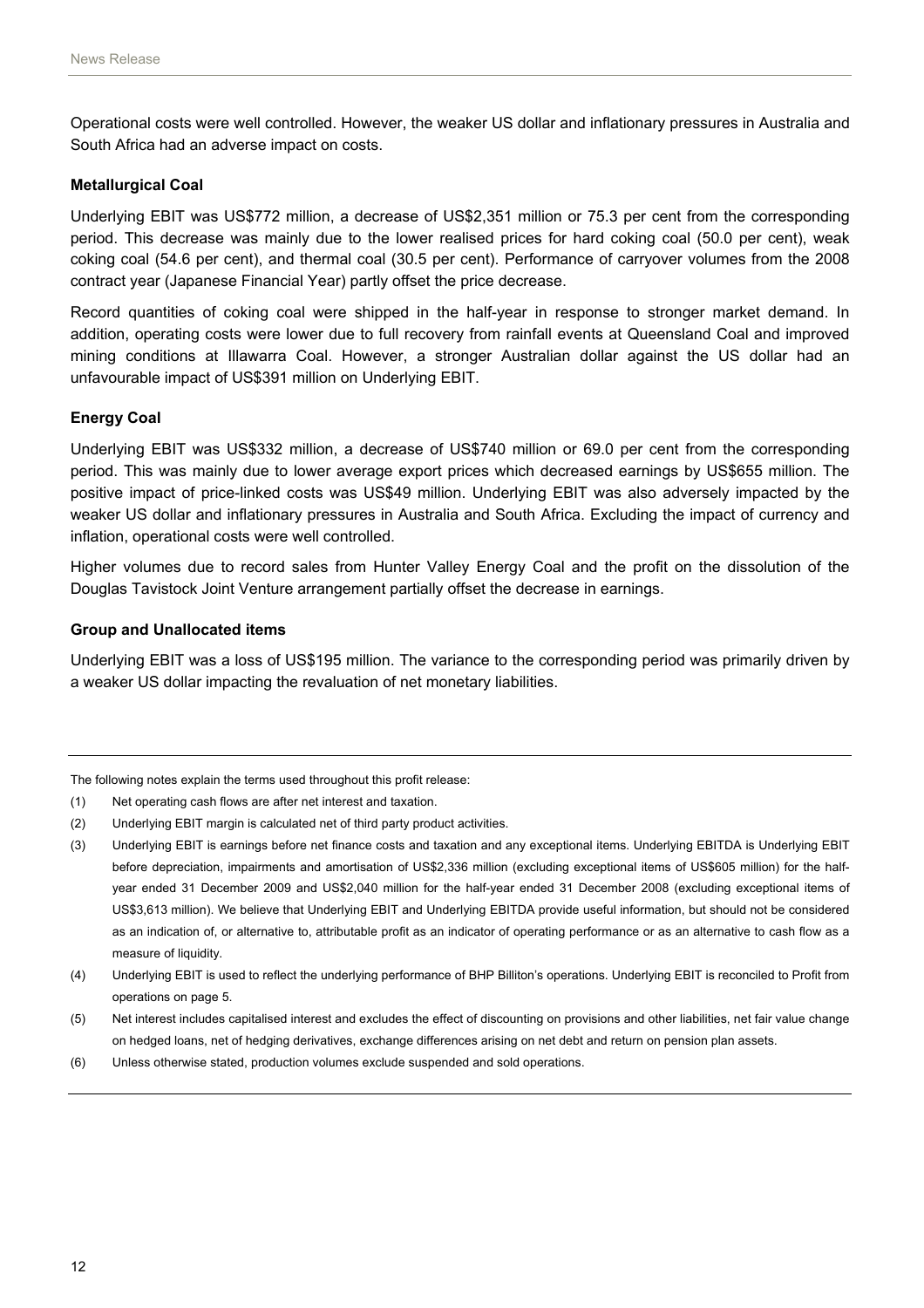**Forward-looking statements**: Certain statements in this release are forward-looking statements within the meaning of the US Private Securities Litigation Reform Act of 1995, including statements regarding the cost and timing of development projects, future production volumes, increases in production and infrastructure capacity, the identification of additional mineral Reserves and Resources and project lives and, without limitation, other statements typically containing words such as "intends," "expects," "anticipates," "targets," plans," "estimates" and words of similar import. These statements are based on current expectations and beliefs and numerous assumptions regarding BHP Billiton's present and future business strategies and the environments in which BHP Billiton will operate in the future and such assumptions, expectations and beliefs may or may not prove to be correct and by their nature, are subject to a number of known and unknown risks and uncertainties that could cause actual results, performance and achievements to differ materially.

Factors that could cause actual results or performance to differ materially from those expressed or implied in the forward-looking statements include, but are not limited to, the risk factors discussed in BHP Billiton's filings with the U.S. Securities and Exchange Commission ("SEC") (including in Annual Reports on Form 20-F) which are available at the SEC's website (http://www.sec.gov). BHP Billiton undertakes no duty to update any forward-looking statements in this release.

This release is for information purposes only and should not be construed as either an offer to sell or a solicitation of an offer to buy or sell securities in any jurisdiction.

Further information on BHP Billiton can be found on our Internet site: www.bhpbilliton.com

#### **Australia**

Samantha Evans, Media Relations Tel: +61 3 9609 2898 Mobile: +61 400 693 915 email: [Samantha.Evans@bhpbilliton.com](mailto:Samantha.Evans@bhpbilliton.com)

Amanda Buckley, Media Relations Tel: +61 3 9609 2209 Mobile: +61 419 801 349 email: [Amanda.Buckley@bhpbilliton.com](mailto:Amanda.Buckley@bhpbilliton.com)

Kelly Quirke, Media Relations Tel: +61 3 9609 2896 Mobile: +61 429 966 312 email: [Kelly.Quirke@bhpbilliton.com](mailto:Kelly.Quirke@bhpbilliton.com)

Leng Lau, Investor Relations Tel: +61 3 9609 4202 Mobile: +61 403 533 706 email: [Leng.Y.Lau@bhpbilliton.com](mailto:Leng.Y.Lau@bhpbilliton.com)

BHP Billiton Limited ABN 49 004 028 077 Registered in Australia Registered Office: 180 Lonsdale Street Melbourne Victoria 3000 Australia Tel +61 1300 55 4757 Fax +61 3 9609 3015 **United Kingdom & South Africa**  Andre Liebenberg, Investor Relations Tel: +44 20 7802 4131 Mobile: +44 7920 236 974 email: [Andre.Liebenberg@bhpbilliton.com](mailto:Andre.Liebenberg@bhpbilliton.com)

Illtud Harri, Media Relations Tel: +44 20 7802 4195 Mobile: +44 7920 237 246 email: [Illtud.Harri@bhpbilliton.com](mailto:Illtud.Harri@bhpbilliton.com)

#### **Americas**

Scott Espenshade, Investor Relations Tel: +1 713 599 6431 Mobile: +1 713 208 8565 email: [Scott.Espenshade@bhpbilliton.com](mailto:Scott.Espenshade@bhpbilliton.com)

Ruban Yogarajah, Media Relations Tel: US +1 713 966 2907 or UK +44 20 7802 4033 Mobile: UK +44 7827 082 022 email: [Ruban.Yogarajah@bhpbilliton.com](mailto:Ruban.Yogarajah@bhpbilliton.com)

BHP Billiton Plc Registration number 3196209 Registered in England and Wales Registered Office: Neathouse Place London SW1V 1BH United Kingdom Tel +44 20 7802 4000 Fax +44 20 7802 4111

Members of the BHP Billiton group which is headquartered in Australia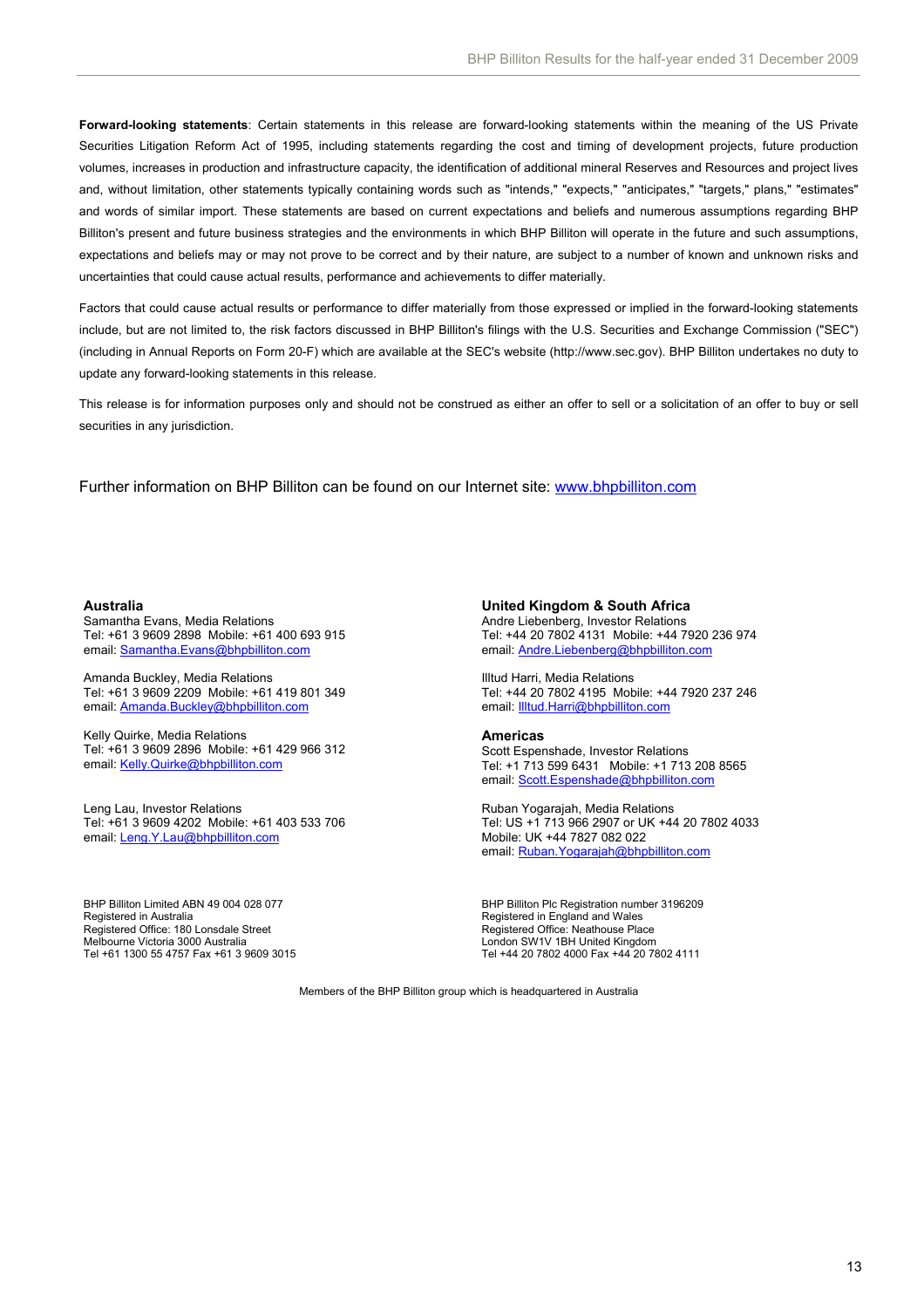This page is left blank intentionally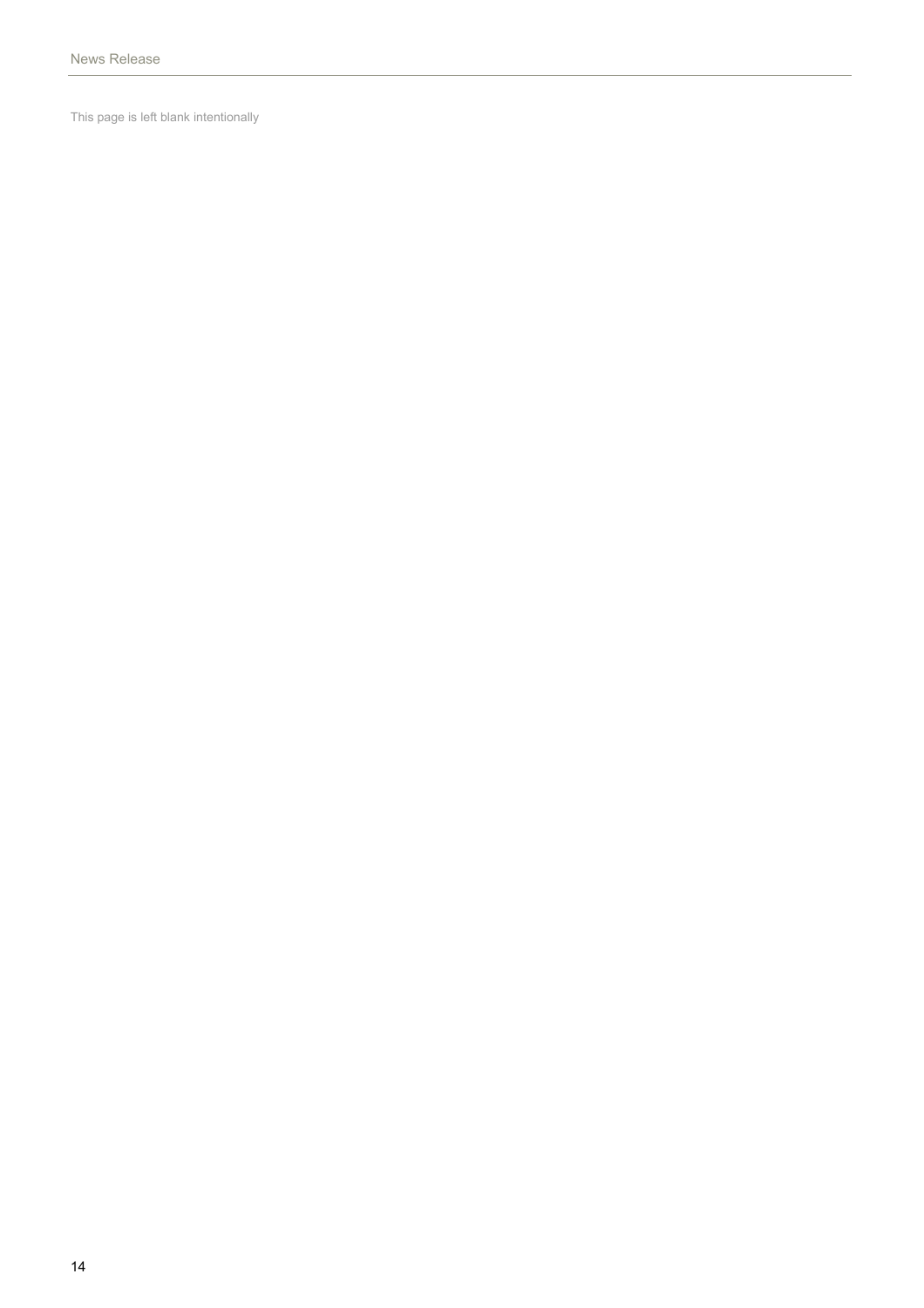

# BHP BILLITON GROUP

# FINANCIAL REPORT

For the half-year ended 31 December 2009

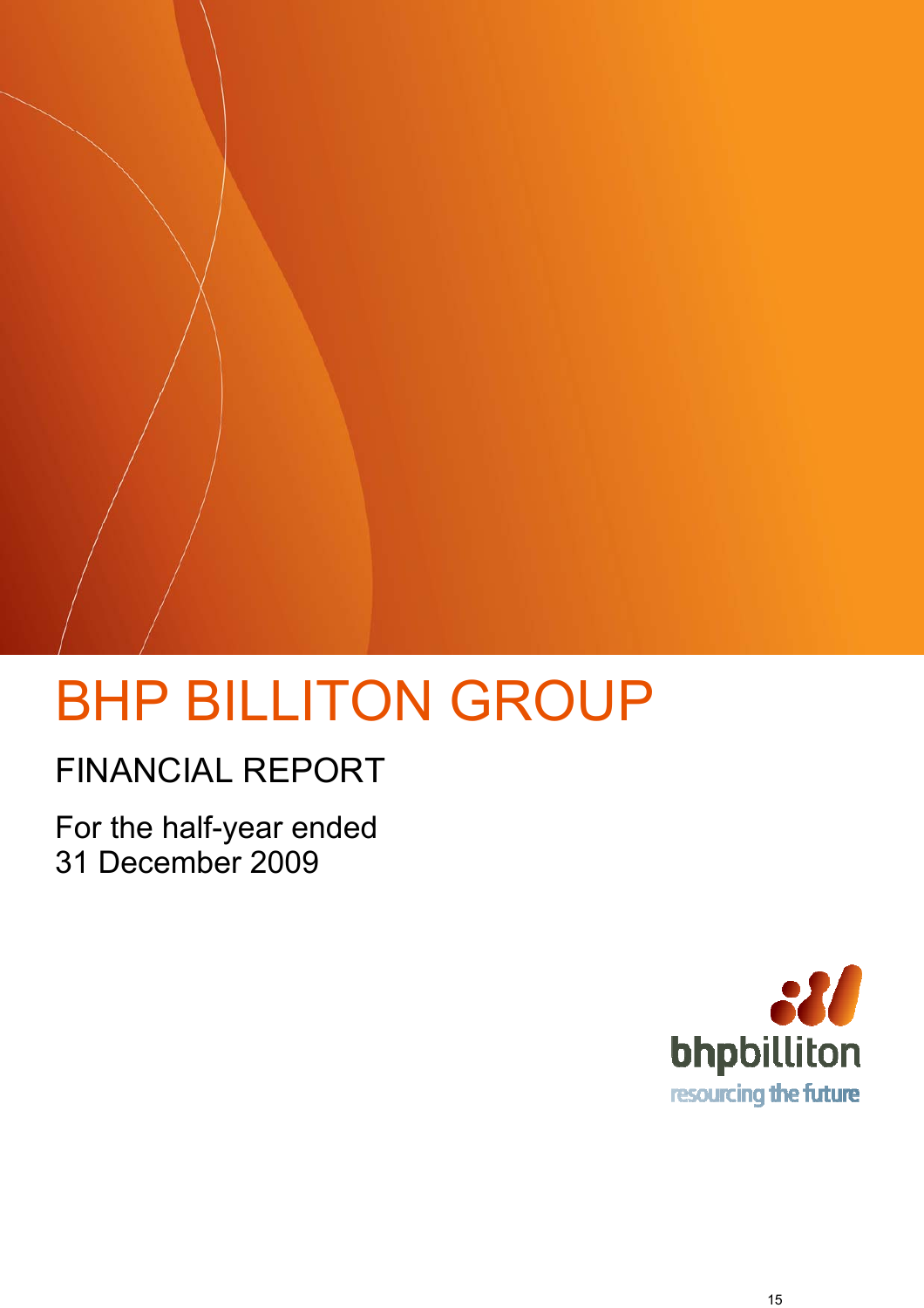#### **Contents**

| <b>Half-Year Financial Statements</b> | Page |
|---------------------------------------|------|
|                                       |      |
|                                       |      |
|                                       |      |
|                                       |      |
|                                       |      |
|                                       |      |
|                                       |      |
|                                       |      |
|                                       |      |
|                                       |      |
|                                       |      |
|                                       |      |
|                                       |      |
|                                       |      |
|                                       |      |
|                                       |      |
|                                       |      |
|                                       |      |
|                                       |      |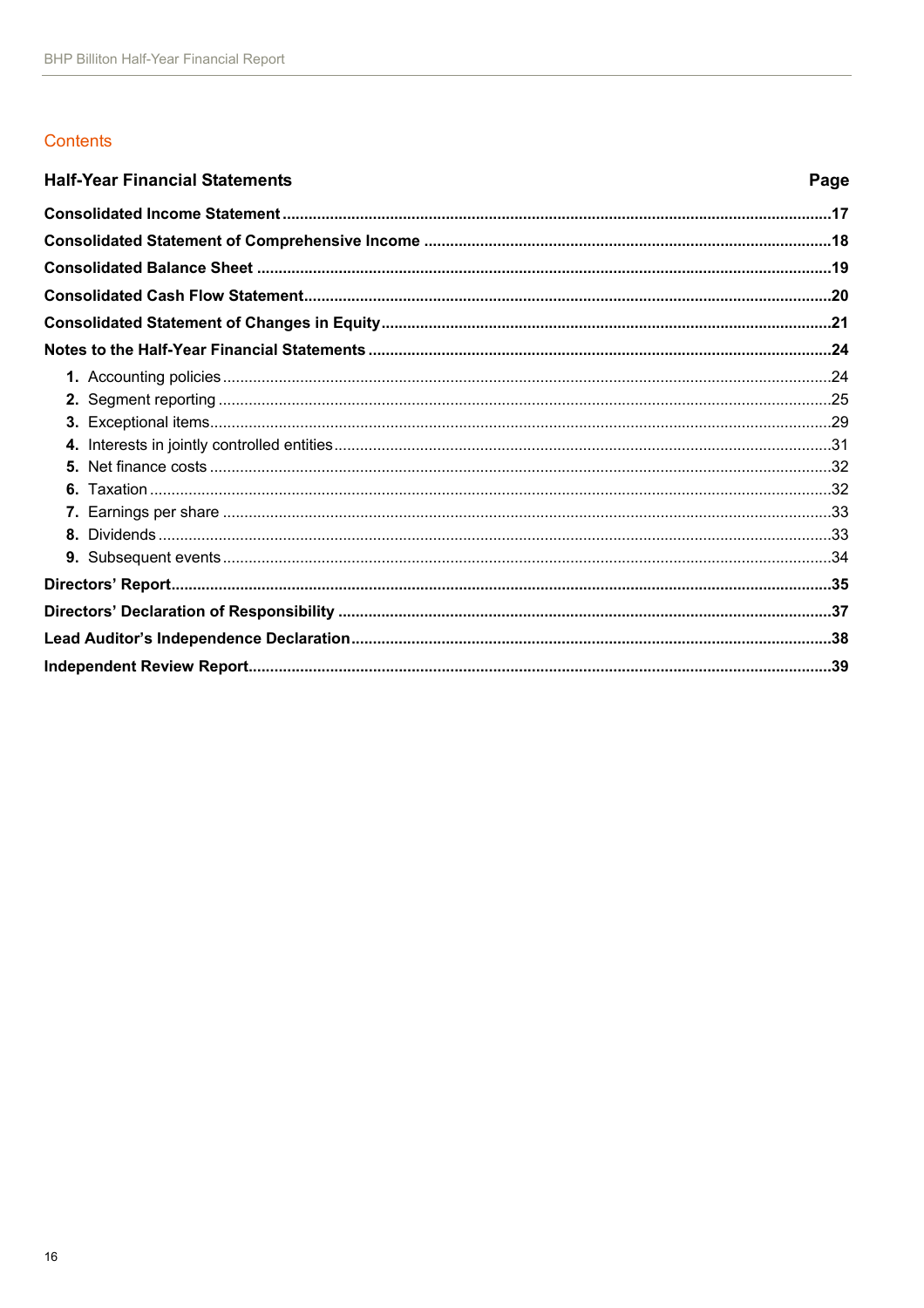#### <span id="page-16-0"></span>Consolidated Income Statement for the half-year ended 31 December 2009

|                                                                     | <b>Notes</b>     | Half-year ended<br>31 December | Half-year ended<br>31 December | Year ended<br>30 June |
|---------------------------------------------------------------------|------------------|--------------------------------|--------------------------------|-----------------------|
|                                                                     |                  | 2009                           | 2008                           | 2009                  |
|                                                                     |                  | <b>US\$M</b>                   | US\$M                          | <b>US\$M</b>          |
|                                                                     |                  |                                |                                |                       |
| <b>Revenue</b>                                                      |                  |                                |                                |                       |
| Group production                                                    |                  | 22,195                         | 25,428                         | 44,113                |
| Third party product                                                 | $\boldsymbol{2}$ | 2,381                          | 4,352                          | 6,098                 |
| Revenue                                                             | $\overline{2}$   | 24,576                         | 29,780                         | 50,211                |
| Other income                                                        |                  | 313                            | 287                            | 589                   |
| Expenses excluding net finance costs                                |                  | (15, 769)                      | (22, 843)                      | (38, 640)             |
| <b>Profit from operations</b>                                       |                  | 9,120                          | 7,224                          | 12,160                |
|                                                                     |                  |                                |                                |                       |
| Comprising:                                                         |                  |                                |                                |                       |
| Group production                                                    |                  | 9,038                          | 6,932                          | 11,657                |
| Third party product                                                 |                  | 82                             | 292                            | 503                   |
|                                                                     |                  | 9,120                          | 7,224                          | 12,160                |
|                                                                     |                  |                                |                                |                       |
| Financial income                                                    | 5                | 111                            | 165                            | 309                   |
| Financial expenses                                                  | 5                | (343)                          | (497)                          | (852)                 |
| Net finance costs                                                   | 5                | (232)                          | (332)                          | (543)                 |
|                                                                     |                  |                                |                                |                       |
| <b>Profit before taxation</b>                                       |                  | 8,888                          | 6,892                          | 11,617                |
|                                                                     |                  |                                |                                |                       |
| Income tax expense                                                  |                  | (2, 494)                       | (3,537)                        | (4, 784)              |
| Royalty related taxation (net of income tax benefit)                |                  | (188)                          | (351)                          | (495)                 |
| Total taxation expense                                              | 6                | (2,682)                        | (3,888)                        | (5,279)               |
|                                                                     |                  |                                |                                |                       |
| <b>Profit after taxation</b>                                        |                  | 6,206                          | 3,004                          | 6,338                 |
| Profit attributable to non-controlling interests                    |                  | 71                             | 387                            | 461                   |
| Profit attributable to members of BHP Billiton Group                |                  | 6,135                          | 2,617                          | 5,877                 |
|                                                                     |                  |                                |                                |                       |
| Earnings per ordinary share (basic) (US cents)                      | 7                | 110.3                          | 47.0                           | 105.6                 |
| Earnings per ordinary share (diluted) (US cents)                    | $\overline{7}$   | 109.8                          | 47.0                           | 105.4                 |
|                                                                     |                  |                                |                                |                       |
| Dividends per ordinary share - paid during the period (US<br>cents) | 8                | 41.0                           | 41.0                           | 82.0                  |
| Dividends per ordinary share - declared in respect of the           |                  |                                |                                |                       |
| period (US cents)                                                   | 8                | 42.0                           | 41.0                           | 82.0                  |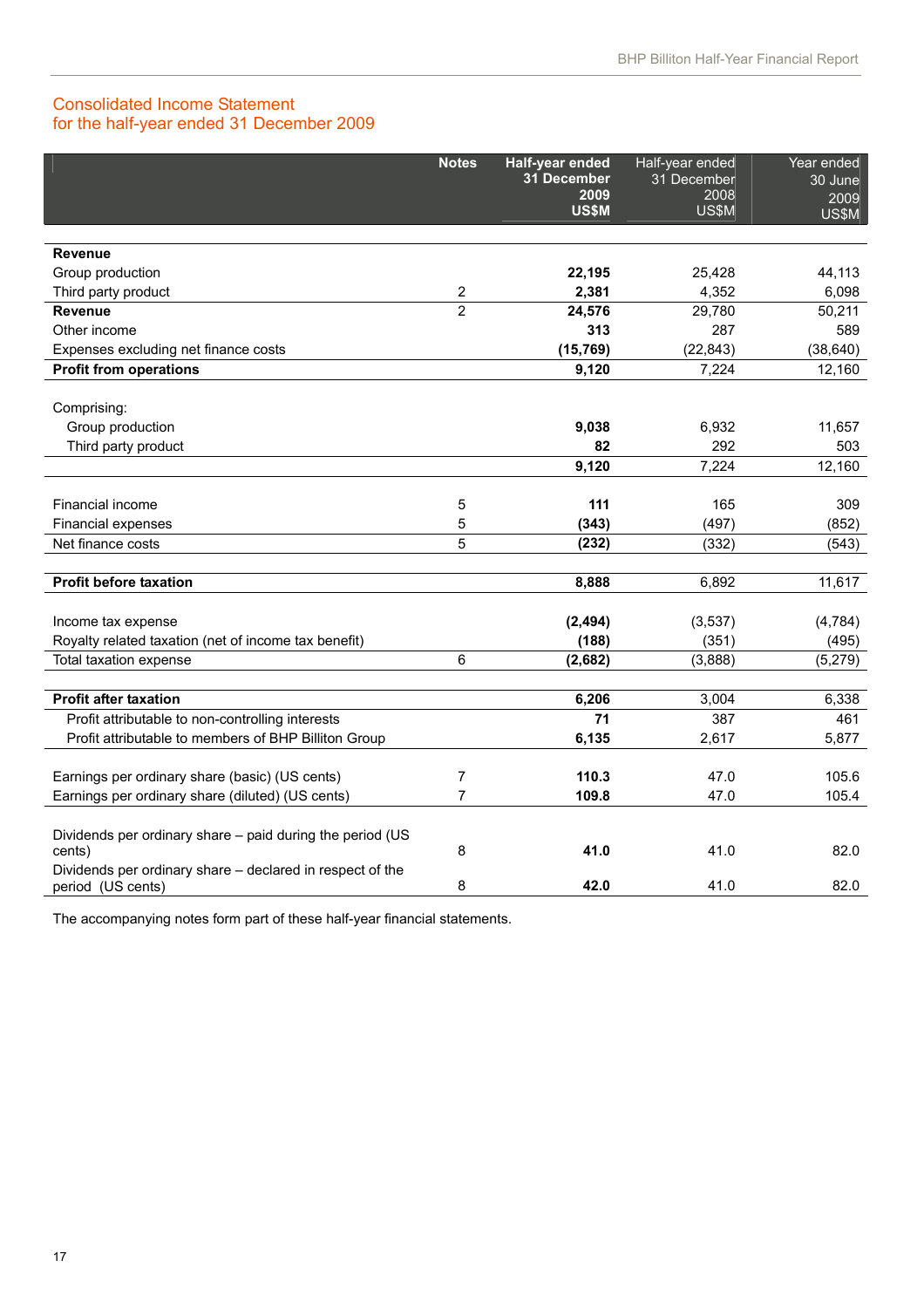#### <span id="page-17-0"></span>Consolidated Statement of Comprehensive Income for the half-year ended 31 December 2009

|                                                                        | Half-year ended<br>31 December<br>2009<br>US\$M | Half-year ended<br>31 December<br>2008<br><b>US\$M</b> | Year ended<br>30 June<br>2009<br>US\$M |
|------------------------------------------------------------------------|-------------------------------------------------|--------------------------------------------------------|----------------------------------------|
|                                                                        |                                                 |                                                        |                                        |
| <b>Profit after taxation</b>                                           | 6,206                                           | 3,004                                                  | 6,338                                  |
| Other comprehensive income                                             |                                                 |                                                        |                                        |
| Actuarial gains/(losses) on pension and medical schemes                | 41                                              | (339)                                                  | (227)                                  |
| Available for sale investments:                                        |                                                 |                                                        |                                        |
| Net valuation gains/(losses) taken to equity                           | 34                                              | (24)                                                   | 3                                      |
| Net valuation (gains)/losses transferred to the income statement       |                                                 | (11)                                                   | 58                                     |
| Cash flow hedges:                                                      |                                                 |                                                        |                                        |
| Gains/(losses) taken to equity                                         | 22                                              | 694                                                    | 710                                    |
| Realised losses transferred to the income statement                    | 2                                               | 23                                                     | 22                                     |
| Unrealised gain transferred to the income statement                    |                                                 | (48)                                                   | (48)                                   |
| Gains transferred to the initial carrying amount of hedged items       |                                                 | (26)                                                   | (26)                                   |
| Exchange fluctuations on translation of foreign operations taken to    |                                                 |                                                        |                                        |
| equity                                                                 | 8                                               | 70                                                     | 27                                     |
| Exchange fluctuations on translation of foreign operations transferred |                                                 |                                                        |                                        |
| to the income statement                                                | (10)                                            |                                                        |                                        |
| Tax on other comprehensive income                                      | 104                                             | (262)                                                  | (253)                                  |
| Other comprehensive income for the period                              | 201                                             | 77                                                     | 266                                    |
|                                                                        |                                                 |                                                        |                                        |
| Total comprehensive income                                             | 6,407                                           | 3,081                                                  | 6,604                                  |
| Attributable to non-controlling interests                              | 70                                              | 366                                                    | 458                                    |
| Attributable to members of BHP Billiton Group                          | 6,337                                           | 2,715                                                  | 6,146                                  |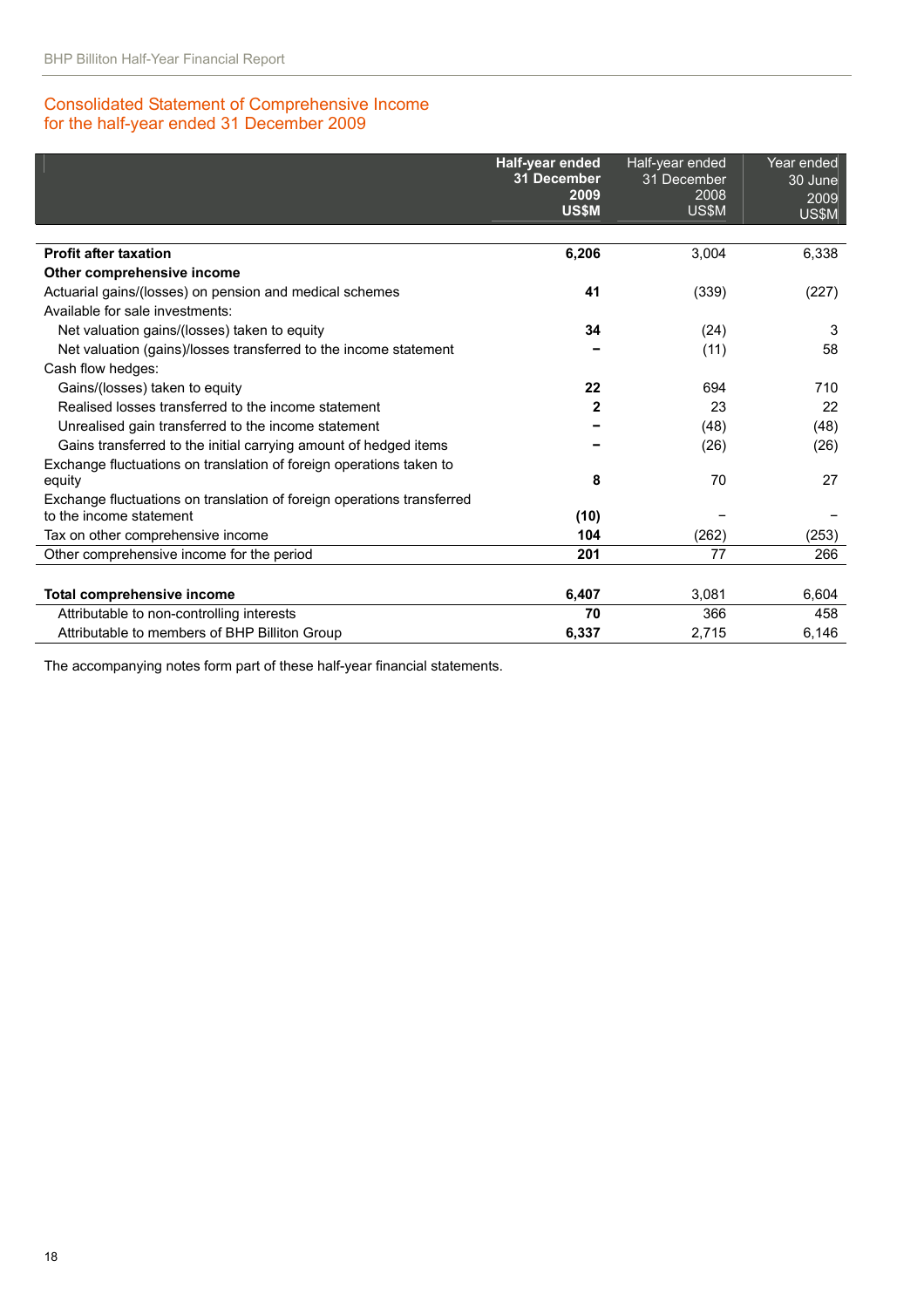#### <span id="page-18-0"></span>Consolidated Balance Sheet as at 31 December 2009

|                                                            | 31 December | 31 December | 30 June |
|------------------------------------------------------------|-------------|-------------|---------|
|                                                            | 2009        | 2008        | 2009    |
|                                                            | US\$M       | US\$M       | US\$M   |
|                                                            |             |             |         |
| <b>ASSETS</b>                                              |             |             |         |
| <b>Current assets</b>                                      |             |             |         |
| Cash and cash equivalents                                  | 8,382       | 7,195       | 10,833  |
| Trade and other receivables                                | 6,196       | 5,020       | 5,153   |
| Other financial assets                                     | 644         | 1,640       | 763     |
| Inventories                                                | 5,056       | 4,883       | 4,821   |
| Assets held for sale                                       | 629         |             | 213     |
| Current tax assets                                         | 397         | 622         | 424     |
| Other                                                      | 295         | 327         | 279     |
| <b>Total current assets</b>                                | 21,599      | 19,687      | 22,486  |
| <b>Non-current assets</b>                                  |             |             |         |
| Trade and other receivables                                | 1,043       | 590         | 762     |
| Other financial assets                                     | 1,822       | 1,810       | 1,543   |
| Inventories                                                | 228         | 182         | 200     |
| Property, plant and equipment                              | 52,206      | 46,739      | 49,032  |
| Intangible assets                                          | 670         | 652         | 661     |
| Deferred tax assets                                        | 3,822       | 3,416       | 3,910   |
| Other                                                      | 163         | 213         | 176     |
| <b>Total non-current assets</b>                            | 59,954      | 53,602      | 56,284  |
| <b>Total assets</b>                                        | 81,553      | 73,289      | 78,770  |
|                                                            |             |             |         |
| <b>LIABILITIES</b>                                         |             |             |         |
| <b>Current liabilities</b>                                 |             |             |         |
| Trade and other payables                                   | 5,515       | 5,533       | 5,619   |
|                                                            | 1,362       | 2,156       | 1,094   |
| Interest bearing liabilities<br>Liabilities held for sale  | 301         |             | 363     |
|                                                            |             |             |         |
| Other financial liabilities                                | 488         | 1,871       | 705     |
| Current tax payable                                        | 588         | 2,055       | 1,931   |
| Provisions                                                 | 1,669       | 1,286       | 1,887   |
| Deferred income                                            | 283         | 264         | 251     |
| <b>Total current liabilities</b>                           | 10,206      | 13,165      | 11,850  |
| <b>Non-current liabilities</b>                             |             |             |         |
| Trade and other payables                                   | 529         | 196         | 187     |
| Interest bearing liabilities                               | 14,935      | 9,207       | 15,325  |
| Other financial liabilities                                | 91          | 399         | 142     |
| Deferred tax liabilities                                   | 3,626       | 3,805       | 3,038   |
| Provisions                                                 | 7,134       | 6,324       | 7,032   |
| Deferred income                                            | 431         | 544         | 485     |
| <b>Total non-current liabilities</b>                       | 26,746      | 20,475      | 26,209  |
| <b>Total liabilities</b>                                   | 36,952      | 33,640      | 38,059  |
| <b>Net assets</b>                                          | 44,601      | 39,649      | 40,711  |
|                                                            |             |             |         |
| <b>EQUITY</b>                                              |             |             |         |
| Share capital - BHP Billiton Limited                       | 1,227       | 1,227       | 1,227   |
| Share capital - BHP Billiton Plc                           | 1,116       | 1,116       | 1,116   |
| Treasury shares                                            | (527)       | (522)       | (525)   |
| Reserves                                                   | 1,498       | 1,168       | 1,305   |
| Retained earnings                                          | 40,617      | 35,783      | 36,831  |
| Total equity attributable to members of BHP Billiton Group | 43,931      | 38,772      | 39,954  |
| Non-controlling interests                                  | 670         | 877         | 757     |
| <b>Total equity</b>                                        | 44,601      | 39,649      | 40,711  |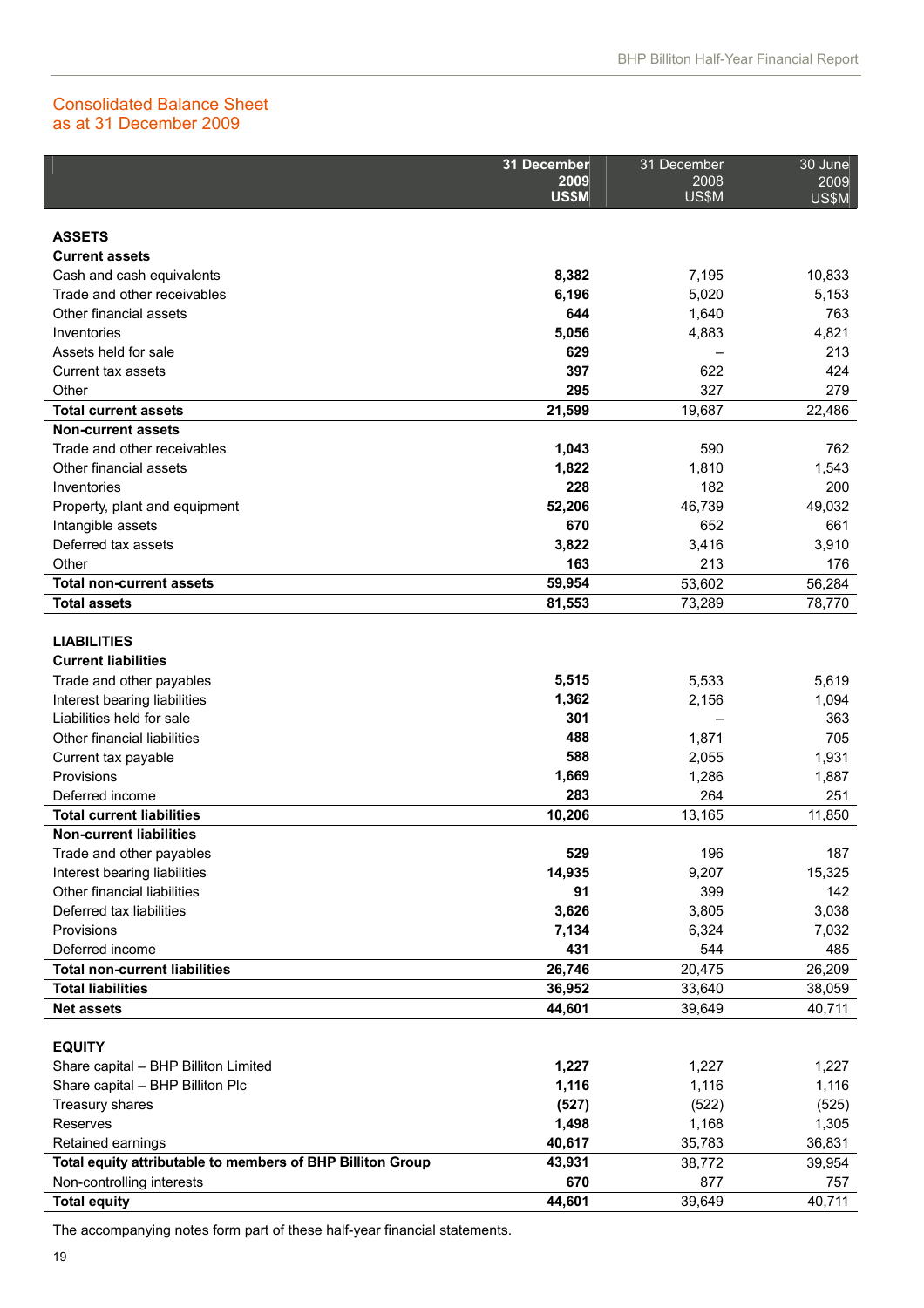#### <span id="page-19-0"></span>Consolidated Cash Flow Statement for the half-year ended 31 December 2009

|                                                                                                                                           | Half-year ended     | Half-year ended     | Year ended    |
|-------------------------------------------------------------------------------------------------------------------------------------------|---------------------|---------------------|---------------|
|                                                                                                                                           | 31 December<br>2009 | 31 December<br>2008 | 30 June       |
|                                                                                                                                           | US\$M               | US\$M               | 2009<br>US\$M |
| <b>Operating activities</b>                                                                                                               |                     |                     |               |
| Profit before taxation                                                                                                                    | 8,888               | 6,892               | 11,617        |
| Adjustments for:                                                                                                                          |                     |                     |               |
| Non-cash exceptional items                                                                                                                | (618)               | 4,225               | 5,460         |
| Depreciation and amortisation expense                                                                                                     | 2,318               | 1,953               | 3,871         |
| Exploration and evaluation expense (excluding impairment)                                                                                 | 295                 | 496                 | 1,009         |
| Net (gain)/loss on sale of non-current assets                                                                                             | (95)                | 17                  | (38)          |
| Impairments of property, plant and equipment, investments and intangibles                                                                 | 18                  | 87                  | 190           |
| Employee share awards expense                                                                                                             | 61                  | 89                  | 185           |
| Financial income and expenses                                                                                                             | 232                 | 332                 | 543           |
| Other                                                                                                                                     | (160)               | (243)               | (320)         |
| Changes in assets and liabilities:                                                                                                        |                     |                     |               |
| Trade and other receivables                                                                                                               | (1,001)             | 5,367               | 4,894         |
| Inventories                                                                                                                               | (284)               | 34                  | (116)         |
| Trade and other payables                                                                                                                  | (242)               | (863)               | (847)         |
| Net other financial assets and liabilities                                                                                                | (190)               | (556)               | (769)         |
| Provisions and other liabilities                                                                                                          | (333)               | (841)               | (497)         |
| Cash generated from operations                                                                                                            | 8,889               | 16,989              | 25,182        |
| Dividends received                                                                                                                        | 6                   | 15                  | 30            |
| Interest received                                                                                                                         | 61                  | 114                 | 205           |
| Interest paid                                                                                                                             | (205)               | (261)               | (519)         |
| Income tax paid                                                                                                                           | (2,646)             | (3,048)             | (5, 129)      |
| Royalty related taxation paid                                                                                                             | (389)               | (715)               | (906)         |
| Net operating cash flows                                                                                                                  | 5,716               | 13,094              | 18,863        |
| <b>Investing activities</b>                                                                                                               |                     |                     |               |
| Purchases of property, plant and equipment                                                                                                | (4,606)             | (5, 345)            | (9, 492)      |
| Exploration expenditure (including amounts expensed)                                                                                      | (439)               | (620)               | (1, 243)      |
| Purchase of intangibles                                                                                                                   | (39)                | (6)                 | (141)         |
| Purchase of financial assets                                                                                                              | (103)               | (15)                | (40)          |
| Purchases of, or increased investment in, subsidiaries, operations and jointly<br>controlled entities, net of their cash                  |                     | (276)               | (286)         |
| Payment on sale of operations                                                                                                             | (160)               | (126)               | (126)         |
| Cash outflows from investing activities                                                                                                   | (5, 347)            | (6, 388)            | (11, 328)     |
| Proceeds from sale of property, plant and equipment                                                                                       | 50                  | 26                  | 164           |
| Proceeds from sale of financial assets                                                                                                    | 30                  | 57                  | 96            |
| Proceeds or deposits received from sale or partial sale of subsidiaries,<br>operations and jointly controlled entities, net of their cash | 37                  |                     | 17            |
| Net investing cash flows                                                                                                                  | (5, 230)            | (6, 305)            | (11, 051)     |
| <b>Financing activities</b>                                                                                                               |                     |                     |               |
| Proceeds from ordinary shares                                                                                                             | 4                   | 20                  | 29            |
| Proceeds from interest bearing liabilities                                                                                                | 346                 | 569                 | 7,323         |
| Proceeds from debt related instruments                                                                                                    | 47                  | 354                 | 354           |
| Repayment of interest bearing liabilities                                                                                                 | (733)               | (2,022)             | (3,748)       |
| Purchase of shares by Employee Share Ownership Plan Trusts                                                                                | (180)               | (90)                | (169)         |
| Dividends paid                                                                                                                            | (2, 282)            | (2, 281)            | (4, 563)      |
| Dividends paid to minority interests                                                                                                      | (169)               | (205)               | (406)         |
| Net financing cash flows                                                                                                                  | (2,967)             | (3,655)             | (1, 180)      |
| Net (decrease)/increase in cash and cash equivalents                                                                                      | (2, 481)            | 3,134               | 6,632         |
| Cash and cash equivalents, net of overdrafts, at beginning of period                                                                      | 10,831              | 4,173               | 4,173         |
| Effect of foreign currency exchange rate changes on cash and cash equivalents                                                             | 30                  | (155)               | 26            |
| Cash and cash equivalents, net of overdrafts, at end of period                                                                            | 8,380               | 7,152               | 10,831        |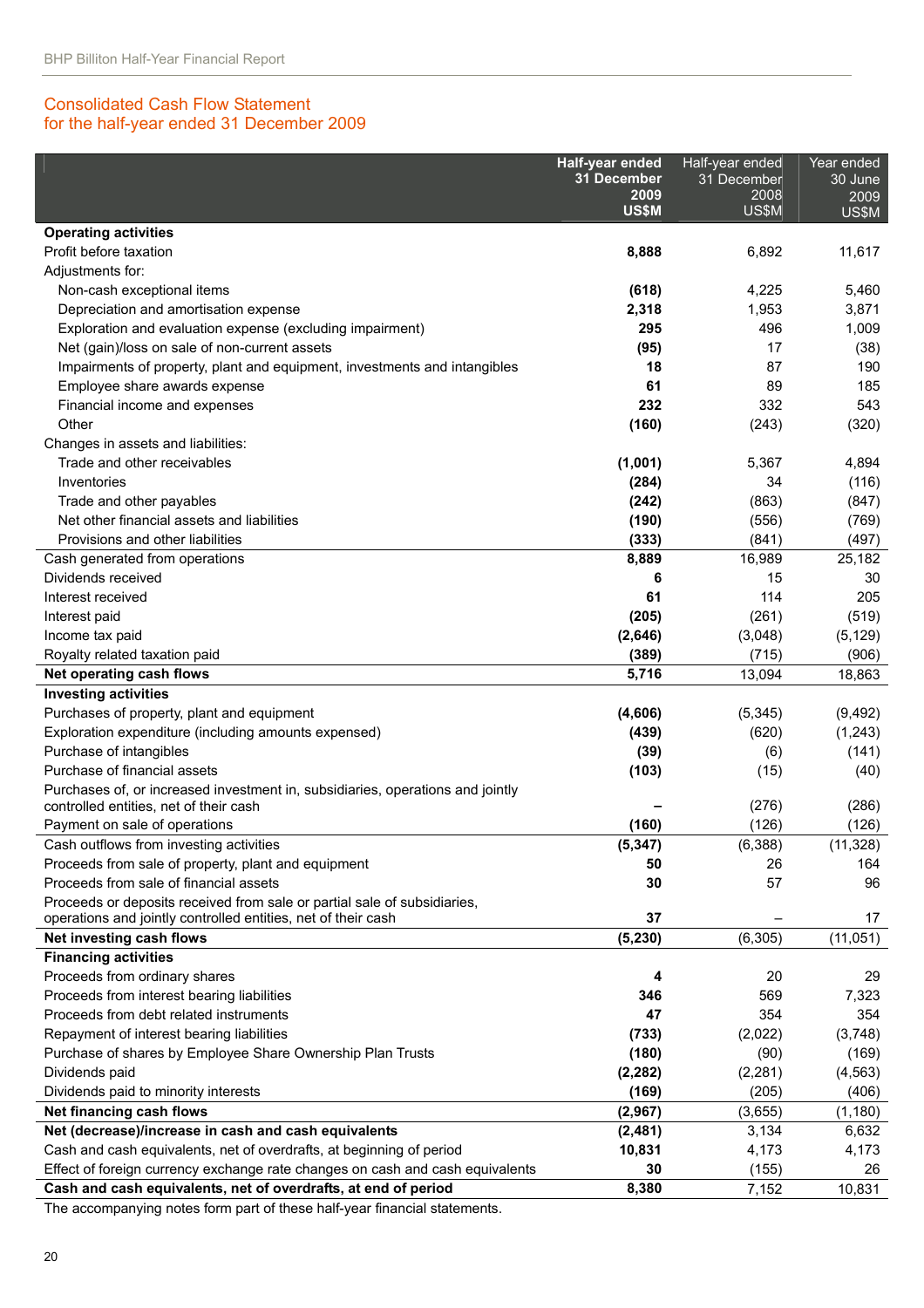#### Consolidated Statement of Changes in Equity for the half-year ended 31 December 2009

<span id="page-20-0"></span>

| For the half-year ended 31 December 2009<br>US\$M                      | Share<br>capital<br>$-$ BHP<br><b>Billiton</b><br>Limited | Share<br>capital<br>$-$ BHP<br><b>Billiton Plc</b> | Treasury<br>shares       | Reserves          | Retained<br>earnings | Total equity<br>attributable<br>to members<br>of BHP<br><b>Billiton</b><br>Group | Non-<br>controlling<br>interests | Total equity |
|------------------------------------------------------------------------|-----------------------------------------------------------|----------------------------------------------------|--------------------------|-------------------|----------------------|----------------------------------------------------------------------------------|----------------------------------|--------------|
| Balance at the beginning of the financial period                       | 1,227                                                     | 1,116                                              | (525)                    | 1,305             | 36,831               | 39,954                                                                           | 757                              | 40,711       |
| Profit after taxation                                                  |                                                           |                                                    |                          |                   | 6,135                | 6,135                                                                            | 71                               | 6,206        |
| Other comprehensive income:                                            |                                                           |                                                    |                          |                   |                      |                                                                                  |                                  |              |
| Actuarial gains on pension and medical schemes                         |                                                           |                                                    |                          |                   | 42                   | 42                                                                               | (1)                              | 41           |
| Net valuation gains on available for sale investments taken to equity  |                                                           |                                                    |                          | 34                |                      | 34                                                                               |                                  | 34           |
| Gains on cash flow hedges taken to equity                              |                                                           |                                                    |                          | 22                |                      | 22                                                                               |                                  | 22           |
| Realised losses on cash flow hedges transferred to the income          |                                                           |                                                    |                          |                   |                      |                                                                                  |                                  |              |
| statement                                                              |                                                           |                                                    |                          | 2                 |                      | $\mathbf{2}$                                                                     |                                  | $\mathbf{2}$ |
| Exchange fluctuations on translation of foreign operations             |                                                           |                                                    |                          | 8                 |                      | 8                                                                                |                                  | 8            |
| Exchange fluctuations on translation of foreign operations transferred |                                                           |                                                    |                          |                   |                      |                                                                                  |                                  |              |
| to the income statement                                                |                                                           |                                                    |                          | (10)              |                      | (10)                                                                             |                                  | (10)         |
| Tax on other comprehensive income                                      |                                                           |                                                    | $\overline{\phantom{0}}$ | 85                | 19                   | 104                                                                              | $\qquad \qquad \blacksquare$     | 104          |
| Total comprehensive income                                             | $\overline{\phantom{a}}$                                  | $\qquad \qquad$                                    | $\qquad \qquad$          | 141               | 6,196                | 6,337                                                                            | 70                               | 6,407        |
| Purchase of shares by ESOP Trusts net of employee contributions        |                                                           | $\overline{\phantom{m}}$                           | (180)                    | $\qquad \qquad -$ | 4                    | (176)                                                                            | $\overline{\phantom{m}}$         | (176)        |
| Employee share awards exercised following vesting                      |                                                           |                                                    | 178                      | (46)              | (132)                |                                                                                  |                                  |              |
| Accrued employee entitlement for unvested awards                       |                                                           |                                                    |                          | 61                |                      | 61                                                                               |                                  | 61           |
| Accrued share options                                                  |                                                           |                                                    |                          | 43                |                      | 43                                                                               | 16                               | 59           |
| Distribution to option holders                                         |                                                           |                                                    |                          | (6)               |                      | (6)                                                                              | (4)                              | (10)         |
| Dividends paid                                                         |                                                           |                                                    |                          |                   | (2, 282)             | (2, 282)                                                                         | (169)                            | (2, 451)     |
| Balance at the end of the financial period                             | 1,227                                                     | 1,116                                              | (527)                    | 1,498             | 40,617               | 43,931                                                                           | 670                              | 44,601       |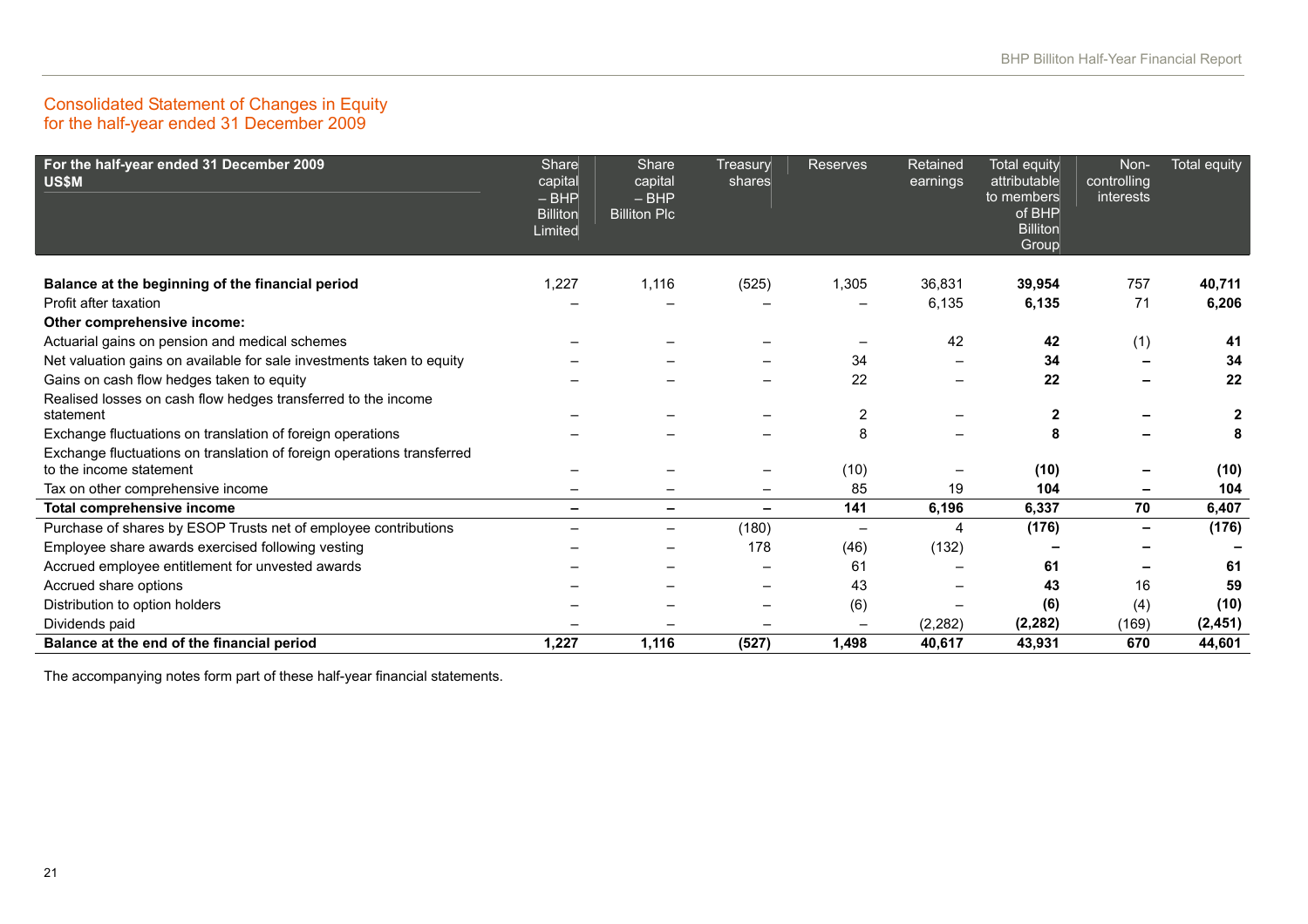#### Consolidated Statement of Changes in Equity for the half-year ended 31 December 2009 (continued)

| For the half-year ended 31 December 2008<br><b>US\$M</b>                   | Share<br>capital<br>$-$ BHP<br><b>Billiton</b><br>Limited | Share<br>capital<br>$-BHP$<br><b>Billiton Plc</b> | Treasury<br>shares | Reserves | Retained<br>earnings | <b>Total equity</b><br>attributable<br>to members<br>of BHP<br><b>Billiton</b><br>Group | Non-<br>controlling<br>interests | <b>Total equity</b> |
|----------------------------------------------------------------------------|-----------------------------------------------------------|---------------------------------------------------|--------------------|----------|----------------------|-----------------------------------------------------------------------------------------|----------------------------------|---------------------|
| Balance at the beginning of the financial period                           | 1,227                                                     | 1,116                                             | (514)              | 750      | 35,756               | 38,335                                                                                  | 708                              | 39,043              |
| Profit after taxation                                                      |                                                           |                                                   |                    |          | 2,617                | 2,617                                                                                   | 387                              | 3,004               |
| Other comprehensive income:                                                |                                                           |                                                   |                    |          |                      |                                                                                         |                                  |                     |
| Actuarial losses on pension and medical schemes                            |                                                           |                                                   |                    |          | (318)                | (318)                                                                                   | (21)                             | (339)               |
| Net valuation losses on available for sale investments taken to equity     |                                                           |                                                   |                    | (24)     |                      | (24)                                                                                    |                                  | (24)                |
| Net valuation gains on available for sale investments transferred to the   |                                                           |                                                   |                    |          |                      |                                                                                         |                                  |                     |
| income statement                                                           |                                                           |                                                   |                    | (11)     |                      | (11)                                                                                    |                                  | (11)                |
| Gains on cash flow hedges taken to equity                                  |                                                           |                                                   |                    | 694      |                      | 694                                                                                     |                                  | 694                 |
| Realised losses on cash flow hedges transferred to the income<br>statement |                                                           |                                                   |                    | 23       |                      | 23                                                                                      |                                  | 23                  |
| Unrealised gain on cash flow hedges transferred to the income<br>statement |                                                           |                                                   |                    | (48)     |                      | (48)                                                                                    |                                  | (48)                |
| Gains on cash flow hedges transferred to initial carrying amount of        |                                                           |                                                   |                    |          |                      |                                                                                         |                                  |                     |
| hedged item                                                                |                                                           |                                                   |                    | (26)     |                      | (26)                                                                                    |                                  | (26)                |
| Exchange fluctuations on translation of foreign operations                 |                                                           |                                                   |                    | 70       |                      | 70                                                                                      |                                  | 70                  |
| Tax on other comprehensive income                                          |                                                           |                                                   |                    | (317)    | 55                   | (262)                                                                                   |                                  | (262)               |
| <b>Total comprehensive income</b>                                          | $\overline{\phantom{0}}$                                  | $\overline{\phantom{0}}$                          | $\qquad \qquad -$  | 361      | 2,354                | 2,715                                                                                   | 366                              | 3,081               |
| Purchase of shares by ESOP Trusts net of employee contributions            |                                                           | —                                                 | (90)               |          | 5                    | (85)                                                                                    | $\overline{\phantom{m}}$         | (85)                |
| Employee share awards exercised following vesting                          |                                                           |                                                   | 82                 | (32)     | (50)                 |                                                                                         |                                  |                     |
| Accrued employee entitlement for unvested awards                           |                                                           |                                                   |                    | 89       |                      | 89                                                                                      |                                  | 89                  |
| Dividends paid                                                             |                                                           |                                                   |                    |          | (2, 282)             | (2, 282)                                                                                | (205)                            | (2, 487)            |
| Transaction with owners - contributed equity                               |                                                           |                                                   |                    |          |                      |                                                                                         | 8                                | 8                   |
| Balance at the end of the financial period                                 | 1,227                                                     | 1,116                                             | (522)              | 1,168    | 35,783               | 38,772                                                                                  | 877                              | 39,649              |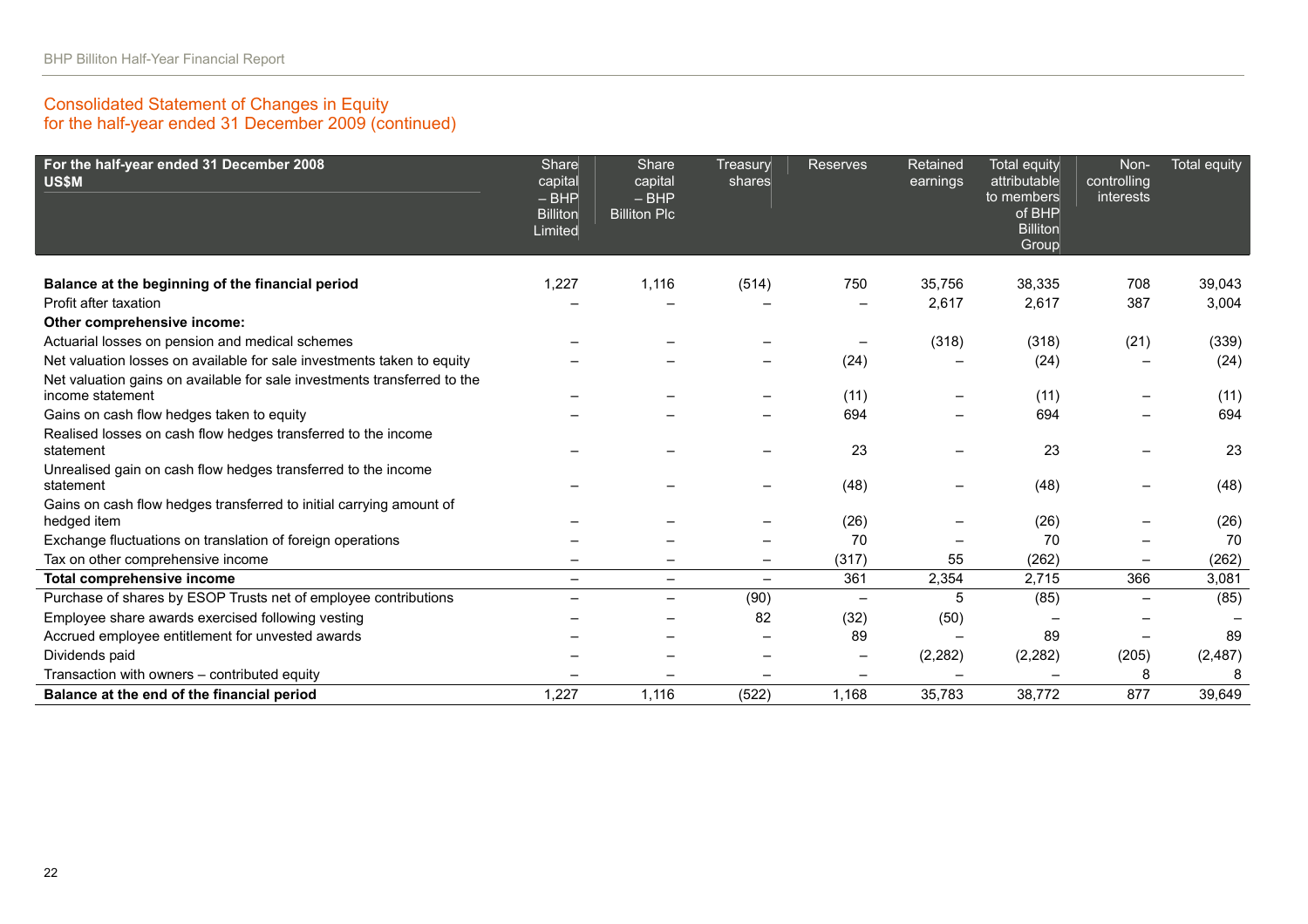#### Consolidated Statement of Changes in Equity for the year ended 31 December 2009 (continued)

| For the year ended 30 June 2009<br>US\$M                                  | Share<br>capital<br>$-$ BHP<br><b>Billiton</b><br>Limited | Share<br>capital<br>$-$ BHP<br><b>Billiton Plc</b> | Treasury<br>shares       | Reserves          | Retained<br>earnings | <b>Total equity</b><br>attributable<br>to members<br>of BHP<br><b>Billiton</b><br>Group | Non-<br>controlling<br>interests | Total equity |
|---------------------------------------------------------------------------|-----------------------------------------------------------|----------------------------------------------------|--------------------------|-------------------|----------------------|-----------------------------------------------------------------------------------------|----------------------------------|--------------|
| Balance at the beginning of the financial period                          | 1,227                                                     | 1,116                                              | (514)                    | 750               | 35,756               | 38,335                                                                                  | 708                              | 39,043       |
| Profit after taxation                                                     |                                                           |                                                    |                          |                   | 5,877                | 5,877                                                                                   | 461                              | 6,338        |
| Other comprehensive income:                                               |                                                           |                                                    |                          |                   |                      |                                                                                         |                                  |              |
| Actuarial losses on pension and medical schemes                           |                                                           |                                                    |                          |                   | (224)                | (224)                                                                                   | (3)                              | (227)        |
| Net valuation gains on available for sale investments taken to equity     |                                                           |                                                    |                          | 3                 |                      | 3                                                                                       |                                  | 3            |
| Net valuation gains on available for sale investments taken to income     |                                                           |                                                    |                          |                   |                      |                                                                                         |                                  |              |
| statement                                                                 |                                                           |                                                    |                          | 58                |                      | 58                                                                                      |                                  | 58           |
| Gains on cash flow hedges taken to equity                                 |                                                           |                                                    |                          | 710               |                      | 710                                                                                     |                                  | 710          |
| Realised losses on cash flow hedges transferred to the income             |                                                           |                                                    |                          |                   |                      |                                                                                         |                                  |              |
| statement                                                                 |                                                           |                                                    |                          | 22                |                      | 22                                                                                      |                                  | 22           |
| Unrealised gain on cash flow hedges transferred to the income             |                                                           |                                                    |                          |                   |                      |                                                                                         |                                  |              |
| statement                                                                 |                                                           |                                                    |                          | (48)              |                      | (48)                                                                                    |                                  | (48)         |
| Gains on cash flow hedges transferred to initial carrying amount of       |                                                           |                                                    |                          | (26)              |                      | (26)                                                                                    |                                  | (26)         |
| hedged item<br>Exchange fluctuations on translation of foreign operations |                                                           |                                                    |                          | 27                |                      | 27                                                                                      |                                  | 27           |
| Tax on other comprehensive income                                         |                                                           |                                                    |                          | (342)             | 89                   | (253)                                                                                   |                                  | (253)        |
| <b>Total comprehensive income</b>                                         | $\overline{\phantom{0}}$                                  | $\overline{\phantom{0}}$                           | $\overline{\phantom{0}}$ | 404               | 5,742                | 6,146                                                                                   | 458                              | 6,604        |
|                                                                           |                                                           |                                                    |                          |                   |                      |                                                                                         |                                  |              |
| Purchase of shares by ESOP Trusts net of employee contributions           |                                                           | -                                                  | (169)                    | $\qquad \qquad -$ | 20                   | (149)                                                                                   | $\qquad \qquad -$                | (149)        |
| Employee share awards exercised following vesting                         |                                                           |                                                    | 158                      | (34)              | (124)                |                                                                                         |                                  |              |
| Accrued employee entitlement for unvested awards                          |                                                           |                                                    |                          | 185               |                      | 185                                                                                     |                                  | 185          |
| Dividends paid                                                            |                                                           |                                                    |                          |                   | (4, 563)             | (4, 563)                                                                                | (406)                            | (4,969)      |
| Transaction with owners - contributed equity                              |                                                           |                                                    |                          |                   |                      |                                                                                         | (3)                              | (3)          |
| Balance at the end of the financial period                                | 1,227                                                     | 1,116                                              | (525)                    | 1,305             | 36,831               | 39,954                                                                                  | 757                              | 40,711       |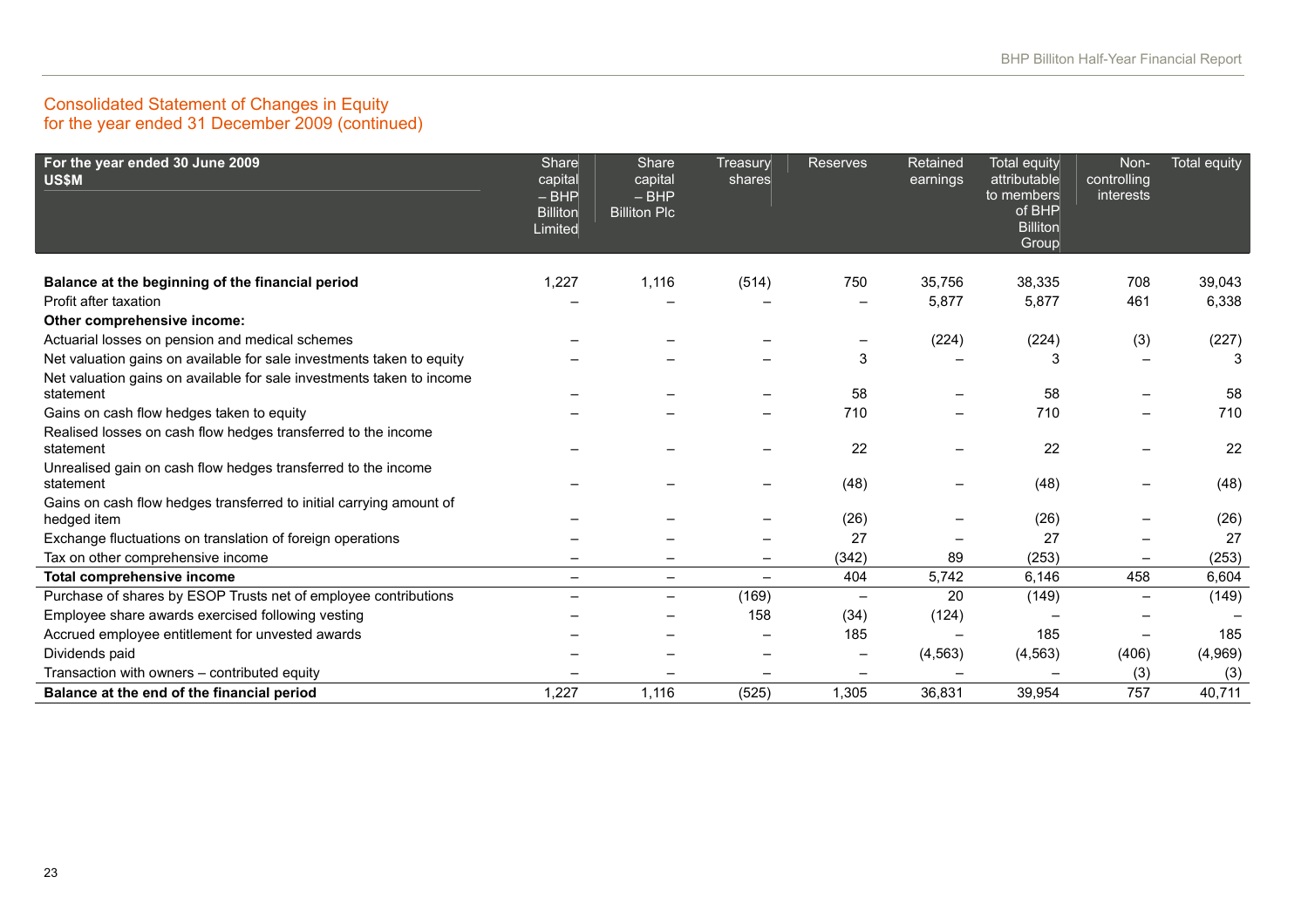#### <span id="page-23-0"></span>Notes to the Half-Year Financial Statements

#### <span id="page-23-1"></span>**1. Accounting policies**

This general purpose financial report for the half-year ended 31 December 2009 is unaudited and has been prepared in accordance with IAS 34 'Interim Financial Reporting' as issued by the International Accounting Standards Board ("IASB"), IAS 34 'Interim Financial Reporting' as adopted by the EU, AASB 134 'Interim Financial Reporting' as issued by the Australian Accounting Standards Board and the Disclosure and Transparency Rules of the Financial Services Authority in the United Kingdom and the Australian Corporations Act 2001 as applicable to interim financial reporting.

The half-year financial statements represent a 'condensed set of financial statements' as referred to in the UK Disclosure and Transparency Rules issued by the Financial Services Authority. Accordingly, they do not include all of the information required for a full annual report and are to be read in conjunction with the most recent annual financial report. The comparative figures for the financial year ended 30 June 2009 are not the statutory accounts of BHP Billiton for that financial year. Those accounts, which were prepared under IFRS, have been reported on by the Company's auditors and delivered to the registrar of companies. The auditors have reported on those accounts; their report was unqualified, did not include a reference to any matters to which the auditors drew attention by way of emphasis without qualifying their report and did not contain statements under Section 498(2) or (3) of the UK Companies Act 2006.

The half-year financial statements have been prepared on the basis of accounting policies and methods of computation consistent with those applied in the 30 June 2009 annual financial statements contained within the Annual Report of the BHP Billiton Group. As a result of the Group applying IAS 1 Presentation of Financial Statements - Revised from 1 July 2009, the financial statements include a Consolidated Statement of Comprehensive Income (which replaces the Consolidated Statement of Recognised Income and Expenses) and a Consolidated Statement of Changes in Equity.

#### **Rounding of amounts**

Amounts in this financial report have, unless otherwise indicated, been rounded to the nearest million dollars.

#### **Comparatives**

Where applicable, comparatives have been adjusted to disclose them on the same basis as current period figures.

#### **Exchange rates**

The following exchange rates relative to the US dollar have been applied in the financial information:

|                                  | Average<br>Half-year ended<br>31 December<br>2009 | <b>Average</b><br>Half-year ended<br>31 December<br>2008 | Average<br><b>Year ended</b><br>30 June<br>2009 | As at<br>31 December<br>2009 | As at<br>31 December<br>2008 | As at<br>30 June<br>2009 |
|----------------------------------|---------------------------------------------------|----------------------------------------------------------|-------------------------------------------------|------------------------------|------------------------------|--------------------------|
| Australian dollar <sup>(a)</sup> | 0.87                                              | 0.78                                                     | 0.75                                            | 0.90                         | 0.69                         | 0.81                     |
| Brazilian real                   | 1.81                                              | 1.96                                                     | 2.08                                            | 1.74                         | 2.33                         | 1.95                     |
| Canadian dollar                  | 1.08                                              | 1.12                                                     | 1.16                                            | 1.05                         | 1.22                         | 1.16                     |
| Chilean peso                     | 532                                               | 578                                                      | 582                                             | 507                          | 642                          | 530                      |
| Colombian peso                   | 1,991                                             | 2.092                                                    | 2.205                                           | 2.043                        | 2.249                        | 2,159                    |
| South African rand               | 7.65                                              | 8.83                                                     | 9.01                                            | 7.40                         | 9.39                         | 7.82                     |
| Euro                             | 0.69                                              | 0.71                                                     | 0.73                                            | 0.70                         | 0.71                         | 0.71                     |
| UK pound sterling                | 0.61                                              | 0.58                                                     | 0.63                                            | 0.62                         | 0.69                         | 0.60                     |

(a) Displayed as US\$ to A\$1 based on common convention.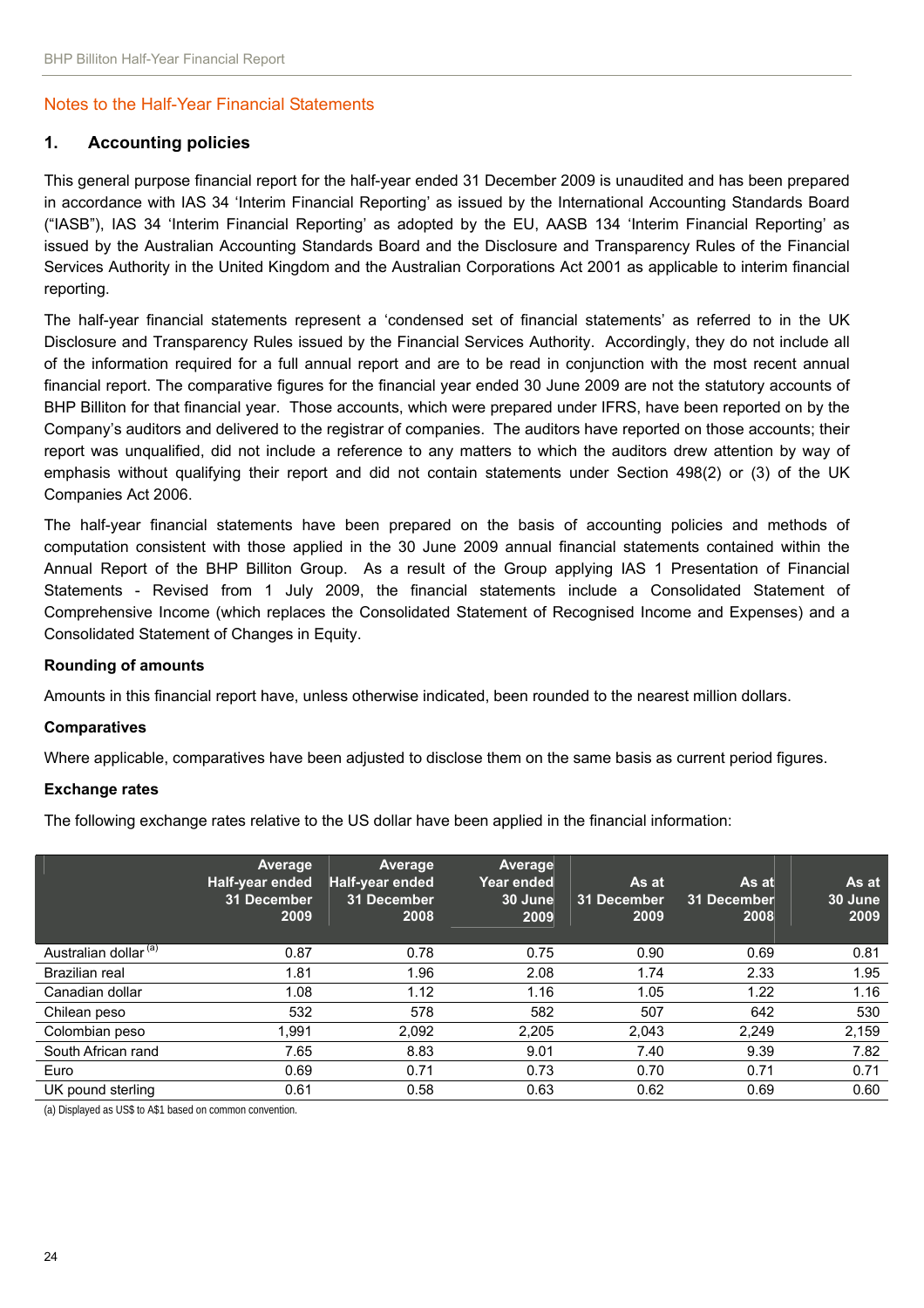#### <span id="page-24-0"></span>**2. Segment reporting**

The Group operates nine Customer Sector Groups aligned with the commodities which we extract and market:

| <b>Customer Sector Group</b>     | <b>Principal activities</b>                                                                         |
|----------------------------------|-----------------------------------------------------------------------------------------------------|
| Petroleum                        | Exploration, development and production of oil and gas                                              |
| Aluminium                        | Mining of bauxite, refining of bauxite into alumina and smelting of<br>alumina into aluminium metal |
| <b>Base Metals</b>               | Mining of copper, silver, lead, zinc, molybdenum, uranium and gold                                  |
| Diamonds and Specialty Products  | Mining of diamonds and titanium minerals; potash development                                        |
| <b>Stainless Steel Materials</b> | Mining and production of nickel products                                                            |
| Iron Ore                         | Mining of iron ore                                                                                  |
| Manganese                        | Mining of manganese ore and production of manganese metal and alloys                                |
| <b>Metallurgical Coal</b>        | Mining of metallurgical coal                                                                        |
| Energy Coal                      | Mining of thermal (energy) coal                                                                     |

Group and unallocated items represent Group centre functions and certain comparative data for divested assets and investments. Exploration and technology activities are recognised within relevant segments.

It is the Group's policy that inter-segment sales are made on a commercial basis.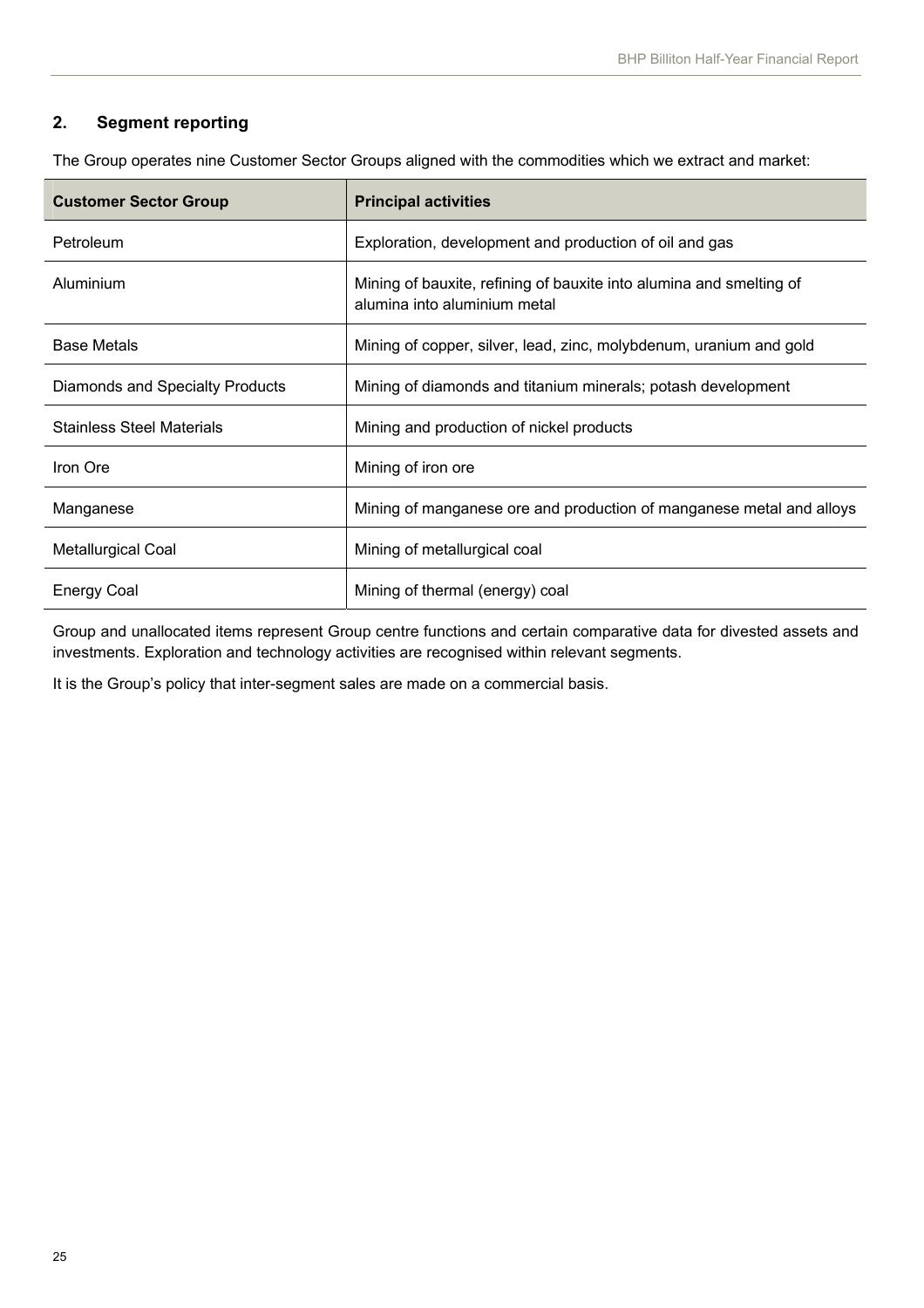# **2. Segment reporting (continued)**

| US\$M                          | <b>Petroleum</b>         | Aluminium                | <b>Base</b><br><b>Metals</b> | <b>Diamonds</b><br>and<br><b>Specialty</b><br><b>Products</b> | <b>Stainless</b><br><b>Steel</b><br><b>Materials</b> | Iron Ore | <b>Manganese</b>         | Metallurgical<br>Coal    | <b>Energy</b><br>Coal        | <b>Group and</b><br>unallocated<br>items/<br>eliminations | <b>BHP</b><br><b>Billiton</b><br><b>Group</b> |
|--------------------------------|--------------------------|--------------------------|------------------------------|---------------------------------------------------------------|------------------------------------------------------|----------|--------------------------|--------------------------|------------------------------|-----------------------------------------------------------|-----------------------------------------------|
| Half-year ended                |                          |                          |                              |                                                               |                                                      |          |                          |                          |                              |                                                           |                                               |
| 31 December 2009               |                          |                          |                              |                                                               |                                                      |          |                          |                          |                              |                                                           |                                               |
| Revenue                        |                          |                          |                              |                                                               |                                                      |          |                          |                          |                              |                                                           |                                               |
| Group production               | 4,126                    | 1,383                    | 5,076                        | 566                                                           | 1,470                                                | 4,390    | 882                      | 2,686                    | 1,555                        |                                                           | 22,134                                        |
| Third party product            | 47                       | 621                      | 395                          | $-$                                                           | 185                                                  | 35       | 6                        | $\overline{\phantom{0}}$ | 587                          | 505                                                       | 2,381                                         |
| Rendering of services          | $\overline{\phantom{m}}$ | $-$                      | $\overline{\phantom{0}}$     | $\overline{\phantom{0}}$                                      | $-$                                                  | 32       | $\overline{\phantom{0}}$ | 29                       | $\qquad \qquad \blacksquare$ | $\overline{\phantom{0}}$                                  | 61                                            |
| Inter-segment revenue          | 4                        | $\overline{\phantom{0}}$ | $\overline{\phantom{0}}$     | $\overline{\phantom{0}}$                                      | $\overline{\phantom{0}}$                             | 21       | $\overline{\phantom{0}}$ | $\overline{\phantom{a}}$ | -                            | (25)                                                      |                                               |
| Segment revenue <sup>(a)</sup> | 4,177                    | 2,004                    | 5,471                        | 566                                                           | 1,655                                                | 4,478    | 888                      | 2,715                    | 2,142                        | 480                                                       | 24,576                                        |
| Underlying EBIT <sup>(b)</sup> | 2,326                    | 154                      | 2,462                        | 170                                                           | 200                                                  | 2,091    | 190                      | 772                      | 332                          | (195)                                                     | 8,502                                         |
| Net finance costs              |                          |                          |                              |                                                               |                                                      |          |                          |                          |                              |                                                           | (232)                                         |
| <b>Exceptional items</b>       |                          |                          |                              |                                                               |                                                      |          |                          |                          |                              |                                                           | 618                                           |
| <b>Profit before taxation</b>  |                          |                          |                              |                                                               |                                                      |          |                          |                          |                              |                                                           | 8,888                                         |

(a) Revenue not reported in reportable segments reflects sales of freight and fuel to third parties.

(b) Underlying EBIT is earnings before net finance costs and taxation and any exceptional items.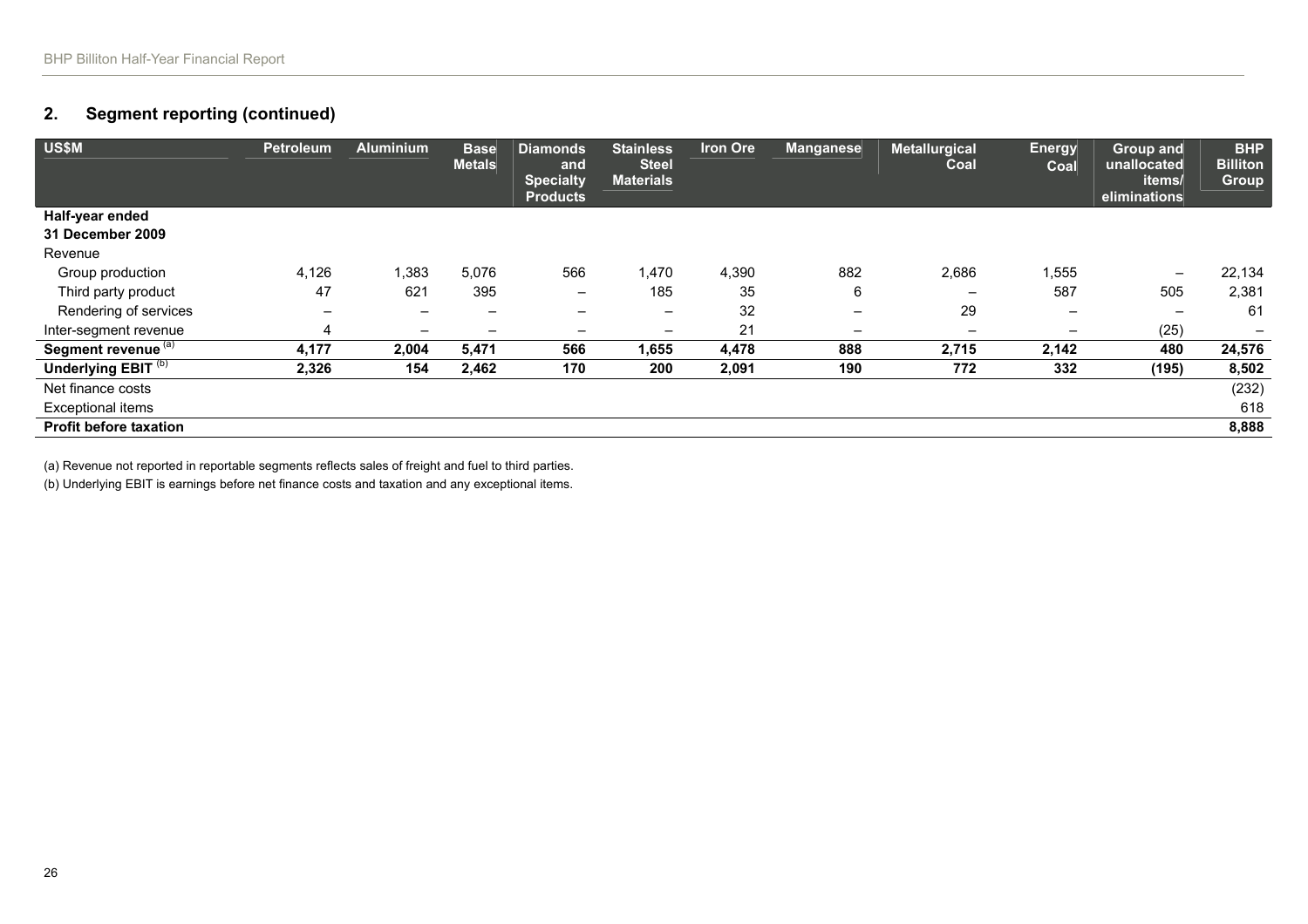### **2. Segment reporting (continued)**

| US\$M                  | <b>Petroleum</b> | <b>Aluminium</b>         | <b>Base</b><br><b>Metals</b> | <b>Diamonds</b><br>and<br><b>Specialty</b><br><b>Products</b> | <b>Stainless</b><br><b>Steel</b><br><b>Materials</b> | <b>Iron Ore</b> | <b>Manganese</b>         | <b>Metallurgical</b><br>Coal | <b>Energy</b><br>Coal    | <b>Group and</b><br>unallocated<br>items/<br>eliminations | <b>BHP</b><br><b>Billiton</b><br>Group |
|------------------------|------------------|--------------------------|------------------------------|---------------------------------------------------------------|------------------------------------------------------|-----------------|--------------------------|------------------------------|--------------------------|-----------------------------------------------------------|----------------------------------------|
| Half-year ended        |                  |                          |                              |                                                               |                                                      |                 |                          |                              |                          |                                                           |                                        |
| 31 December 2008       |                  |                          |                              |                                                               |                                                      |                 |                          |                              |                          |                                                           |                                        |
| Revenue                |                  |                          |                              |                                                               |                                                      |                 |                          |                              |                          |                                                           |                                        |
| Group production       | 4,032            | 1,947                    | 2,987                        | 457                                                           | 980                                                  | 5,902           | 1,863                    | 4,854                        | 2,321                    |                                                           | 25,344                                 |
| Third party product    | 127              | 571                      | 298                          | $\overline{\phantom{m}}$                                      | 82                                                   | 62              | 53                       | 18                           | 2,042                    | 1,099                                                     | 4,352                                  |
| Rendering of services  | 2                | $\qquad \qquad$          |                              | $\overline{\phantom{0}}$                                      | $\overline{\phantom{0}}$                             | 35              | $\overline{\phantom{m}}$ | 41                           | $\overline{\phantom{m}}$ | 6                                                         | 84                                     |
| Inter-segment revenue  | 51               | $\overline{\phantom{0}}$ |                              | $\overline{\phantom{0}}$                                      | 39                                                   | 21              | $\overline{\phantom{a}}$ |                              | $\overline{\phantom{m}}$ | (112)                                                     |                                        |
| Segment revenue        | 4,212            | 2,518                    | 3,286                        | 457                                                           | 1,101                                                | 6,020           | 1,916                    | 4,913                        | 4,363                    | 994                                                       | 29,780                                 |
| <b>Underlying EBIT</b> | 2,675            | 289                      | (111)                        | 79                                                            | (752)                                                | 4,143           | 1,245                    | 3,123                        | 1,072                    | 136                                                       | 11,899                                 |
| Net finance costs      |                  |                          |                              |                                                               |                                                      |                 |                          |                              |                          |                                                           | (332)                                  |
| Exceptional items      |                  |                          |                              |                                                               |                                                      |                 |                          |                              |                          |                                                           | (4,675)                                |
| Profit before taxation |                  |                          |                              |                                                               |                                                      |                 |                          |                              |                          |                                                           | 6,892                                  |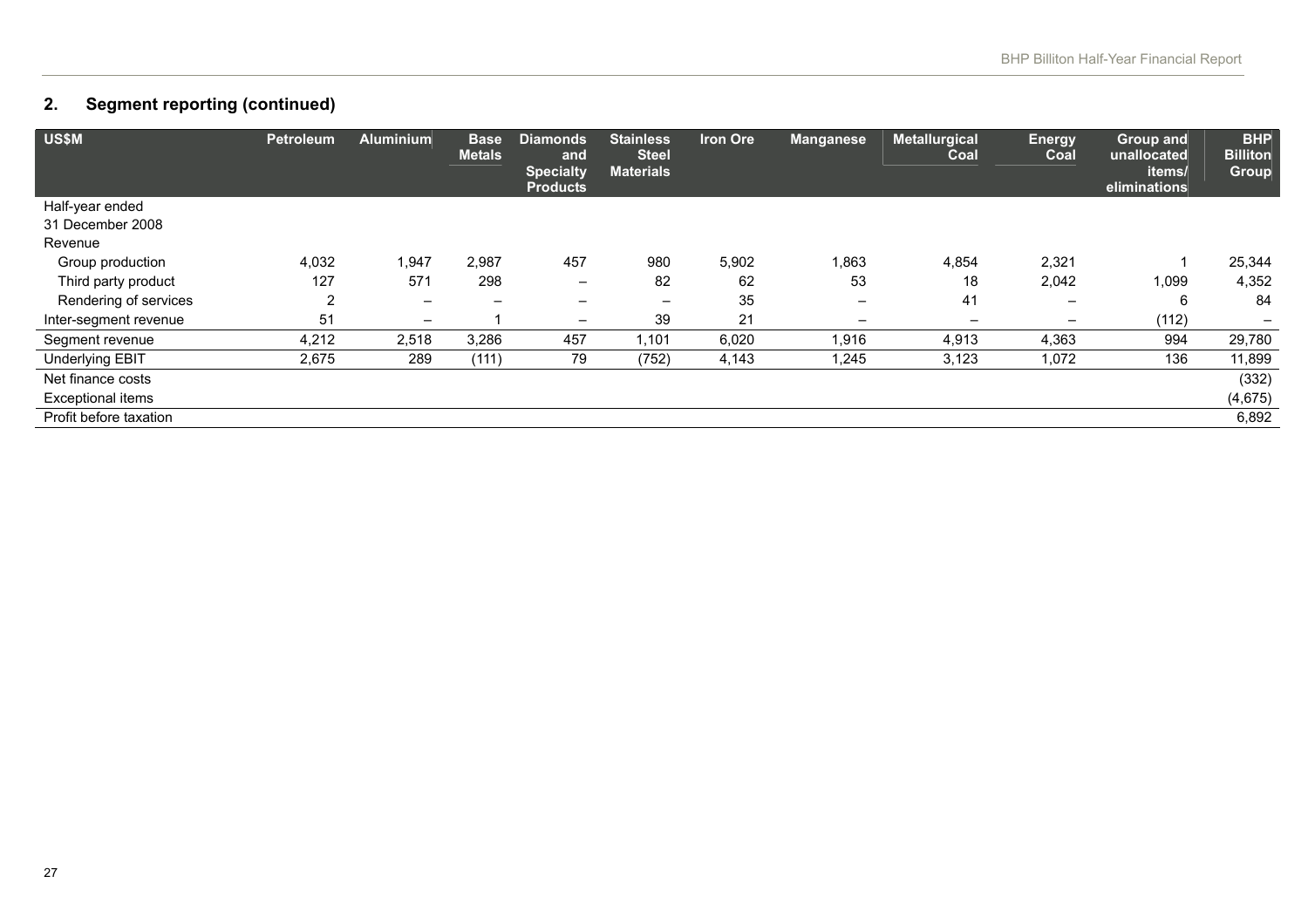### **2. Segment reporting (continued)**

| US\$M                    | <b>Petroleum</b> | <b>Aluminium</b>         | <b>Base</b><br><b>Metals</b> | <b>Diamonds</b><br>and<br><b>Specialty</b><br><b>Products</b> | <b>Stainless</b><br><b>Steel</b><br><b>Materials</b> | Iron Ore | <b>Manganese</b>         | <b>Metallurgical</b><br>Coal | <b>Energy</b><br>Coal    | <b>Group and</b><br>unallocated<br>items/<br>eliminations | <b>BHP Billiton</b><br>Group |
|--------------------------|------------------|--------------------------|------------------------------|---------------------------------------------------------------|------------------------------------------------------|----------|--------------------------|------------------------------|--------------------------|-----------------------------------------------------------|------------------------------|
| Year ended 30 June 2009  |                  |                          |                              |                                                               |                                                      |          |                          |                              |                          |                                                           |                              |
| Revenue                  |                  |                          |                              |                                                               |                                                      |          |                          |                              |                          |                                                           |                              |
| Group production         | 6,924            | 3,219                    | 6,616                        | 896                                                           | 2,202                                                | 9,815    | 2,473                    | 7,988                        | 3,830                    | —                                                         | 43,963                       |
| Third party product      | 192              | 932                      | 488                          | $\overline{\phantom{0}}$                                      | 112                                                  | 132      | 63                       | 18                           | 2,694                    | 1,467                                                     | 6,098                        |
| Rendering of services    | 6                | $\overline{\phantom{0}}$ |                              | -                                                             | $\overline{\phantom{0}}$                             | 61       | $\overline{\phantom{0}}$ | 81                           | $\overline{\phantom{0}}$ | 2                                                         | 150                          |
| Inter-segment revenue    | 89               | $\qquad \qquad \qquad$   |                              | $\overline{\phantom{0}}$                                      | 41                                                   | 40       | $\overline{\phantom{0}}$ |                              |                          | (171)                                                     | $\overline{\phantom{0}}$     |
| Segment revenue          | 7,211            | 4,151                    | 7,105                        | 896                                                           | 2,355                                                | 10.048   | 2,536                    | 8,087                        | 6,524                    | 1,298                                                     | 50,211                       |
| <b>Underlying EBIT</b>   | 4,085            | 192                      | 1,292                        | 145                                                           | (854)                                                | 6,229    | 1,349                    | 4,711                        | 1,460                    | (395)                                                     | 18,214                       |
| Net finance costs        |                  |                          |                              |                                                               |                                                      |          |                          |                              |                          |                                                           | (543)                        |
| <b>Exceptional items</b> |                  |                          |                              |                                                               |                                                      |          |                          |                              |                          |                                                           | (6,054)                      |
| Profit before taxation   |                  |                          |                              |                                                               |                                                      |          |                          |                              |                          |                                                           | 11,617                       |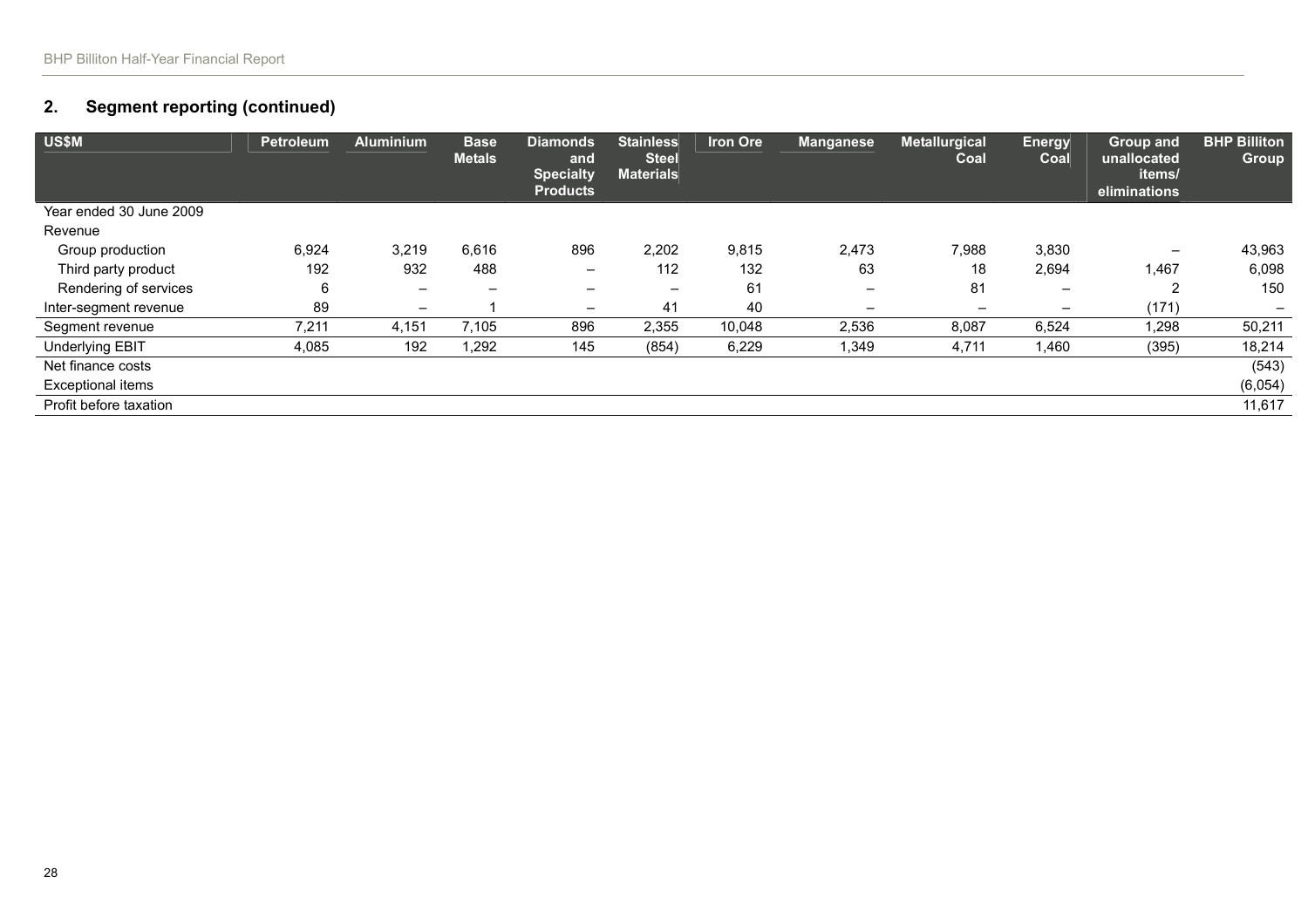#### <span id="page-28-0"></span>**3. Exceptional items**

Exceptional items are those items where their nature or amount is considered material to the financial report. Such items included within the Group profit for the period are detailed below.

| Half-year ended 31 December 2009                         | <b>Gross</b><br><b>USSM</b> | Tax<br><b>US\$M</b> | <b>Net</b><br><b>USSM</b> |
|----------------------------------------------------------|-----------------------------|---------------------|---------------------------|
| <b>Exceptional items by category</b>                     |                             |                     |                           |
| Reversal of impairment charge relating to the suspension |                             |                     |                           |
| of Ravensthorpe nickel operations                        | 618                         | (185)               | 433                       |
|                                                          | 618                         | (185)               | 433                       |

#### **Reversal of impairment charge relating to the suspension of Ravensthorpe nickel operations:**

On 9 December 2009, the Group announced it had signed an agreement to sell the Ravensthorpe Nickel Operation (Australia). As a result of this agreement, impairment charges recognised as exceptional items in the financial year ended 30 June 2009 have been partially reversed. The assets and liabilities of the operation are classified as held for sale as at 31 December 2009.

#### **Assets held for sale:**

The assets and liabilities of Ravensthorpe, comprising inventory of US\$30 million, property, plant and equipment of US\$599 million, closure and rehabilitation provisions of US\$241 million and other working capital liabilities of US\$60 million, have been classified as held for sale at 31 December 2009.

In the financial year ended 30 June 2009, the assets and liabilities of Yabulu and Suriname comprising inventory of US\$131 million, property, plant and equipment of US\$55 million, other working capital assets of US\$27 million, closure and rehabilitation provisions of US\$260 million and working capital liabilities US\$103 million were classified as held for sale. The sales transactions were completed during the half-year ended 31 December 2009.

| Half-year ended 31 December 2008             | <b>Gross</b><br><b>USSM</b> | Tax<br><b>USSM</b> | <b>Net</b><br><b>USSM</b> |
|----------------------------------------------|-----------------------------|--------------------|---------------------------|
| <b>Exceptional items by category</b>         |                             |                    |                           |
| Suspension of Ravensthorpe nickel operations | (3,361)                     | 1.008              | (2,353)                   |
| Impairment of other operations               | (356)                       | (60)               | (416)                     |
| Newcastle steelworks rehabilitation          | (508)                       | 152                | (356)                     |
| Lapsed offers for Rio Tinto                  | (450)                       | 64                 | (386)                     |
|                                              | (4,675)                     | 1.164              | (3,511)                   |

#### **Suspension of Ravensthorpe nickel operations:**

On 21 January 2009 the Group announced the suspension of operations at Ravensthorpe Nickel Operations and as a consequence stopped the processing of the mixed nickel cobalt hydroxide product at Yabulu (Australia). As a result, an impairment charge and increased provisions for rehabilitation of US\$3,361 million (US\$1,008 million tax benefit) were recognised for the half-year ended 31 December 2008.

#### **Impairment of other operations:**

As part of the Group's regular review of assets whose values may be impaired, a total charge of US\$356 million (US\$60 million tax charge including derecognition of tax benefits) was recorded primarily in relation to the withdrawal from Suriname operations, suspension of copper sulphide mining at Pinto Valley (US) and write down of the Corridor Sands minerals sands resource (Mozambique).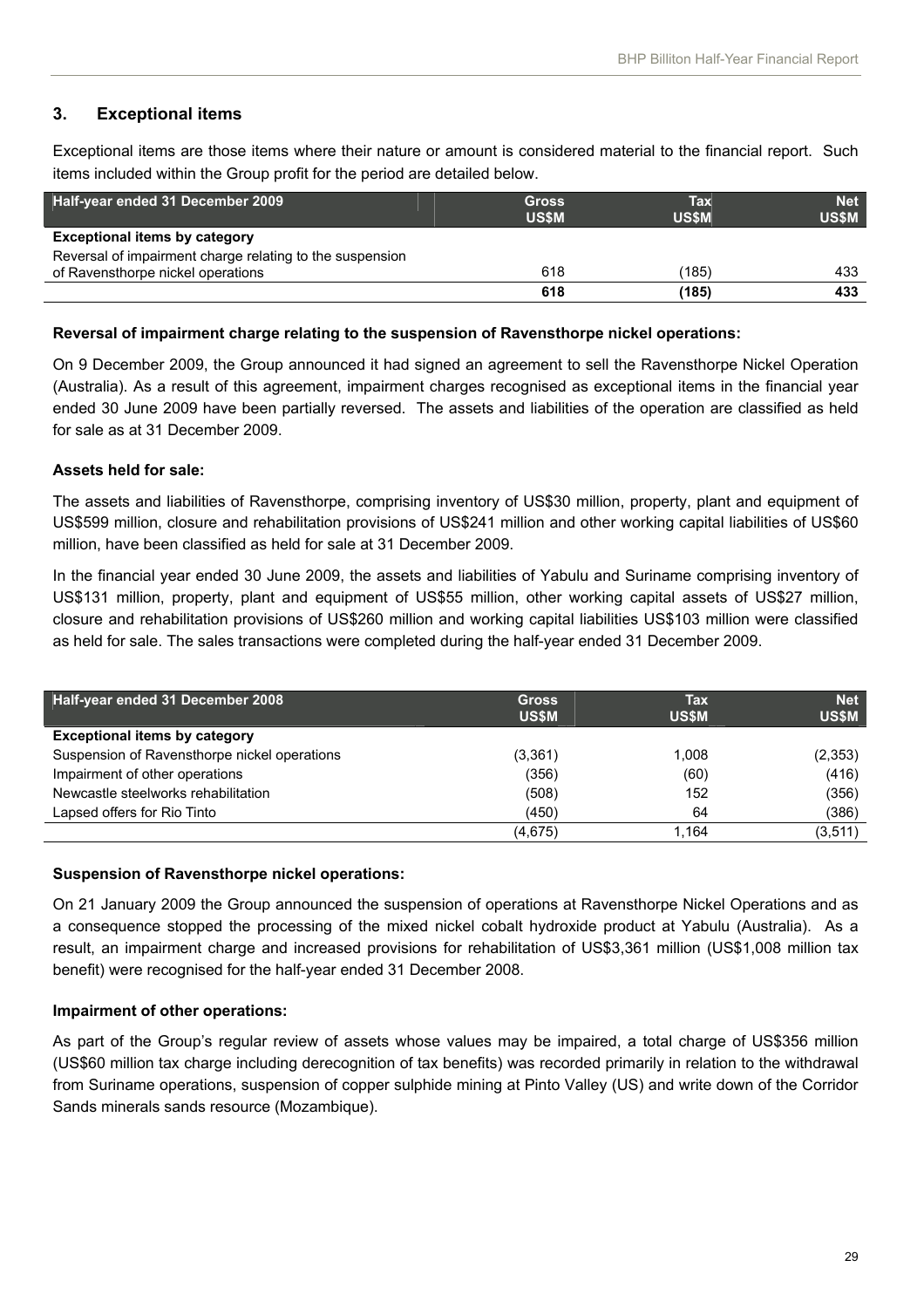#### **3. Exceptional Items (continued)**

#### **Newcastle steelworks rehabilitation:**

The Group recognised a charge against profits of US\$508 million (US\$152 million tax benefit) for additional rehabilitation obligations in respect of former operations at the Newcastle steelworks (Australia). The increase in obligations relate to increases in the estimated volume of sediment in the Hunter River requiring remediation and treatment, and increases in treatment costs.

#### **Lapsed offers for Rio Tinto:**

The Group's offers for Rio Tinto lapsed on 27 November 2008 following the Board's decision that it no longer believed that completion of the offers was in the best interests of BHP Billiton shareholders. The Group incurred fees associated with the US\$55 billion debt facility (US\$156 million cost, US\$5 million tax benefit), investment bankers', lawyers' and accountants fees, printing expenses and other charges (US\$294 million cost, US\$59 million tax benefit) in progressing this matter over the eighteen months up to the lapsing of the offers which have been expensed in the half-year ended 31 December 2008.

| Year ended 30 June 2009                              | <b>Gross</b><br><b>US\$M</b> | Tax<br><b>US\$M</b> | <b>Net</b><br><b>US\$M</b> |
|------------------------------------------------------|------------------------------|---------------------|----------------------------|
| <b>Exceptional items by category</b>                 |                              |                     |                            |
| Suspension of Ravensthorpe nickel operations         | (3,615)                      | 1.076               | (2,539)                    |
| Announced sale of Yabulu refinery                    | (510)                        | (175)               | (685)                      |
| Withdrawal or sale of other operations               | (665)                        | (23)                | (688)                      |
| Deferral of projects and restructuring of operations | (306)                        | 86                  | (220)                      |
| Newcastle steelworks rehabilitation                  | (508)                        | 152                 | (356)                      |
| Lapsed offers for Rio Tinto                          | (450)                        | 93                  | (357)                      |
|                                                      | (6.054)                      | 1.209               | (4, 845)                   |

#### **Suspension of Ravensthorpe nickel operations:**

On 21 January 2009 the Group announced the suspension of operations at Ravensthorpe nickel operations and as a consequence stopped the processing of the mixed nickel cobalt hydroxide product at Yabulu. As a result, charges relating to impairment, increased provisions for contract cancellation, redundancy and other closure costs of US\$3,615 million (US\$1,076 million tax benefit) were recognised. This exceptional item does not include the loss from operations of Ravensthorpe nickel operations of US\$173 million.

#### **Announced sale of Yabulu refinery:**

On 3 July 2009 the Group announced the sale of the Yabulu nickel operations. As a result, impairment charges of US\$510 million (US\$nil tax benefit) were recognised in addition to those recognised on suspension of the Ravensthorpe nickel operations. As a result of the sale, deferred tax assets of US\$175 million are no longer expected to be realised by the Group and were recognised as a charge to income tax expense. The remaining assets and liabilities of the Yabulu operations have been classified as held for sale as at 30 June 2009.

#### **Withdrawal or sale of other operations:**

As part of the Group's regular review of the long term viability of operations, a total charge of US\$665 million (US\$23 million tax expense) was recognised primarily in relation to the decisions to cease development of the Maruwai Haju trial mine (Indonesia), sell the Suriname operations, suspend copper sulphide mining operations at Pinto Valley (US) and cease the pre-feasibility study at Corridor Sands (Mozambique). The remaining assets and liabilities of the Suriname operations have been classified as held for sale as at 30 June 2009.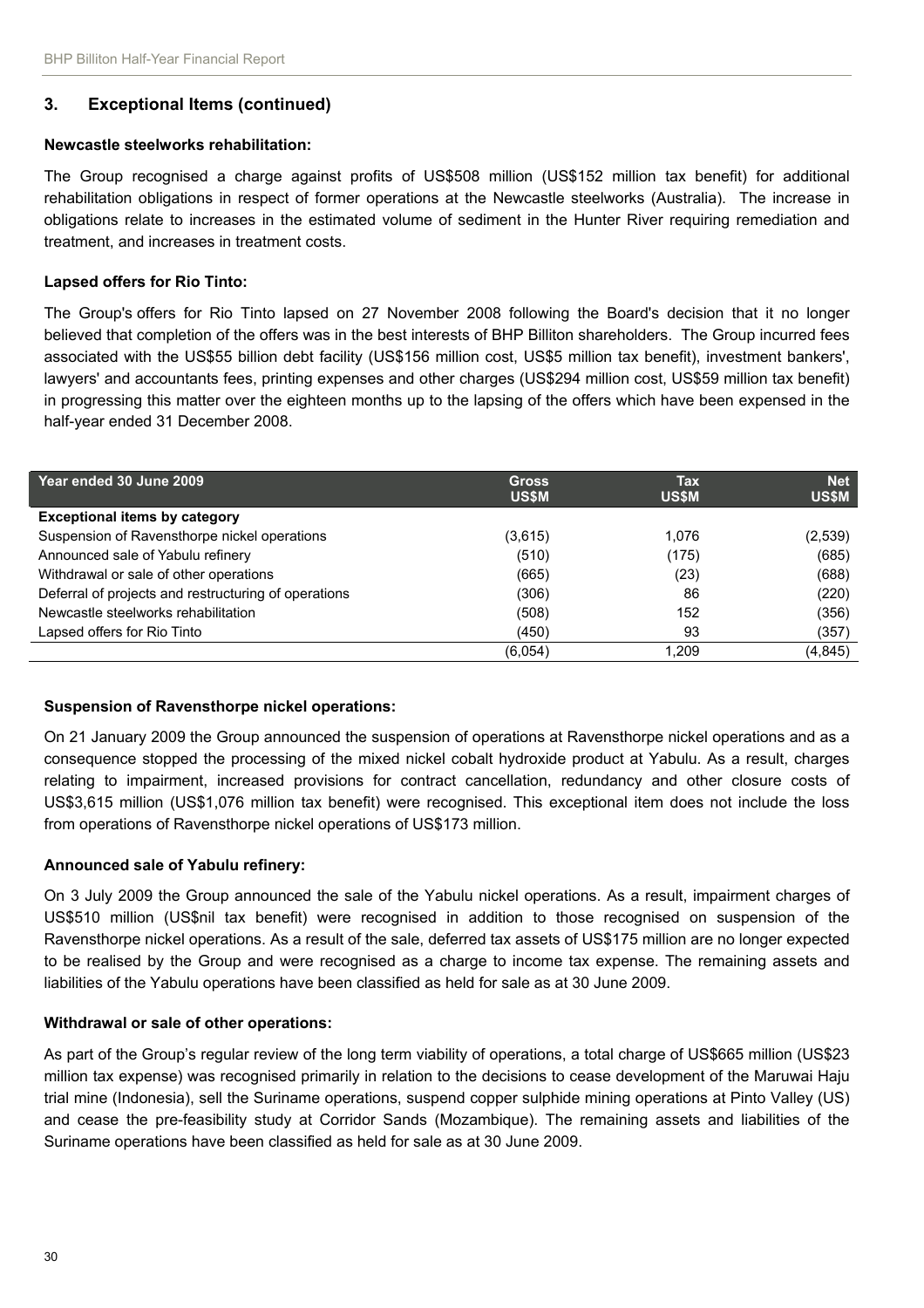#### **3. Exceptional items (continued)**

#### **Deferral of projects and restructuring of operations:**

As part of the Group's regular review of the long term viability of continuing operations, a total charge of US\$306 million (US\$86 million tax benefit) was recognised primarily in relation to the deferral of expansions at the Nickel West operations (Australia), deferral of the Guinea Alumina project (Guinea) and the restructuring of the Bayside Aluminium Casthouse operations (South Africa).

#### **Newcastle steelworks rehabilitation:**

The Group recognised a charge of US\$508 million (US\$152 million tax benefit) for additional rehabilitation obligations in respect of former operations at the Newcastle steelworks (Australia). The increase in obligations relate to changes in the estimated volume of sediment in the Hunter River requiring remediation and treatment, and increases in estimated treatment costs.

#### **Lapsed offers for Rio Tinto:**

The Group's offers for Rio Tinto lapsed on 27 November 2008 following the Board's decision that it no longer believed that completion of the offers was in the best interests of BHP Billiton shareholders. The Group incurred fees associated with the US\$55 billion debt facility (US\$156 million cost, US\$31 million tax benefit), investment bankers', lawyers' and accountants fees, printing expenses and other charges (US\$294 million cost, US\$62 million tax benefit) in progressing this matter over the eighteen months up to the lapsing of the offers which have been expensed in the year ended 30 June 2009.

| Major shareholdings in jointly<br>controlled entities | <b>Ownership interest at BHP Billiton Group</b><br>reporting date <sup>(a)</sup> |               |         | <b>Contribution to profit after taxation</b> |             |            |
|-------------------------------------------------------|----------------------------------------------------------------------------------|---------------|---------|----------------------------------------------|-------------|------------|
|                                                       |                                                                                  |               |         | <b>Half-year</b>                             | Half-year   |            |
|                                                       |                                                                                  |               |         | ended                                        | ended       | Year ended |
|                                                       | 31 December                                                                      | 31 December   | 30 June | 31 December                                  | 31 December | 30 June    |
|                                                       | 2009                                                                             | 2008          | 2009    | 2009                                         | 2008        | 2009       |
|                                                       | $\%$                                                                             | $\frac{0}{0}$ | $\%$    | <b>US\$M</b>                                 | US\$M       | US\$M      |
| <b>Mozal SARL</b>                                     | 47.10                                                                            | 47.10         | 47.10   | 18                                           | 135         | 84         |
| Compañia Minera Antamina SA                           | 33.75                                                                            | 33.75         | 33.75   | 239                                          | 18          | 185        |
| Minera Escondida Limitada                             | 57.50                                                                            | 57.50         | 57.50   | 1.236                                        | (177)       | 422        |
| Samarco Mineracao SA                                  | 50.00                                                                            | 50.00         | 50.00   | 126                                          | 320         | 340        |
| Carbones del Cerrejón LLC                             | 33.33                                                                            | 33.33         | 33.33   | 83                                           | 136         | 243        |
| Other $(b)$                                           |                                                                                  |               |         | 12                                           | 29          | 159        |
| <b>Total</b>                                          |                                                                                  |               |         | 1.714                                        | 461         | 1.433      |

#### <span id="page-30-0"></span>**4. Interests in jointly controlled entities**

(a) The ownership interest at the Group's and the jointly controlled entity's reporting date are the same. When the annual financial reporting date is different to the Group's, financial information is obtained as at 31 December in order to report on a basis consistent with the Group's reporting date.

(b) Includes immaterial jointly controlled entities and the Group's effective interest in the Richards Bay Minerals joint venture of 37.76 per cent (31 December 2008: 50 per cent; 30 June 2009: 50 per cent).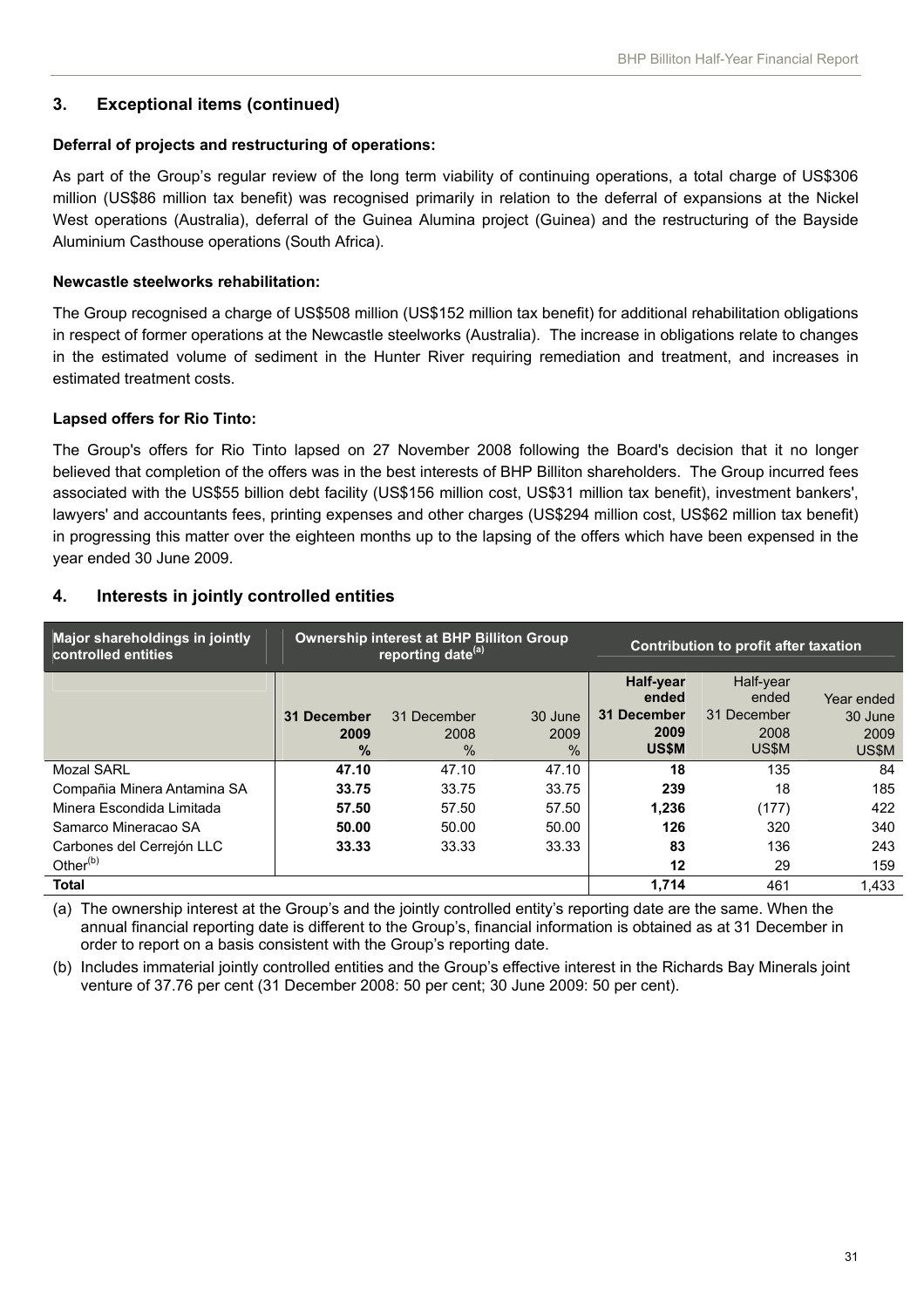#### **5. Net finance costs**

<span id="page-31-0"></span>

|                                                            | Half-year ended<br>31 December<br>2009<br>US\$M | Half-year ended<br>31 December<br>2008<br>US\$M | Year ended<br>30 June<br>2009<br>US\$M |
|------------------------------------------------------------|-------------------------------------------------|-------------------------------------------------|----------------------------------------|
| <b>Financial expenses</b>                                  |                                                 |                                                 |                                        |
| Interest on bank loans and overdrafts                      | 11                                              | 21                                              | 47                                     |
| Interest on all other borrowings                           | 302                                             | 239                                             | 527                                    |
| Finance lease and hire purchase interest                   | 7                                               | 8                                               | 15                                     |
| Dividends on redeemable preference shares                  |                                                 |                                                 | 1                                      |
| Discounting on provisions and other liabilities            | 182                                             | 152                                             | 315                                    |
| Discounting on pension and medical benefit<br>entitlements | 63                                              | 67                                              | 132                                    |
| Interest capitalised <sup>(a)</sup>                        | (154)                                           | (64)                                            | (149)                                  |
| Fair value change on hedged loans                          | 88                                              | (128)                                           | 390                                    |
| Fair value change on hedging derivatives                   | (146)                                           | 155                                             | (377)                                  |
| Exchange variations on net debt                            | (10)                                            | 47                                              | (49)                                   |
|                                                            | 343                                             | 497                                             | 852                                    |
| <b>Financial income</b>                                    |                                                 |                                                 |                                        |
| Interest income                                            | (63)                                            | (107)                                           | (198)                                  |
| Expected return on pension scheme assets                   | (48)                                            | (58)                                            | (111)                                  |
|                                                            | (111)                                           | (165)                                           | (309)                                  |
| <b>Net finance costs</b>                                   | 232                                             | 332                                             | 543                                    |

(a) Interest has been capitalised at the rate of interest applicable to the specific borrowings financing the assets under construction or, where financed through general borrowings, at a capitalisation rate representing the average interest rate on such borrowings. For the half-year ended 31 December 2009 the capitalisation rate was 3.8 per cent (31 December 2008: 3.9 per cent; 30 June 2009: 4.25 per cent).

#### <span id="page-31-1"></span>**6. Taxation**

|                                                     | Half-year ended<br>31 December | Half-year ended<br>31 December | Year ended<br>30 June |
|-----------------------------------------------------|--------------------------------|--------------------------------|-----------------------|
|                                                     | 2009<br><b>US\$M</b>           | 2008<br>US\$M                  | 2009<br><b>US\$M</b>  |
| Taxation expense including royalty related taxation |                                |                                |                       |
| UK taxation expense                                 | 67                             | 428                            | 319                   |
| Australian taxation expense                         | 1,273                          | 2,288                          | 3.158                 |
| Overseas taxation expense                           | 1,342                          | 1,172                          | 1,802                 |
| <b>Total taxation expense</b>                       | 2,682                          | 3.888                          | 5.279                 |

Total taxation expense including exceptional items was US\$2,682 million, representing an effective rate of 30.2 per cent (31 December 2008: 56.4 per cent, 30 June 2009: 45.4 per cent). Excluding the impacts of exceptional items the taxation expense was US\$2,497 million (31 December 2008: US\$5,052 million; 30 June 2009: US\$6,488 million).

Exchange rate movements decreased taxation expense by US\$306 million (31 December 2008: increased taxation expense by US\$1,163 million, 30 June 2009: increased taxation expense by US\$444 million). The stronger Australian dollar against the US dollar has significantly increased the Australian deferred tax assets for future tax depreciation since 30 June 2009. This was partly offset by the revaluation of local currency tax liabilities due to the weaker US dollar. Royalty-related taxation represents an effective rate of 2.1 per cent for the current period (31 December 2008: 5.1 per cent, 30 June 2009: 4.3 per cent).

Excluding the impacts of royalty-related taxation, the impact of exchange rate movements and tax on exceptional items the underlying effective rate was 31.6 per cent (31 December 2008: 30.6 per cent, 30 June 2009: 31.4 per cent).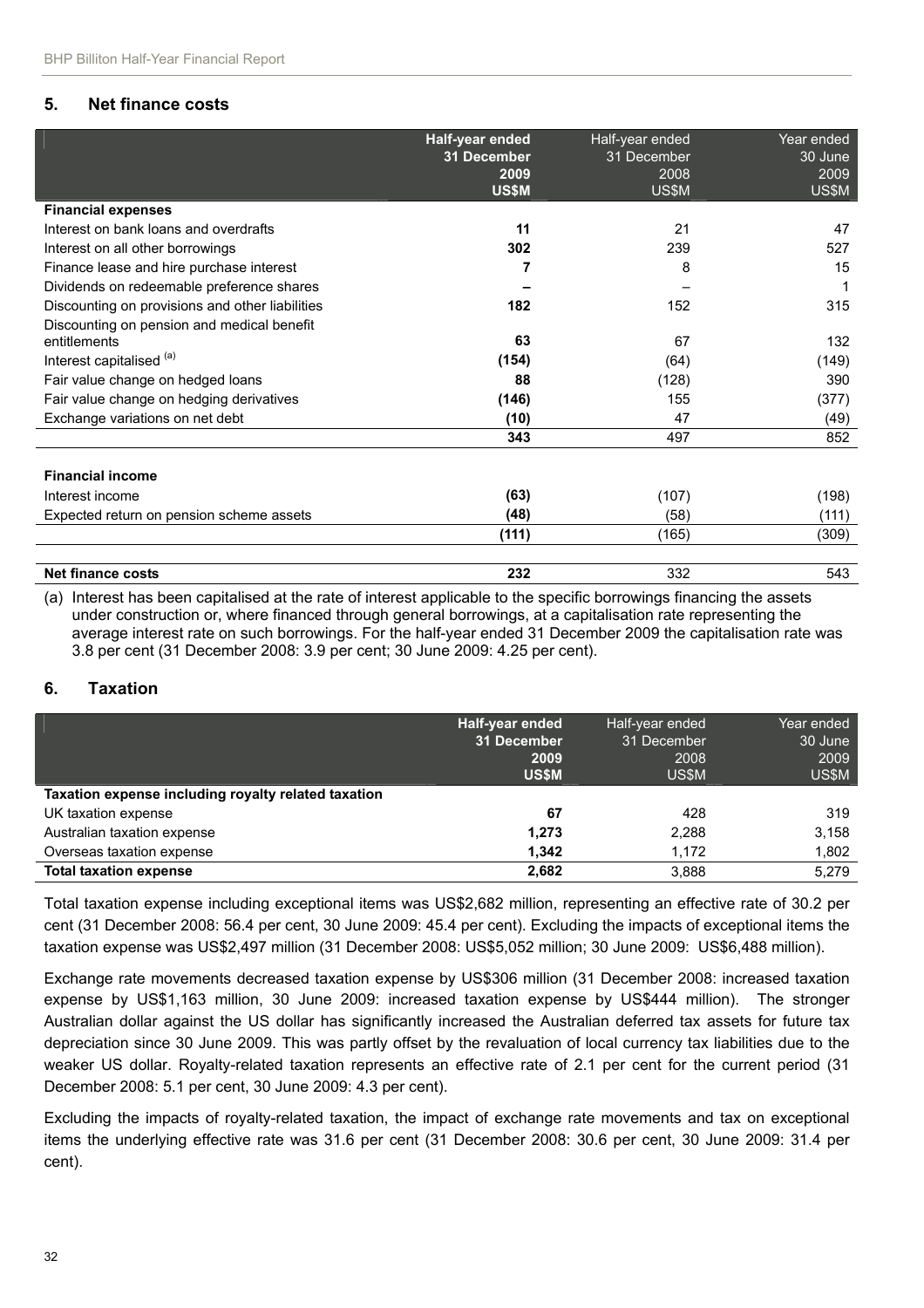#### <span id="page-32-0"></span>**7. Earnings per share**

|                                                                          | Half-year ended<br>31 December<br>2009 | Half-year ended<br>31 December<br>2008 | Year ended<br>30 June<br>2009 |
|--------------------------------------------------------------------------|----------------------------------------|----------------------------------------|-------------------------------|
| Basic earnings per ordinary share (US cents)                             | 110.3                                  | 47.0                                   | 105.6                         |
| Diluted earnings per ordinary share (US cents)                           | 109.8                                  | 47.0                                   | 105.4                         |
| Basic earnings per American Depositary Share<br>$(ADS)$ (US cents) $(a)$ | 220.6                                  | 94.0                                   | 211.2                         |
| Diluted earnings per American Depositary Share                           |                                        |                                        |                               |
| $(ADS)$ (US cents) <sup>(a)</sup>                                        | 219.6                                  | 94.0                                   | 210.8                         |
| Basic earnings (US\$M)                                                   | 6,135                                  | 2,617                                  | 5,877                         |
| Diluted earnings (US\$M) <sup>(b)</sup>                                  | 6,147                                  | 2,627                                  | 5,899                         |

The weighted average number of shares used for the purposes of calculating diluted earnings per share reconciles to the number used to calculate basic earnings per share as follows:

| Weighted average number of shares                                                                                                 | Half-year ended<br>31 December<br>2009<br><b>Million</b> | Half-year ended<br>31 December<br>2008<br>Million | Year ended<br>30 June<br>2009<br>Million |
|-----------------------------------------------------------------------------------------------------------------------------------|----------------------------------------------------------|---------------------------------------------------|------------------------------------------|
| Basic earnings per ordinary share denominator<br>Shares and options contingently issuable under<br>employee share ownership plans | 5.564<br>34                                              | 5.565<br>21                                       | 5.565<br>33                              |
| Diluted earnings per ordinary share denominator                                                                                   | 5.598                                                    | 5.586                                             | 5.598                                    |

(a) Each American Depository Share (ADS) represents two ordinary shares.

(b) Diluted earnings are calculated after adding back dividend equivalent payments of US\$12 million (31 December 2008: US\$10 million; 30 June 2009: US\$22 million) that would not be made if potential ordinary shares were converted to fully paid.

#### <span id="page-32-1"></span>**8. Dividends**

|                                             | Half-year ended<br>31 December<br>2009<br><b>US\$M</b> | Half-year ended<br>31 December<br>2008<br><b>USSM</b> | Year ended<br>30 June<br>2009<br>US\$M |
|---------------------------------------------|--------------------------------------------------------|-------------------------------------------------------|----------------------------------------|
| Dividends paid during the period            |                                                        |                                                       |                                        |
| <b>BHP Billiton Limited</b>                 | 1,377                                                  | 1,377                                                 | 2,754                                  |
| BHP Billiton Plc - Ordinary shares          | 905                                                    | 905                                                   | 1,809                                  |
| $-$ Preference shares <sup>(a)</sup>        |                                                        |                                                       |                                        |
|                                             | 2,282                                                  | 2,282                                                 | 4,563                                  |
| Dividends declared in respect of the period |                                                        |                                                       |                                        |
| <b>BHP Billiton Limited</b>                 | 1,410                                                  | 1,377                                                 | 2,754                                  |
| BHP Billiton Plc - Ordinary shares          | 927                                                    | 905                                                   | 1.809                                  |
| $-$ Preference shares <sup>(a)</sup>        |                                                        |                                                       |                                        |
|                                             | 2,337                                                  | 2.282                                                 | 4.563                                  |

(a) 5.5 per cent dividend on 50,000 preference shares of £1 each declared and paid annually (31 December 2008: 5.5 per cent; 30 June 2009: 5.5 per cent).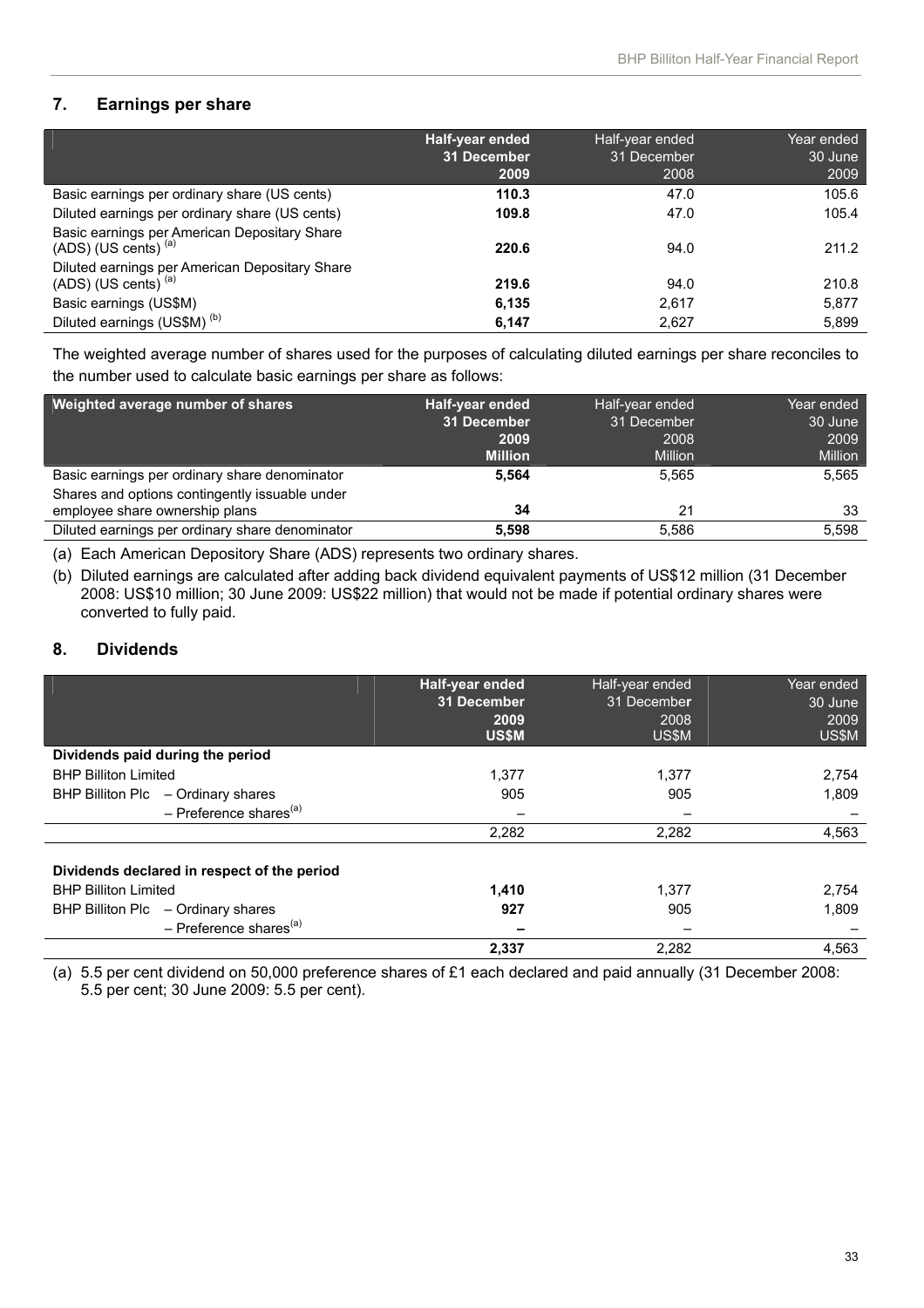#### **8. Dividends (continued)**

|                                                            | Half-year ended | Half-year ended | Year ended |
|------------------------------------------------------------|-----------------|-----------------|------------|
|                                                            | 31 December     | 31 December     | 30 June    |
|                                                            | 2009            | 2008            | 2009       |
|                                                            | <b>US cents</b> | US cents        | US cents   |
| Dividends paid during the period (per share)               |                 |                 |            |
| Prior year final dividend                                  | 41.0            | 41.0            | 41.0       |
| Interim dividend                                           | N/A             | N/A             | 41.0       |
|                                                            | 41.0            | 41.0            | 82.0       |
| Dividends declared in respect of the period<br>(per share) |                 |                 |            |
| Interim dividend                                           | 42.0            | 41.0            | 41.0       |
| Final dividend                                             | N/A             | N/A             | 41.0       |
|                                                            | 42.0            | 41.0            | 82.0       |

Dividends are declared after period end in the announcement of the results for the period. Interim dividends are declared in February and paid in March. Final dividends are declared in August and paid in September. Dividends declared are not recorded as a liability at the end of the period to which they relate. Subsequent to half-year end, on 10 February 2010, BHP Billiton declared an interim dividend of 42.0 US cents per share (US\$2,337 million), which will be paid on 23 March 2010.

BHP Billiton Limited dividends for all periods presented are, or will be, fully franked based on a tax rate of 30 per cent.

#### <span id="page-33-0"></span>**9. Subsequent events**

As at 10 February 2010, all conditions precedent to the sale of the Ravensthorpe Nickel Operation (refer Note 3) have been satisfied, enabling completion of the sale to occur. The assets and liabilities of the operation are classified as held for sale as at 31 December 2009.

Other than the matters outlined above, no matters or circumstances have arisen since the end of the financial year that have significantly affected, or may significantly affect, the operations, results of operations or state of affairs of the BHP Billiton Group in subsequent accounting periods.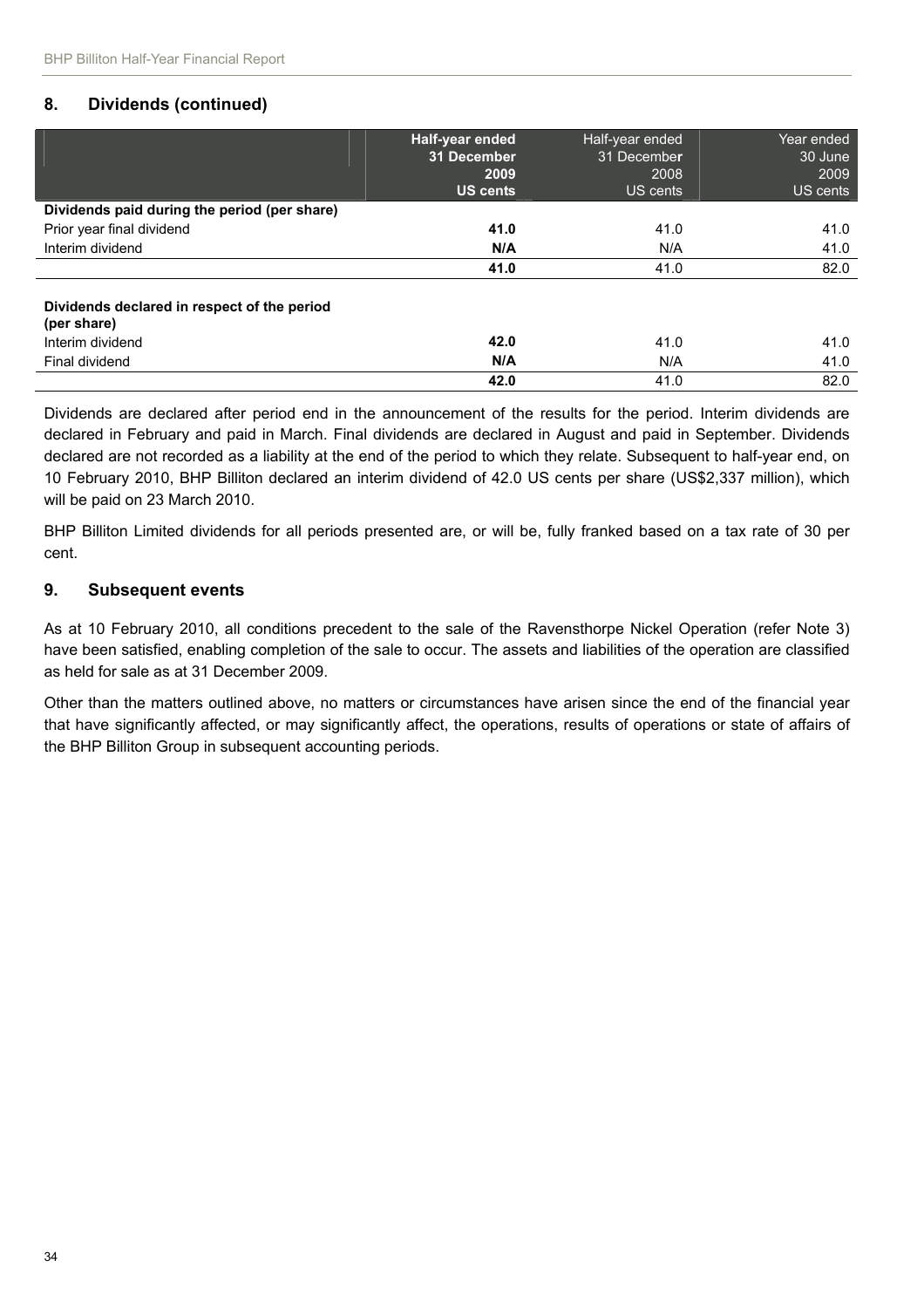#### <span id="page-34-0"></span>Directors' Report

The Directors present their report together with the half-year financial statements for the half-year ended 31 December 2009 and the auditor's review report thereon.

#### **Review of Operations**

A detailed review of the Group's operations, the results of those operations during the half-year ended 31 December 2009 and likely future developments are given on page 1 to 13. The Review of Operations has been incorporated into, and forms part of, this Directors' Report.

#### **Principal Risks and Uncertainties**

Because of the international scope of the Group's operations and the industries in which it is engaged, there are a number of risk factors and uncertainties which could have an effect on the Group's results and operations. Material risks that could impact on the Group's performance include those referred to in the 'Outlook' section as well as:

- 
- Failure to discover new reserves, maintain or enhance existing reserves or develop new operations
- Actions by governments or political events in the countries in which we operate
- Inability to recover investments in mining and oil and gas projects
- Operating cost pressures and shortages  $-$  Unexpected natural and operational
- Climate change and greenhouse effects  $\overline{\phantom{a}}$  Inadequate human resource talent pool
- Breaches in information technology security processes
- Impact of health, safety and environmental exposures and related regulations on operations and reputation
- Fluctuations in commodity prices  $-$  Fluctuations in currency exchange rates
	- Influence of China and impact of a slowdown in consumption
	- Inability to successfully integrate acquired businesses
	- Non-compliance to the Group's standards by non-controlled assets
	- catastrophes
	-
	- Breaches in governance processes

Further information on the above risks and uncertainties can be found on pages 9 to 12 of the Group's Annual Report for the year ended 30 June 2009, a copy of which is available on the Group's website at [www.bhpbilliton.com](http://www.bhpbilliton.com/).

#### **Dividend**

Full details of dividends are given on page 33 to 34.

#### **Board of Directors**

The Directors of BHP Billiton at any time during or since the end of the half-year are:

Mr D R Argus – Chairman since April 1999 (a Director since November 1996) Mr P M Anderson – a Director since June 2006 until 31 January 2010 Mr A Boeckmann – a Director since September 2008 Dr D Morgan – a Director since January 2008 until 24 Dr J G Buchanan – a Director since February 2003 Mr W Murdy – a Director since June 2009<br>Mr C A Cordeiro – a Director since February 2005 Mr J Nasser – a Director since June 2006 Mr C A Cordeiro – a Director since February 2005 Mr J Nasser – a Director since June 2006<br>Mr D A Crawford – a Director since May 1994 Mr K Rumble – a Director since September 2008 Mr D A Crawford – a Director since May 1994

Dr E G de Planque – a Director since October 2005 until 31 January 2010

**Auditor's independence declaration** 

 Dr D A Jenkins – a Director since March 2000 until 26 November 2009 Mr M Kloppers – an Executive Director since January 2006 November 2009 Dr J M Schubert – a Director since June 2000

KPMG in Australia are the auditors of BHP Billiton Limited. Their auditor's independence declaration under Section 307C of the Australian Corporations Act 2001 is set out on page 38 and forms part of this Directors' Report.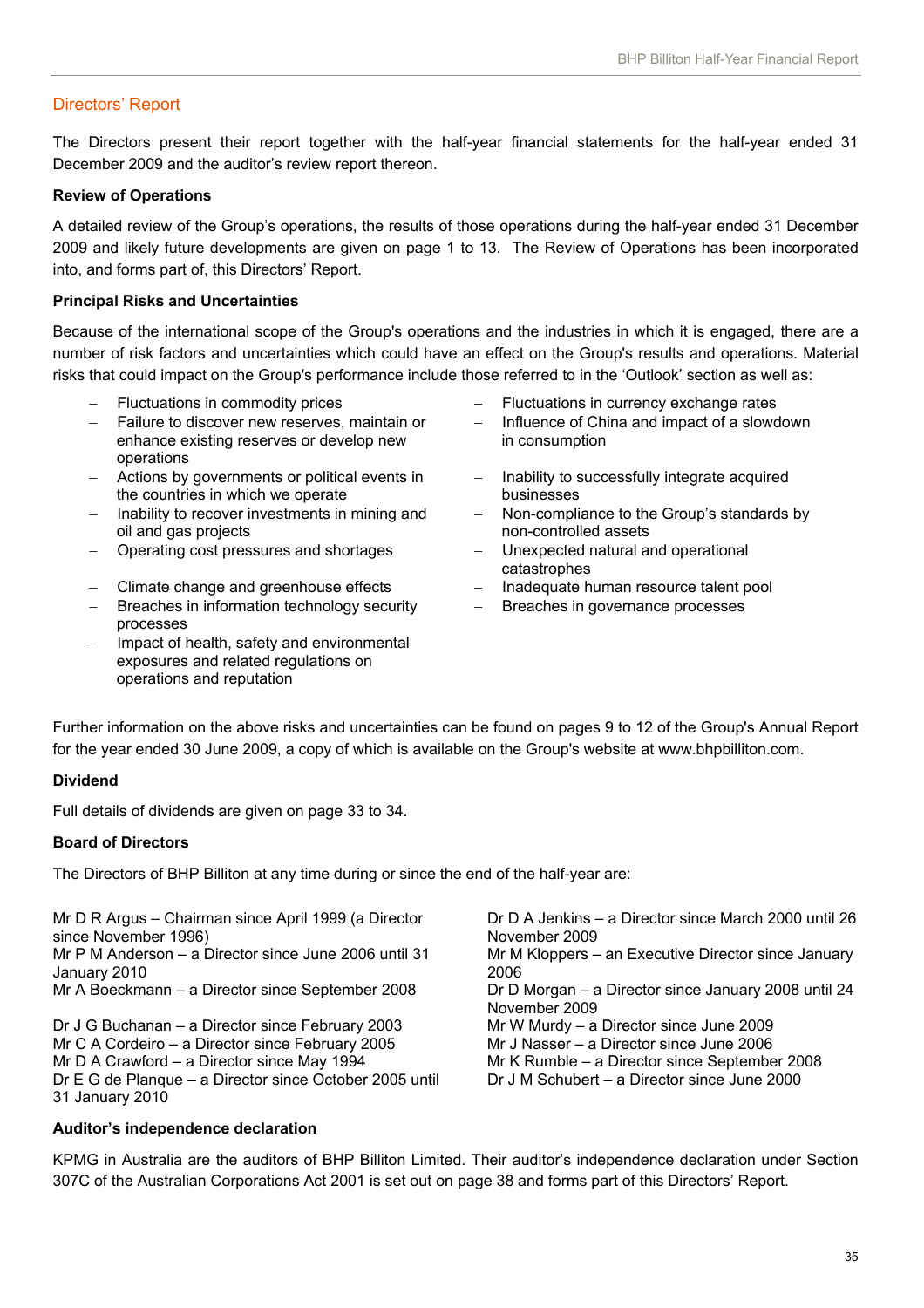#### **Rounding of amounts**

BHP Billiton Limited is a company of a kind referred to in Australian Securities and Investments Commission Class Order No 98/100, dated 10 July 1998. Amounts in the Directors' Report and half-year financial statements have been rounded to the nearest million dollars in accordance with that class order.

Signed in accordance with a resolution of the Board of Directors.

Dated this 10th day of February 2010

D R Argus – Chairman M Kloppers – Chief Executive Officer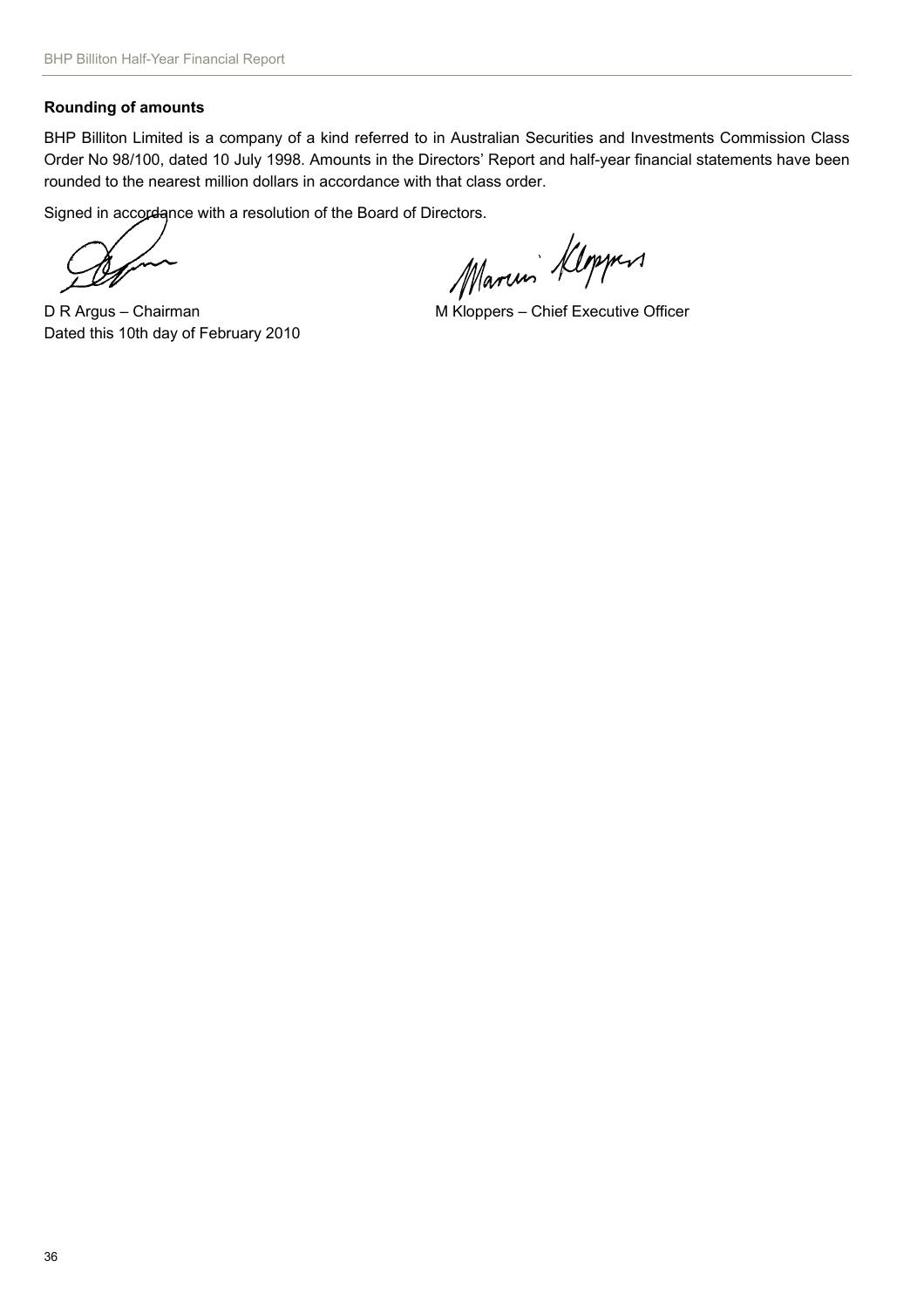#### <span id="page-36-0"></span>Directors' Declaration of Responsibility

The half-year financial report is the responsibility of, and has been approved by, the Directors. In accordance with a resolution of the Directors of BHP Billiton, the Directors declare that, to the best of their knowledge and in their reasonable opinion:

- (a) the half-year financial statements and notes, set out on pages 17 to 34, have been prepared in accordance with IAS 34 'Interim Financial Reporting' as issued by the IASB, IAS 34 'Interim Financial Reporting' as adopted by the EU, AASB 134 'Interim Financial Reporting' and the Disclosure and Transparency Rules of the Financial Services Authority in the United Kingdom and the Australian Corporations Act 2001, including:
	- (i) complying with applicable accounting standards and the Australian Corporations Regulations 2001; and
	- (ii) giving a true and fair view of the financial position of the BHP Billiton Group as at 31 December 2009 and of its performance for the half-year ended on that date;
- (b) the Directors' Report, which incorporates the Review of Operations on page 1 to 13, includes a fair review of the information required by:
	- (i) DTR4.2.7R of the Disclosure and Transparency Rules in the United Kingdom, being an indication of important events during the first six months of the current financial year and their impact on the halfyear financial statements, and a description of the principal risks and uncertainties for the remaining six months of the year; and
	- (ii) DTR4.2.8R of the Disclosure and Transparency Rules in the United Kingdom, being related party transactions that have taken place in the first six months of the current financial year and that have materially affected the financial position or performance of the BHP Billiton Group during that period, and any changes in the related party transactions described in the last annual report that could have such a material effect; and
- (c) in the Directors' opinion, there are reasonable grounds to believe that each of BHP Billiton Limited and BHP Billiton Plc will be able to pay its debts as and when they become due and payable.

Signed in accordance with a resolution of the Board of Directors.

D R Argus – Chairman

Marin Kloppers

M Kloppers – Chief Executive Officer

Dated this 10th day of February 2010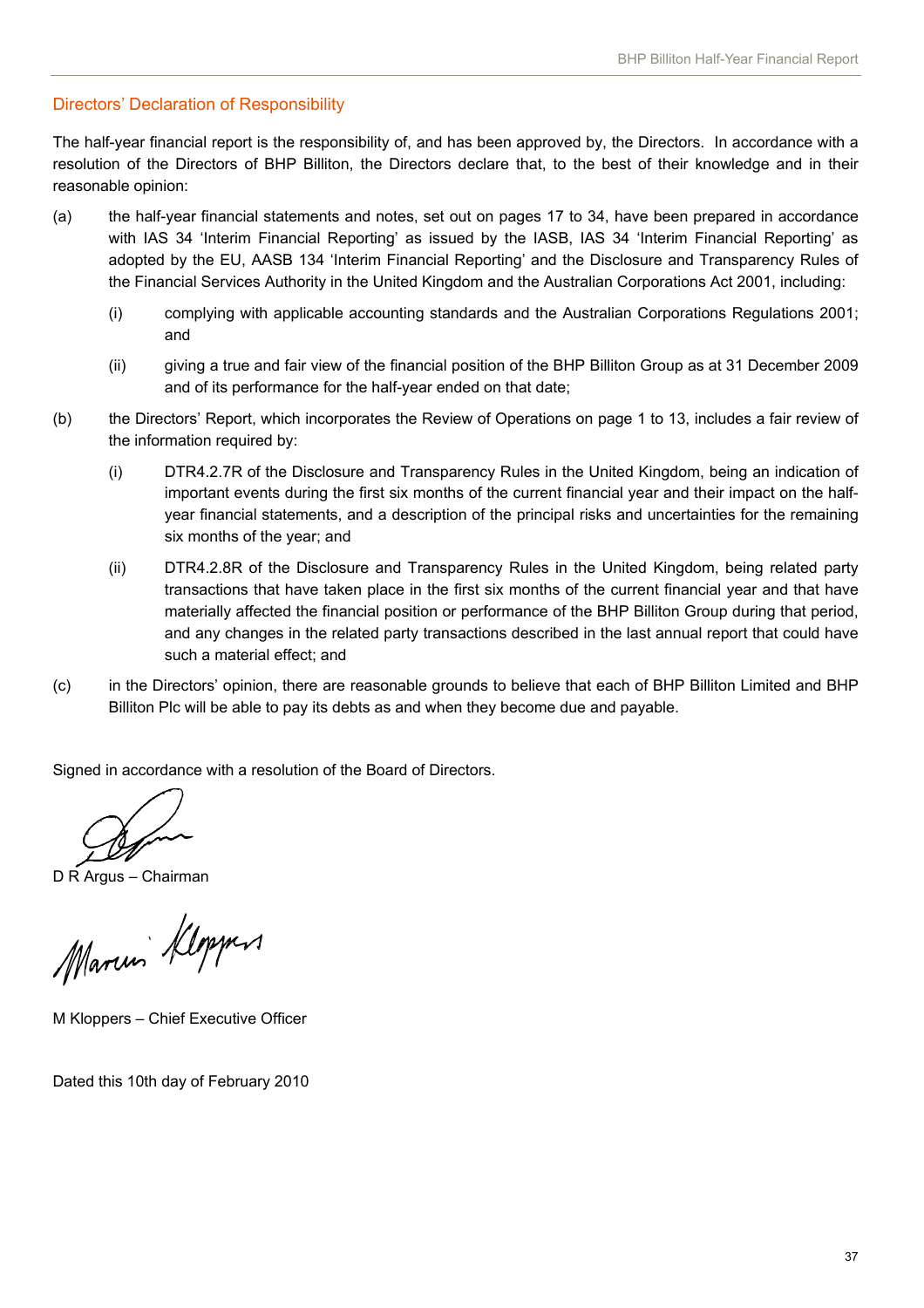#### <span id="page-37-0"></span>Lead Auditor's Independence Declaration

To the Directors of BHP Billiton Limited:

I declare that, to the best of my knowledge and belief, in relation to the review for the half-year ended 31 December 2009 there have been:

- no contraventions of the auditor independence requirements as set out in the Australian Corporations Act 2001 in relation to the review; and
- no contraventions of any applicable code of professional conduct in relation to the review.

This declaration is in respect of BHP Billiton and the entities it controlled during the financial period.

、<br>KPMG

Marti Steppard

Martin Sheppard *Partner*  10 February 2010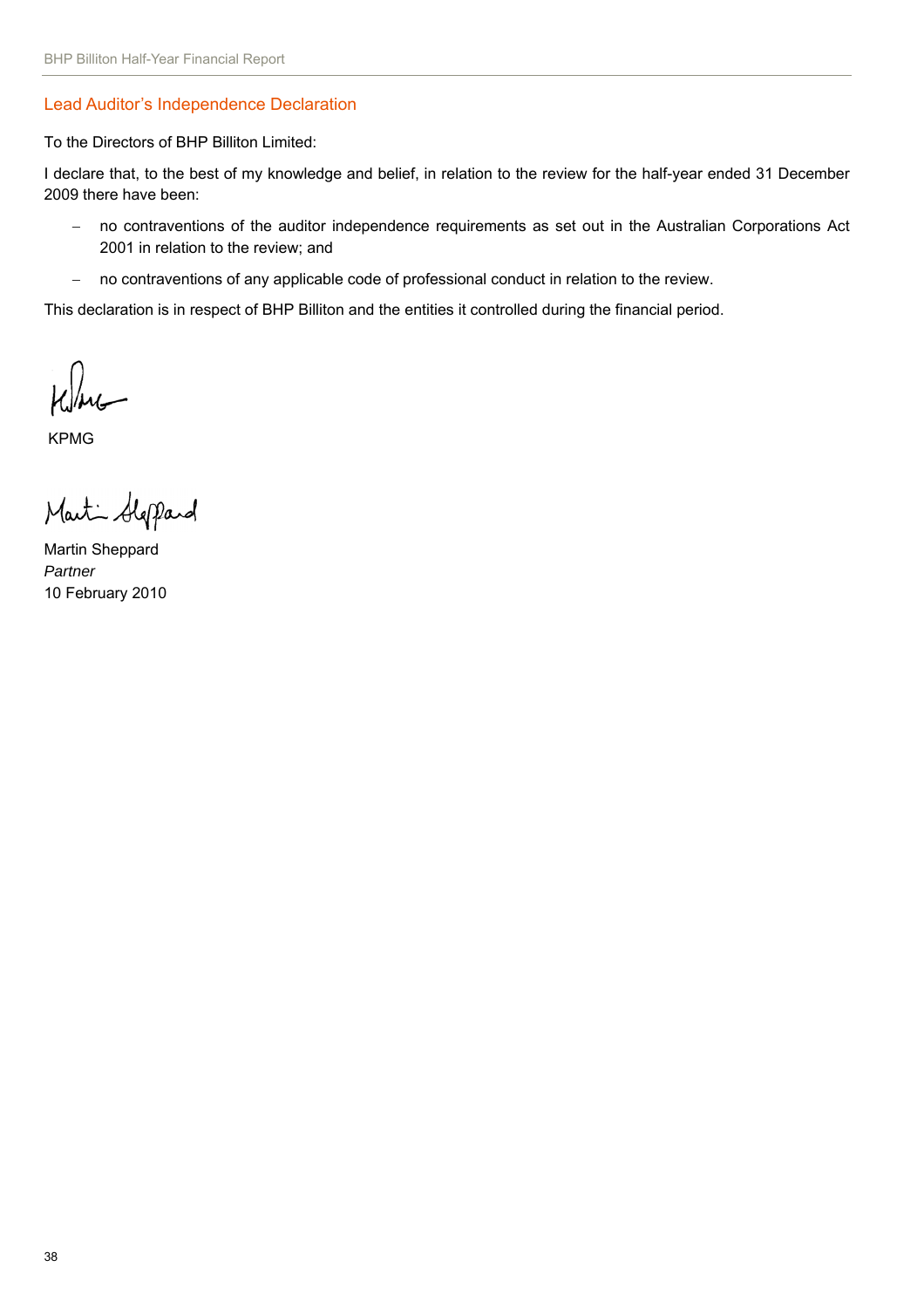#### <span id="page-38-0"></span>Independent Review Report

#### **Independent Review Report of KPMG Audit Plc ("KPMG UK") to BHP Billiton Plc and of KPMG ("KPMG Australia") to the Members of BHP Billiton Limited**

#### **Introduction**

For the purposes of these reports, the terms "we" and "our" denote KPMG UK in relation to its responsibilities under its terms of engagement to report to BHP Billiton Plc and KPMG Australia in relation to Australian professional and regulatory responsibilities and reporting obligations to the members of BHP Billiton Limited.

The BHP Billiton Group ("the Group") consists of BHP Billiton Plc and BHP Billiton Limited and the entities they controlled at the end of the half-year or from time to time during the half-year ended 31 December 2009.

We have reviewed the condensed half-year financial statements of the Group for the half-year ended 31 December 2009 ("half-year financial statements"), set out on pages 17 to 34, which comprises the consolidated income statement, consolidated statement of comprehensive income, consolidated balance sheet, consolidated cash flow statement, consolidated statement of changes in equity, summary of significant accounting policies and other explanatory notes 1 to 9. We have read the other information contained in the half-year financial report and considered whether it contains any apparent misstatements or material inconsistencies with the information in the half-year financial statements. KPMG Australia has also reviewed the directors' declaration set out on page 37 in relation to Australian regulatory requirements contained in section (a) and (c) of the directors' declaration.

#### **Directors' Responsibilities**

The half-year financial report is the responsibility of, and has been approved by, the Directors. The Directors are responsible for preparing the half-year financial report:

- in accordance with the Disclosure and Transparency Rules ("the DTR") of the United Kingdom's Financial Services Authority ("the UK FSA"), and under those rules, in accordance with IAS 34 *Interim Financial Reporting* as adopted by the European Union; and
- in accordance with Australian Accounting Standards and the Corporations Act 2001. This responsibility includes establishing and maintaining internal control relevant to the preparation and fair presentation of the half-year financial statements that are free from material misstatement, whether due to fraud or error; selecting and applying appropriate accounting policies; and making accounting estimates that are reasonable in the circumstances.

#### **Respective Responsibilities of KPMG UK and KPMG Australia**

KPMG UK's report is made solely to BHP Billiton Plc in accordance with the terms of KPMG UK's engagement to assist BHP Billiton Plc in meeting the requirements of the DTR of the UK FSA. KPMG UK's review has been undertaken so that it might state to BHP Billiton Plc those matters it is required to state to it in this report and for no other purpose. To the fullest extent permitted by law, KPMG UK does not accept or assume responsibility to anyone other than BHP Billiton Plc, for KPMG UK's review work, for this report, or for the conclusions it has reached.

KPMG Australia has performed an independent review of the half-year financial statements and directors' declaration in order to state whether, on the basis of the procedures described, it has become aware of any matter that makes KPMG Australia believe that the half-year financial statements and directors' declaration are not in accordance with the Corporations Act 2001 including: giving a true and fair view of the Group's financial position as at 31 December 2009 and its performance for the half-year ended on that date; and complying with Australian Accounting Standard AASB 134 *Interim Financial Reporting* and the Australian Corporations Regulations 2001.

Our responsibility is to express a conclusion on the half-year financial statements in the half-year financial report based on our review.